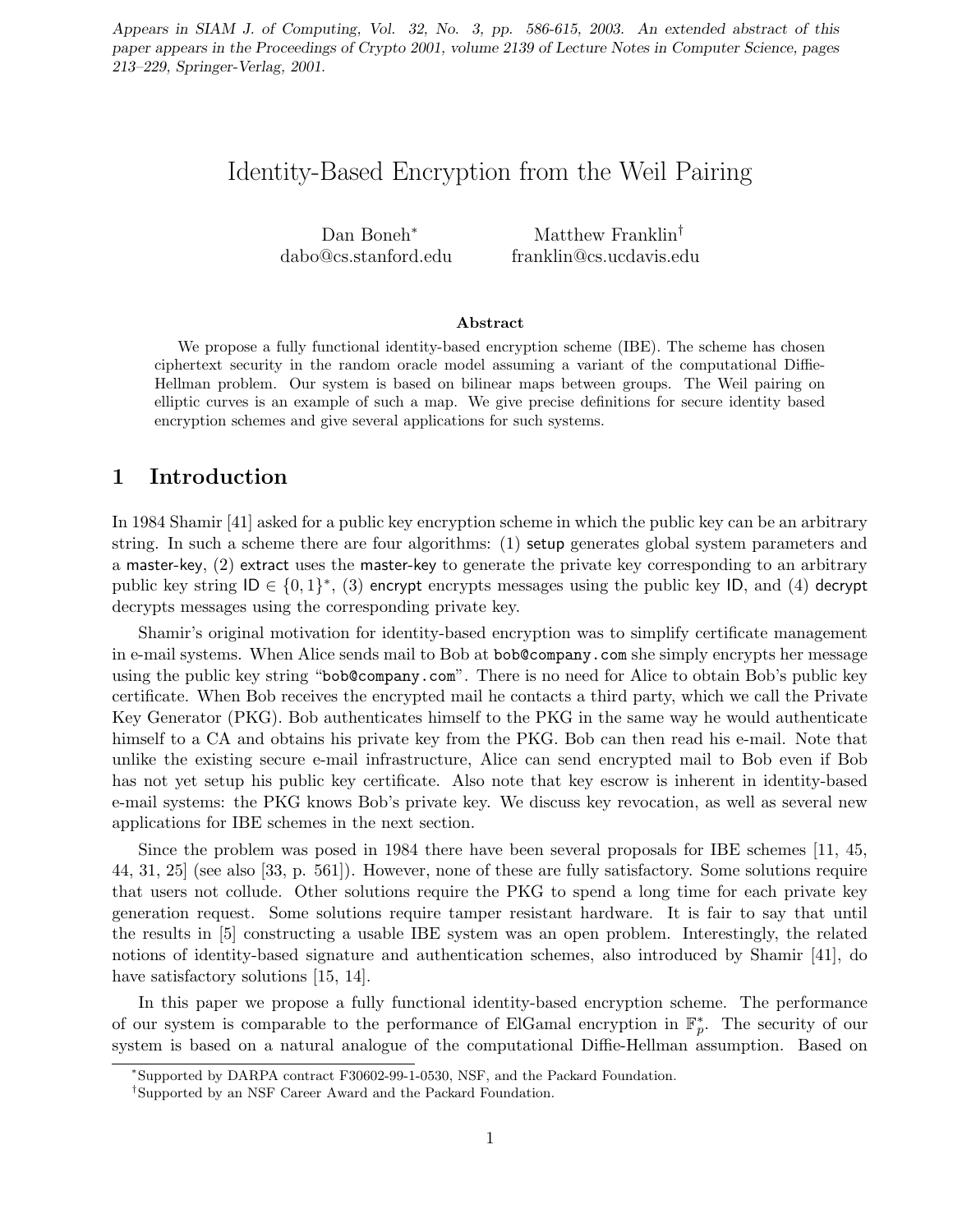this assumption we show that the new system has chosen ciphertext security in the random oracle model. Using standard techniques from threshold cryptography [20, 22] the PKG in our scheme can be distributed so that the master-key is never available in a single location. Unlike common threshold systems, we show that robustness for our distributed PKG is free.

Our IBE system can be built from any bilinear map  $e:\mathbb{G}_1\times\mathbb{G}_1\to\mathbb{G}_2$  between two groups  $\mathbb{G}_1,\mathbb{G}_2$  as long as a variant of the Computational Diffie-Hellman problem in  $\mathbb{G}_1$  is hard. We use the Weil pairing on elliptic curves as an example of such a map. Until recently the Weil pairing has mostly been used for attacking elliptic curve systems [32, 17]. Joux [26] recently showed that the Weil pairing can be used for "good" by using it for a protocol for three party one round Diffie-Hellman key exchange. Sakai et al. [40] used the pairing for key exchange and Verheul [46] used it to construct an ElGamal encryption scheme where each public key has two corresponding private keys. In addition to our identity-based encryption scheme, we show how to construct an ElGamal encryption scheme with "built-in" key escrow, i.e., where one global escrow key can decrypt ciphertexts encrypted under any public key.

To argue about the security of our IBE system we define chosen ciphertext security for identitybased encryption. Our model gives the adversary more power than the standard model for chosen ciphertext security [37, 2]. First, we allow the attacker to attack an arbitrary public key ID of her choice. Second, while mounting a chosen ciphertext attack on ID we allow the attacker to obtain from the PKG the private key for any public key of her choice, other than the private key for ID. This models an attacker who obtains a number of private keys corresponding to some identities of her choice and then tries to attack some other public key ID of her choice. Even with the help of such queries the attacker should have negligible advantage in defeating the semantic security of the system.

The rest of the paper is organized as follows. Several applications of identity-based encryption are discussed in Section 1.1. We then give precise definitions and security models in Section 2. We describe bilinear maps with certain properties in Section 3. Our identity-based encryption scheme is presented in Section 4 using general bilinear maps. Then a concrete identity based system from the Weil pairing is given in Section 5. Some extensions and variations (efficiency improvements, distribution of the masterkey) are considered in Section 6. Our construction for ElGamal encryption with a global escrow key is described in Section 7. Section 8 gives conclusions and some open problems. The Appendix contains a more detailed discussion of the Weil pairing.

#### 1.1 Applications for Identity-Based Encryption

The original motivation for identity-based encryption is to help the deployment of a public key infrastructure. In this section, we show several other unrelated applications.

#### 1.1.1 Revocation of Public Keys

Public key certificates contain a preset expiration date. In an IBE system key expiration can be done by having Alice encrypt e-mail sent to Bob using the public key: "bob@company.com  $\parallel$  current-year". In doing so Bob can use his private key during the current year only. Once a year Bob needs to obtain a new private key from the PKG. Hence, we get the effect of annual private key expiration. Note that unlike the existing PKI, Alice does not need to obtain a new certificate from Bob every time Bob refreshes his private key.

One could potentially make this approach more granular by encrypting e-mail for Bob using "bob@company.com | current-date". This forces Bob to obtain a new private key every day.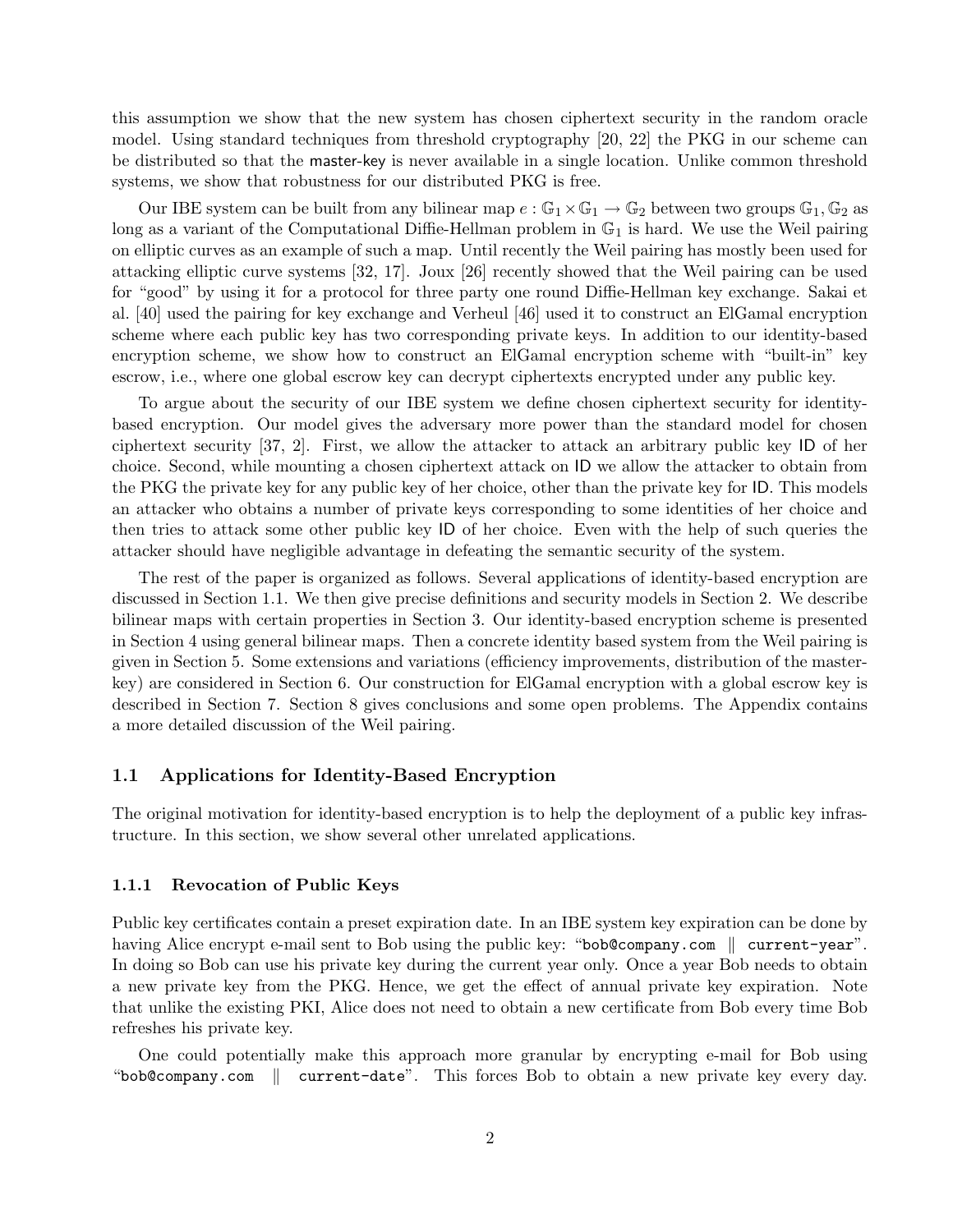This might be possible in a corporate PKI where the PKG is maintained by the corporation. With this approach key revocation is very simple: when Bob leaves the company and his key needs to be revoked, the corporate PKG is instructed to stop issuing private keys for Bob's e-mail address. As a result, Bob can no longer read his email. The interesting property is that Alice does not need to communicate with any third party certificate directory to obtain Bob's daily public key. Hence, identity based encryption is a very efficient mechanism for implementing ephemeral public keys. Also note that this approach enables Alice to send messages into the future: Bob will only be able to decrypt the e-mail on the date specified by Alice (see [38, 12] for methods of sending messages into the future using a stronger security model).

Managing user credentials. A simple extension to the discussion above enables us to manage user credentials using the IBE system. Suppose Alice encrypts mail to Bob using the public key: "bob@company.com  $\parallel$  current-year  $\parallel$  clearance=secret". Then Bob will only be able to read the email if on the specified date he has secret clearance. Consequently, it is easy to grant and revoke user credentials using the PKG.

### 1.1.2 Delegation of Decryption Keys

Another application for IBE systems is delegation of decryption capabilities. We give two example applications. In both applications the user Bob plays the role of the PKG. Bob runs the setup algorithm to generate his own IBE system parameters params and his own master-key. Here we view params as Bob's public key. Bob obtains a certificate from a CA for his public key params. When Alice wishes to send mail to Bob she first obtains Bob's public key params from Bob's public key certificate. Note that Bob is the only one who knows his master-key and hence there is no key-escrow with this setup.

- 1. Delegation to a laptop. Suppose Alice encrypts mail to Bob using the current date as the IBE encryption key (she uses Bob's params as the IBE system parameters). Since Bob has the masterkey he can extract the private key corresponding to this IBE encryption key and then decrypt the message. Now, suppose Bob goes on a trip for seven days. Normally, Bob would put his private key on his laptop. If the laptop is stolen the private key is compromised. When using the IBE system Bob could simply install on his laptop the seven private keys corresponding to the seven days of the trip. If the laptop is stolen, only the private keys for those seven days are compromised. The masterkey is unharmed. This is analogous to the delegation scenario for signature schemes considered by Goldreich et al. [23].
- 2. Delegation of duties. Suppose Alice encrypts mail to Bob using the subject line as the IBE encryption key. Bob can decrypt mail using his master-key. Now, suppose Bob has several assistants each responsible for a different task (e.g. one is 'purchasing', another is 'human-resources', etc.). Bob gives one private key to each of his assistants corresponding to the assistant's responsibility. Each assistant can then decrypt messages whose subject line falls within its responsibilities, but it cannot decrypt messages intended for other assistants. Note that Alice only obtains a single public key from Bob (params), and she uses that public key to send mail with any subject line of her choice. The mail can only be read by the assistant responsible for that subject.

More generally, IBE can simplify security systems that manage a large number of public keys. Rather than storing a big database of public keys the system can either derive these public keys from usernames, or simply use the integers  $1, \ldots, n$  as distinct public keys.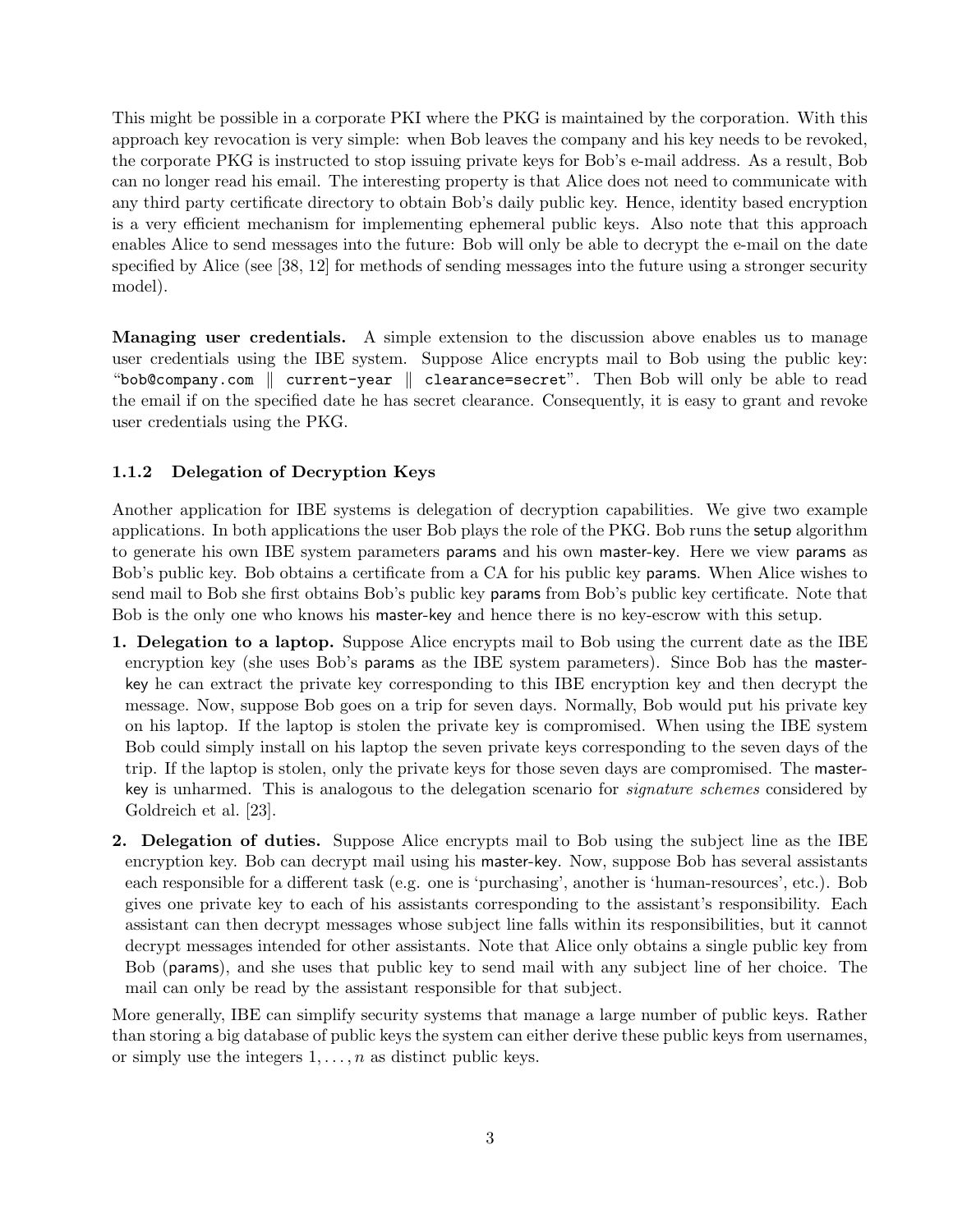## 2 Definitions

**Identity-Based Encryption.** An identity-based encryption scheme  $\mathcal{E}$  is specified by four randomized algorithms: Setup, Extract, Encrypt, Decrypt:

- **Setup:** takes a security parameter k and returns params (system parameters) and master-key. The system parameters include a description of a finite message space  $\mathcal{M}$ , and a description of a finite ciphertext space  $C$ . Intuitively, the system parameters will be publicly known, while the master-key will be known only to the "Private Key Generator" (PKG).
- Extract: takes as input params, master-key, and an arbitrary  $ID \in \{0,1\}^*$ , and returns a private key d. Here ID is an arbitrary string that will be used as a public key, and  $d$  is the corresponding private decryption key. The Extract algorithm extracts a private key from the given public key.

**Encrypt:** takes as input params, ID, and  $M \in \mathcal{M}$ . It returns a ciphertext  $C \in \mathcal{C}$ .

**Decrypt:** takes as input params,  $C \in \mathcal{C}$ , and a private key d. It return  $M \in \mathcal{M}$ .

These algorithms must satisfy the standard consistency constraint, namely when  $d$  is the private key generated by algorithm Extract when it is given ID as the public key, then

 $\forall M \in \mathcal{M} :$  Decrypt(params,  $C, d$ ) = M where  $C =$  Encrypt(params, ID, M)

Chosen ciphertext security. Chosen ciphertext security (IND-CCA) is the standard acceptable notion of security for a public key encryption scheme [37, 2, 13]. Hence, it is natural to require that an identity-based encryption scheme also satisfy this strong notion of security. However, the definition of chosen ciphertext security must be strengthened a bit. The reason is that when an adversary attacks a public key ID in an identity-based system, the adversary might already possess the private keys of users  $ID_1, \ldots, ID_n$  of her choice. The system should remain secure under such an attack. Hence, the definition of chosen ciphertext security must allow the adversary to obtain the private key associated with any identity  $|D_i|$  of her choice (other than the public key  $|D|$  being attacked). We refer to such queries as private key extraction queries. Another difference is that the adversary is challenged on a public key ID of her choice (as opposed to a random public key).

We say that an identity-based encryption scheme  $\mathcal E$  is semantically secure against an adaptive chosen ciphertext attack (IND-ID-CCA) if no polynomially bounded adversary  $A$  has a non-negligible advantage against the Challenger in the following IND-ID-CCA game:

**Setup:** The challenger takes a security parameter k and runs the Setup algorithm. It gives the adversary the resulting system parameters params. It keeps the master-key to itself.

**Phase 1:** The adversary issues queries  $q_1, \ldots, q_m$  where query  $q_i$  is one of:

- Extraction query  $\langle \mathsf{ID}_i \rangle$ . The challenger responds by running algorithm Extract to generate the private key  $d_i$  corresponding to the public key  $\langle \mathsf{ID}_i \rangle$ . It sends  $d_i$  to the adversary.
- Decryption query  $\langle \mathsf{ID}_i, C_i \rangle$ . The challenger responds by running algorithm Extract to generate the private key  $d_i$  corresponding to  $\mathsf{ID}_i$ . It then runs algorithm Decrypt to decrypt the ciphertext  $C_i$  using the private key  $d_i$ . It sends the resulting plaintext to the adversary.

These queries may be asked adaptively, that is, each query  $q_i$  may depend on the replies to  $q_1, \ldots, q_{i-1}$ .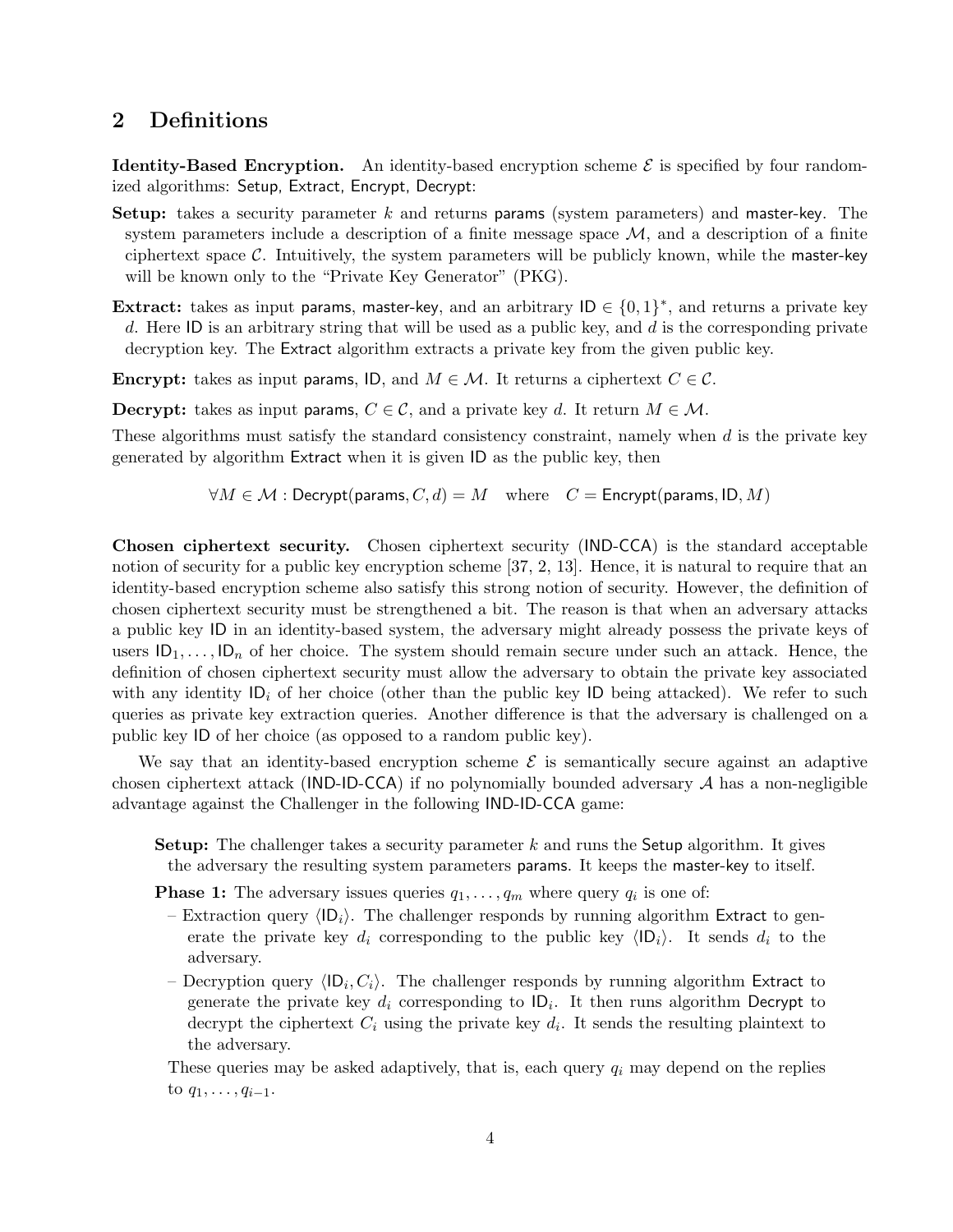Challenge: Once the adversary decides that Phase 1 is over it outputs two equal length plaintexts  $M_0, M_1 \in \mathcal{M}$  and an identity ID on which it wishes to be challenged. The only constraint is that ID did not appear in any private key extraction query in Phase 1. The challenger picks a random bit  $b \in \{0,1\}$  and sets  $C =$  Encrypt(params, ID,  $M_b$ ). It sends C as the challenge to the adversary.

**Phase 2:** The adversary issues more queries  $q_{m+1}, \ldots, q_n$  where query  $q_i$  is one of:

- Extraction query  $\langle \mathsf{ID}_i \rangle$  where  $\mathsf{ID}_i \neq \mathsf{ID}$ . Challenger responds as in Phase 1.
- Decryption query  $\langle \mathsf{ID}_i, C_i \rangle \neq \langle \mathsf{ID}, C \rangle$ . Challenger responds as in Phase 1.
- These queries may be asked adaptively as in Phase 1.

**Guess:** Finally, the adversary outputs a guess  $b' \in \{0, 1\}$  and wins the game if  $b = b'$ .

We refer to such an adversary  $\mathcal A$  as an IND-ID-CCA adversary. We define adversary  $\mathcal A$ 's advantage in attacking the scheme  $\mathcal E$  as the following function of the security parameter k  $(k \text{ is given as input to the challenge})$ :  $\Pr[b = b'] - \frac{1}{2}$  $\frac{1}{2}$ .

The probability is over the random bits used by the challenger and the adversary.

Using the IND-ID-CCA game we can define chosen ciphertext security for IBE schemes. As usual, we say that a function  $g : \mathbb{R} \to \mathbb{R}$  is negligible if for any  $d > 0$  we have  $|g(k)| < 1/k^d$  for sufficiently large k.

**Definition 2.1.** We say that the IBE system  $\mathcal E$  is semantically secure against an adaptive chosen ciphertext attack if for any polynomial time IND-ID-CCA adversary A the function  $Adv_{\mathcal{E},\mathcal{A}}(k)$  is negligible. As shorthand, we say that  $\mathcal E$  is IND-ID-CCA secure.

Note that the standard definition of chosen ciphertext security (IND-CCA) [37, 2] is the same as above except that there are no private key extraction queries and the adversary is challenged on a random public key (rather than a public key of her choice). Private key extraction queries are related to the definition of chosen ciphertext security in the multiuser settings [7]. After all, our definition involves multiple public keys belonging to multiple users. In [7] the authors show that that multiuser IND-CCA is reducible to single user IND-CCA using a standard hybrid argument. This does not hold in the identity-based settings, IND-ID-CCA, since the adversary gets to choose which public keys to corrupt during the attack. To emphasize the importance of private key extraction queries we note that our IBE system can be easily modified (by removing one of the hash functions) into a system which has chosen ciphertext security when private extraction queries are disallowed. However, the scheme is completely insecure when extraction queries are allowed.

Semantically secure identity based encryption. The proof of security for our IBE system makes use of a weaker notion of security known as semantic security (also known as semantic security against a chosen plaintext attack) [24, 2]. Semantic security is similar to chosen ciphertext security (IND-ID-CCA) except that the adversary is more limited; it cannot issue decryption queries while attacking the challenge public key. For a standard public key system (not an identity based system) semantic security is defined using the following game: (1) the adversary is given a random public key generated by the challenger, (2) the adversary outputs two equal length messages  $M_0$  and  $M_1$  and receives the encryption of  $M_b$  from the challenger where b is chosen at random in  $\{0,1\}$ ,  $(3)$  the adversary outputs b' and wins the game if  $b = b'$ . The public key system is said to be semantically secure if no polynomial time adversary can win the game with a non-negligible advantage. As shorthand we say that a semantically secure public key system is IND-CPA secure. Semantic security captures our intuition that given a ciphertext the adversary learns nothing about the corresponding plaintext.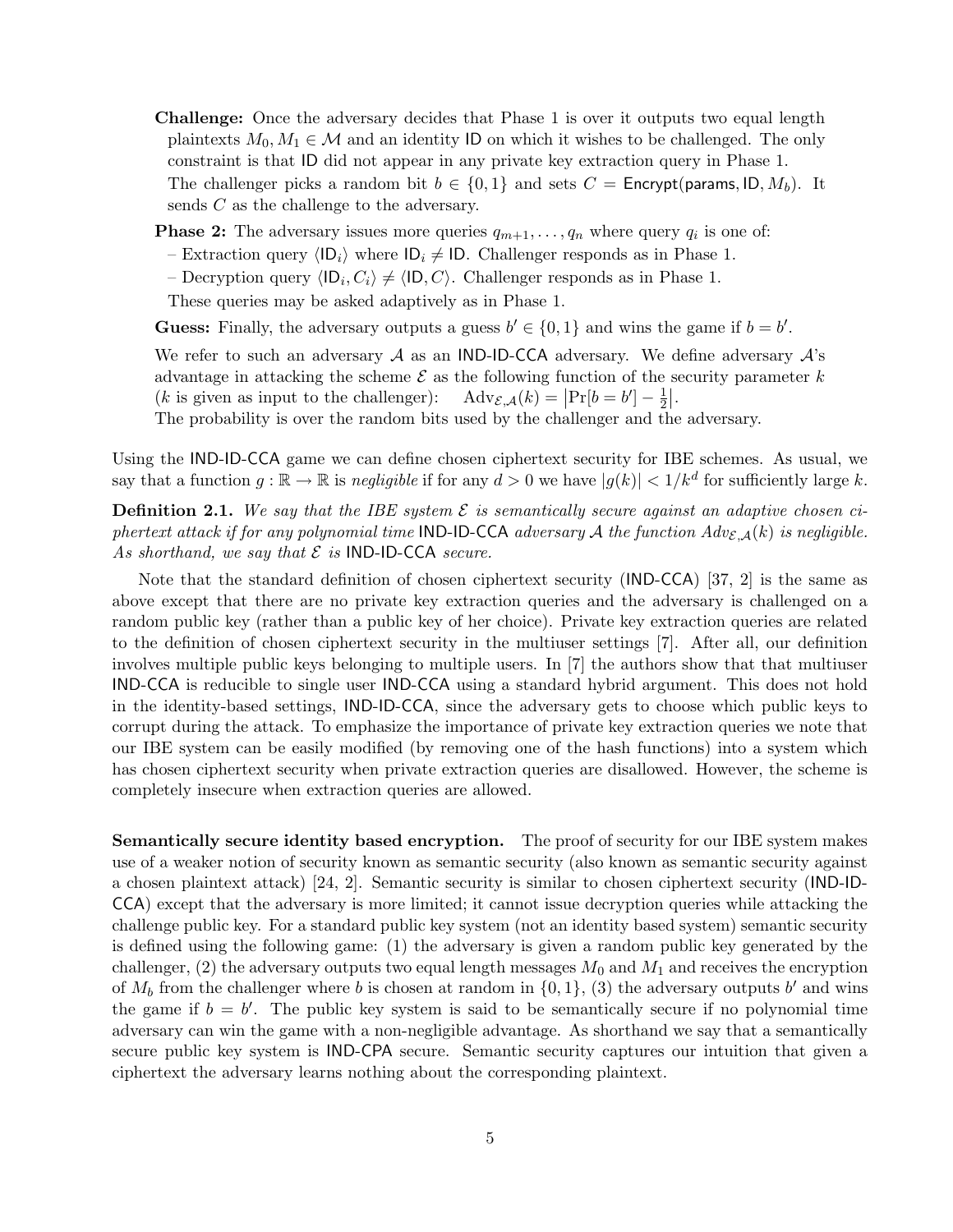To define semantic security for identity based systems (denoted IND-ID-CPA) we strengthen the standard definition by allowing the adversary to issue chosen private key extraction queries. Similarly, the adversary is challenged on a public key ID of her choice. We define semantic security for identity based encryption schemes using an IND-ID-CPA game. The game is identical to the IND-ID-CCA game defined above except that the adversary cannot make any decryption queries. The adversary can only make private key extraction queries. We say that an identity-based encryption scheme  $\mathcal E$  is semantically secure (IND-ID-CPA) if no polynomially bounded adversary  $A$  has a non-negligible advantage against the Challenger in the following IND-ID-CPA game:

- **Setup:** The challenger takes a security parameter  $k$  and runs the Setup algorithm. It gives the adversary the resulting system parameters params. It keeps the master-key to itself.
- **Phase 1:** The adversary issues private key extraction queries  $\mathsf{ID}_1, \ldots, \mathsf{ID}_m$ . The challenger responds by running algorithm Extract to generate the private key  $d_i$  corresponding to the public key  $\mathsf{ID}_i$ . It sends  $d_i$  to the adversary. These queries may be asked adaptively.
- Challenge: Once the adversary decides that Phase 1 is over it outputs two equal length plaintexts  $M_0, M_1 \in \mathcal{M}$  and a public key ID on which it wishes to be challenged. The only constraint is that ID did not appear in any private key extraction query in Phase 1. The challenger picks a random bit  $b \in \{0,1\}$  and sets  $C =$  Encrypt(params, ID,  $M_b$ ). It sends  $C$  as the challenge to the adversary.
- **Phase 2:** The adversary issues more extraction queries  $\mathsf{ID}_{m+1}, \ldots, \mathsf{ID}_n$ . The only constraint is that  $ID_i \neq ID$ . The challenger responds as in Phase 1.

**Guess:** Finally, the adversary outputs a guess  $b' \in \{0, 1\}$  and wins the game if  $b = b'$ .

We refer to such an adversary  $\mathcal A$  as an IND-ID-CPA adversary. As we did above, the advantage of an IND-ID-CPA adversary A against the scheme  $\mathcal E$  is the following function of the security parameter  $k$ :  $\Pr[b = b'] - \frac{1}{2}$  $\frac{1}{2}$ .

The probability is over the random bits used by the challenger and the adversary.

**Definition 2.2.** We say that the IBE system  $\mathcal E$  is semantically secure if for any polynomial time IND-ID-CPA adversary A the function  $Adv_{\mathcal{E},\mathcal{A}}(k)$  is negligible. As shorthand, we say that  $\mathcal E$  is IND-ID-CPA secure.

One way identity-based encryption. One can define an even weaker notion of security called oneway encryption (OWE) [16]. Roughly speaking, a public key encryption scheme is a one-way encryption if given the encryption of a random plaintext the adversary cannot produce the plaintext in its entirety. One way encryption is a weak notion of security since there is nothing preventing the adversary from, say, learning half the bits of the plaintext. Hence, one-way encryption schemes do not generally provide secure encryption. In the random oracle model one-way encryption schemes can be used for encrypting session-keys (the session-key is taken to be the hash of the plaintext). We note that one can extend the notion of one-way encryption to identity based systems by adding private key extraction queries to the definition. We do not give the full definition here since in this paper we use semantic security as the weakest notion of security. See [5] for the full definition of identity based one-way encryption, and its use as part of an alternative proof strategy for our main result.

Random oracle model. To analyze the security of certain natural cryptographic constructions Bellare and Rogaway introduced an idealized security model called the random oracle model [3]. Roughly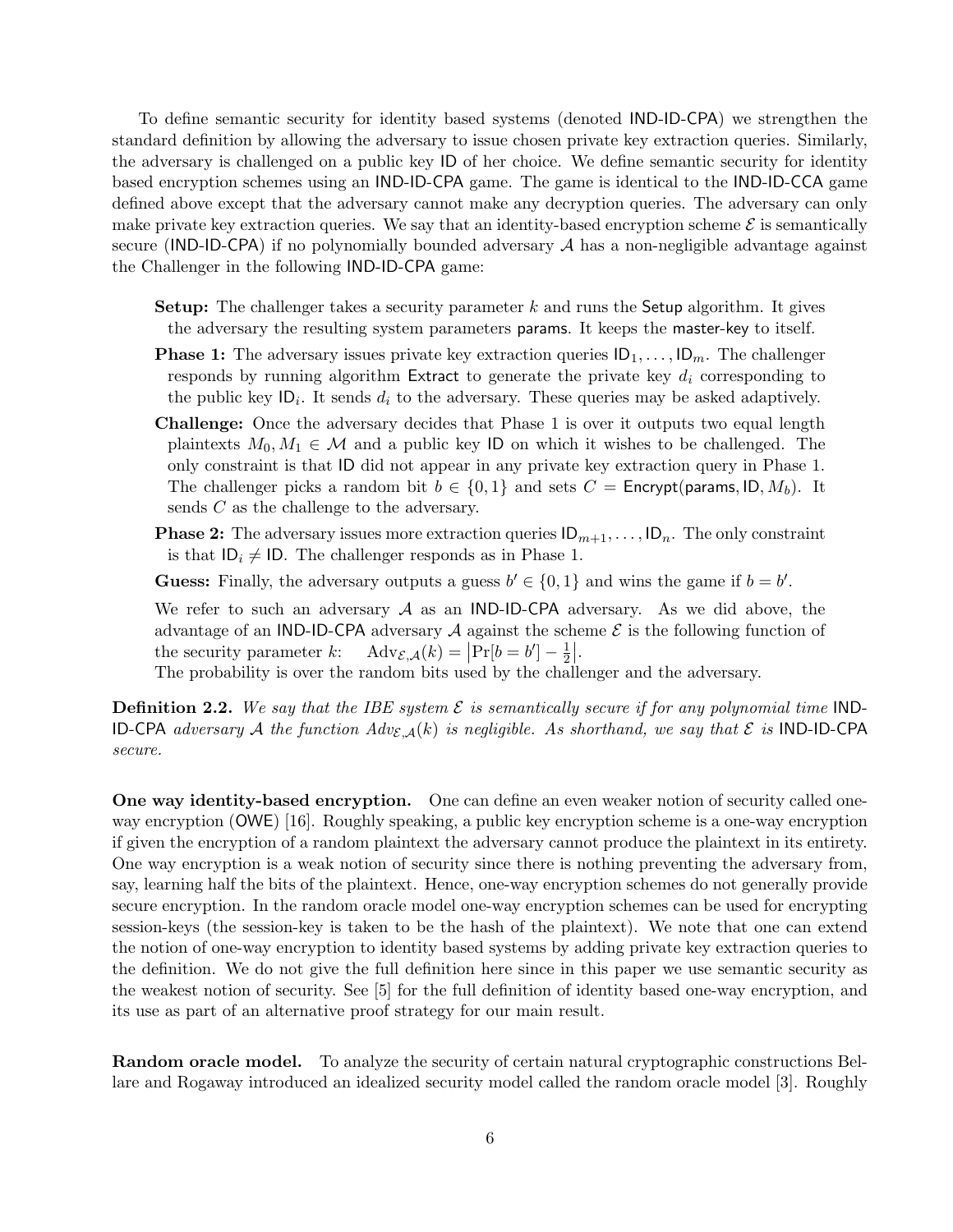speaking, a random oracle is a function  $H : X \to Y$  chosen uniformly at random from the set of all functions  $\{h: X \to Y\}$  (we assume Y is a finite set). An algorithm can query the random oracle at any point  $x \in X$  and receive the value  $H(x)$  in response. Random oracles are used to model cryptographic hash functions such as SHA-1. Note that security in the random oracle model does not imply security in the real world. Nevertheless, the random oracle model is a useful tool for validating natural cryptographic constructions. Security proofs in this model prove security against attackers that are confined to the random oracle world.

**Notation.** From here on we use  $\mathbb{Z}_q$  to denote the group  $\{0, \ldots, q-1\}$  under addition modulo q. For a group G of prime order we use  $\mathbb{G}^*$  to denote the set  $\mathbb{G}^* = \mathbb{G} \setminus \{O\}$  where O is the identity element in the group  $\mathbb{G}$ . We use  $\mathbb{Z}^+$  to denote the set of positive integers.

### 3 Bilinear maps and the Bilinear Diffie-Hellman Assumption

Let  $\mathbb{G}_1$  and  $\mathbb{G}_2$  be two groups of order q for some large prime q. Our IBE system makes use of a *bilinear* map  $\hat{e} : \mathbb{G}_1 \times \mathbb{G}_1 \to \mathbb{G}_2$  between these two groups. The map must satisfy the following properties:

- 1. Bilinear: We say that a map  $\hat{e}: \mathbb{G}_1 \times \mathbb{G}_1 \to \mathbb{G}_2$  is *bilinear* if  $\hat{e}(aP, bQ) = \hat{e}(P, Q)^{ab}$  for all  $P, Q \in \mathbb{G}_1$ and all  $a, b \in \mathbb{Z}$ .
- 2. Non-degenerate: The map does not send all pairs in  $\mathbb{G}_1 \times \mathbb{G}_1$  to the identity in  $\mathbb{G}_2$ . Observe that since  $\mathbb{G}_1, \mathbb{G}_2$  are groups of prime order this implies that if P is a generator of  $\mathbb{G}_1$  then  $\hat{e}(P, P)$  is a generator of  $\mathbb{G}_2$ .
- 3. Computable: There is an efficient algorithm to compute  $\hat{e}(P,Q)$  for any  $P,Q \in \mathbb{G}_1$ .

A bilinear map satisfying the three properties above is said to be an admissible bilinear map. In Section 5 we give a concrete example of groups  $\mathbb{G}_1, \mathbb{G}_2$  and an admissible bilinear map between them. The group  $\mathbb{G}_1$  is a subgroup of the additive group of points of an elliptic curve  $E/\mathbb{F}_p$ . The group  $\mathbb{G}_2$  is a subgroup of the multiplicative group of a finite field  $\mathbb{F}_{p^2}^*$ . Therefore, throughout the paper we view  $\mathbb{G}_1$ as an additive group and  $\mathbb{G}_2$  as a multiplicative group. As we will see in Section 5.1, the Weil pairing can be used to construct an admissible bilinear map between these two groups.

The existence of the bilinear map  $\hat{e} : \mathbb{G}_1 \times \mathbb{G}_1 \to \mathbb{G}_2$  as above has two direct implications to these groups.

- The MOV reduction: Menezes, Okamoto, and Vanstone [32] show that the discrete log problem in  $\mathbb{G}_1$  is no harder than the discrete log problem in  $\mathbb{G}_2$ . To see this, let  $P, Q \in \mathbb{G}_1$  be an instance of the discrete log problem in  $\mathbb{G}_1$  where both P, Q have order q. We wish to find an  $\alpha \in \mathbb{Z}_q$  such that  $Q = \alpha P$ . Let  $g = \hat{e}(P, P)$  and  $h = \hat{e}(Q, P)$ . Then, by bilinearity of  $\hat{e}$  we know that  $h = g^{\alpha}$ . By non-degeneracy of  $\hat{e}$  both g, h have order q in  $\mathbb{G}_2$ . Hence, we reduced the discrete log problem in  $\mathbb{G}_1$  to a discrete log problem in  $\mathbb{G}_2$ . It follows that for discrete log to be hard in  $\mathbb{G}_1$  we must choose our security parameter so that discrete log is hard in  $\mathbb{G}_2$  (see Section 5).
- **Decision Diffie-Hellman is Easy:** The Decision Diffie-Hellman problem (DDH) [4] in  $\mathbb{G}_1$  is to distinguish between the distributions  $\langle P, aP, bP, abP \rangle$  and  $\langle P, aP, bP, cP \rangle$  where a, b, c are random in  $\mathbb{Z}_q^*$  and P is random in  $\mathbb{G}_1^*$ . Joux and Nguyen [28] point out that DDH in  $\mathbb{G}_1$  is easy. To see this, observe that given  $P, aP, bP, cP \in \mathbb{G}_1^*$  we have

$$
c = ab \mod q \iff \hat{e}(P, cP) = \hat{e}(aP, bP).
$$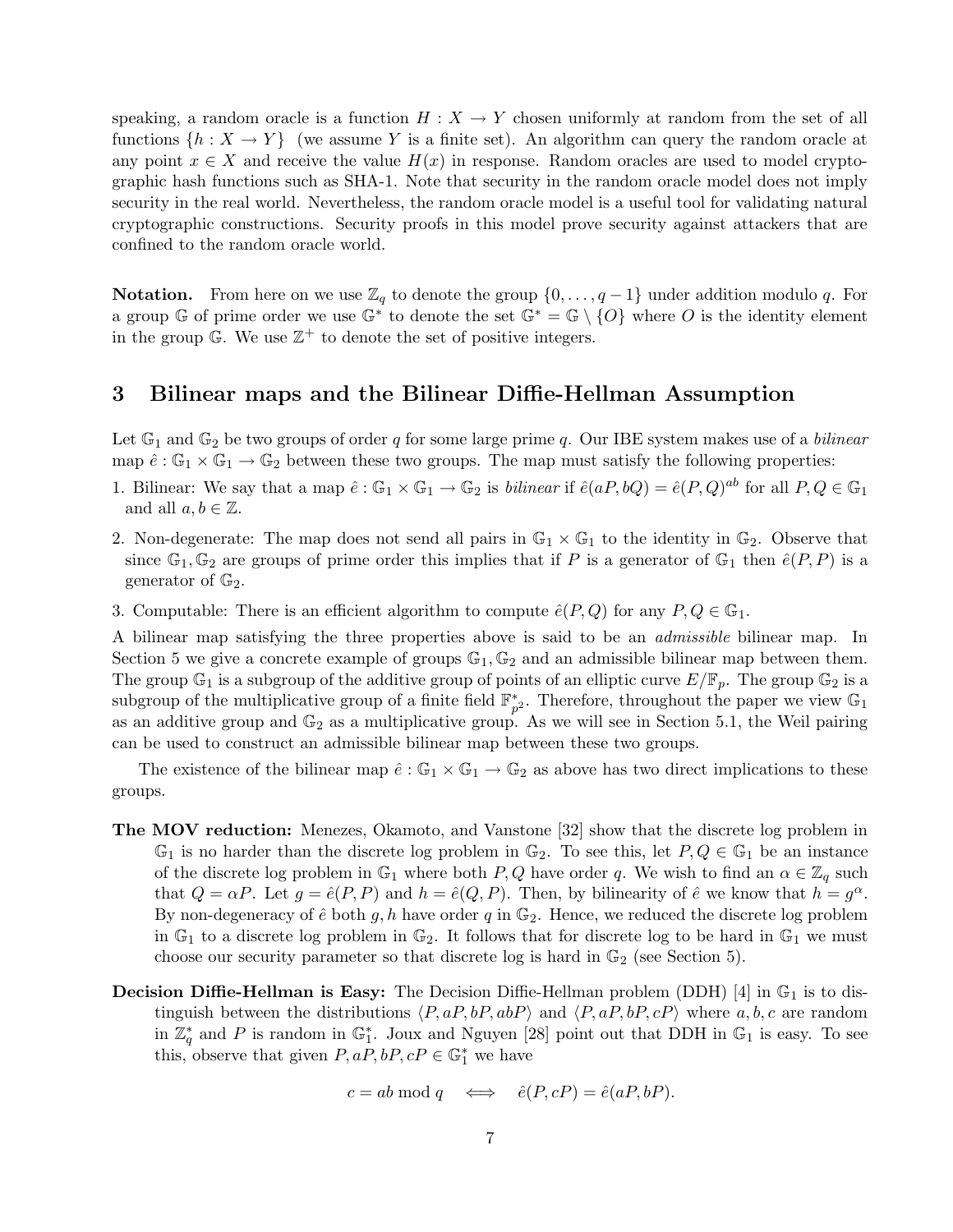The Computational Diffie-Hellman problem (CDH) in  $\mathbb{G}_1$  can still be hard (CDH in  $G_1$  is to find abP given random  $\langle P, aP, bP \rangle$ . Joux and Nguyen [28] give examples of mappings  $\hat{e} : \mathbb{G}_1 \times \mathbb{G}_1 \to$  $\mathbb{G}_2$  where CDH in  $\mathbb{G}_1$  is believed to be hard even though DDH in  $\mathbb{G}_1$  is easy.

#### 3.1 The Bilinear Diffie-Hellman Assumption (BDH)

Since the Decision Diffie-Hellman problem (DDH) in  $\mathbb{G}_1$  is easy we cannot use DDH to build cryptosystems in the group  $\mathbb{G}_1$ . Instead, the security of our IBE system is based on a variant of the Computational Diffie-Hellman assumption called the Bilinear Diffie-Hellman Assumption (BDH).

**Bilinear Diffie-Hellman Problem.** Let  $\mathbb{G}_1, \mathbb{G}_2$  be two groups of prime order q. Let  $\hat{e}: \mathbb{G}_1 \times \mathbb{G}_1 \to$  $\mathbb{G}_2$  be an admissible bilinear map and let P be a generator of  $\mathbb{G}_1$ . The BDH problem in  $\langle \mathbb{G}_1, \mathbb{G}_2, \hat{e} \rangle$  is as follows: Given  $\langle P, aP, bP, cP \rangle$  for some  $a, b, c \in \mathbb{Z}_q^*$  compute  $W = \hat{e}(P, P)^{abc} \in \mathbb{G}_2$ . An algorithm  $\mathcal A$ has advantage  $\epsilon$  in solving BDH in  $\langle \mathbb{G}_1, \mathbb{G}_2, \hat{e} \rangle$  if

$$
\Pr\left[\mathcal{A}(P, aP, bP, cP) = \hat{e}(P, P)^{abc}\right] \ge \epsilon
$$

where the probability is over the random choice of  $a, b, c$  in  $\mathbb{Z}_q^*$ , the random choice of  $P \in \mathbb{G}_1^*$ , and the random bits of A.

**BDH Parameter Generator.** We say that a randomized algorithm  $\mathcal{G}$  is a BDH parameter generator if (1) G takes a security parameter  $k \in \mathbb{Z}^+$ , (2) G runs in polynomial time in k, and (3) G outputs a prime number q, the description of two groups  $\mathbb{G}_1$ ,  $\mathbb{G}_2$  of order q, and the description of an admissible bilinear map  $\hat{e}: \mathbb{G}_1 \times \mathbb{G}_1 \to \mathbb{G}_2$ . We denote the output of  $\mathcal{G}$  by  $\mathcal{G}(1^k) = \langle q, \mathbb{G}_1, \mathbb{G}_2, \hat{e} \rangle$ . The security parameter k is used to determine the size of  $q$ ; for example, one could take  $q$  to be a random k-bit prime. For  $i = 1, 2$  we assume that the description of the group  $\mathbb{G}_i$  contains polynomial time (in k) algorithms for computing the group action in  $\mathbb{G}_i$  and contains a generator of  $\mathbb{G}_i$ . The generator of  $\mathbb{G}_i$ enables us to generate uniformly random elements in  $\mathbb{G}_i$ . Similarly, we assume that the description of  $\hat{e}$  contains a polynomial time algorithm for computing  $\hat{e}$ . We give an example of a BDH parameter generator in Section 5.1.

**BDH Assumption.** Let  $\mathcal G$  be a BDH parameter generator. We say that an algorithm  $\mathcal A$  has advantage  $\epsilon(k)$  in solving the BDH problem for G if for sufficiently large k:

$$
Adv_{\mathcal{G},\mathcal{A}}(k) = Pr \left[ \mathcal{A}(q, \mathbb{G}_1, \mathbb{G}_2, \hat{e}, P, aP, bP, cP) = \hat{e}(P, P)^{abc} \middle| \begin{array}{c} \langle q, \mathbb{G}_1, \mathbb{G}_2, \hat{e} \rangle \leftarrow \mathcal{G}(1^k), \\ P \leftarrow \mathbb{G}_1^*, a, b, c \leftarrow \mathbb{Z}_q^* \end{array} \right] \ge \epsilon(k)
$$

We say that G satisfies the BDH assumption if for any randomized polynomial time (in k) algorithm A we have that  $\text{Adv}_{\mathcal{G},\mathcal{A}}(k)$  is a negligible function. When G satisfies the BDH assumption we say that BDH is hard in groups generated by  $\mathcal{G}$ .

In Section 5.1 we give some examples of BDH parameter generators that are believed to satisfy the BDH assumption. We note that Joux [26] (implicitly) used the BDH assumption to construct a one-round three party Diffie-Hellman protocol. The BDH assumption is also needed for constructions in [46, 40].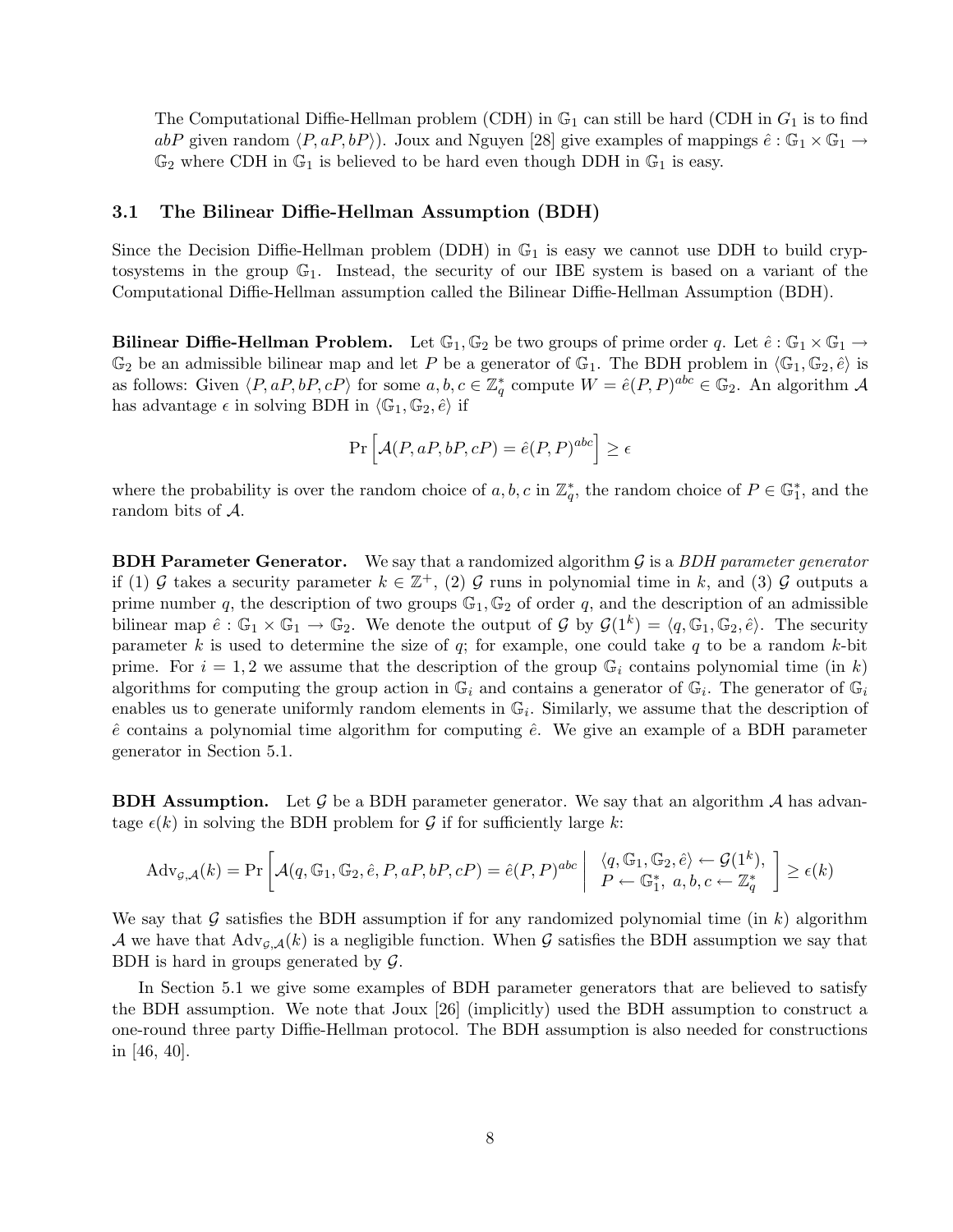Hardness of BDH. It is interesting to study the relationship of the BDH problem to other hard problems used in cryptography. Currently, all we can say is that the BDH problem in  $\langle \mathbb{G}_1, \mathbb{G}_2, \hat{e} \rangle$  is no harder than the CDH problem in  $\mathbb{G}_1$  or  $\mathbb{G}_2$ . In other words, an algorithm for CDH in  $\mathbb{G}_1$  or  $\mathbb{G}_2$  is sufficient for solving BDH in  $\langle \mathbb{G}_1, \mathbb{G}_2, \hat{e} \rangle$ . The converse is currently an open problem: is an algorithm for BDH sufficient for solving CDH in  $\mathbb{G}_1$  or in  $\mathbb{G}_2$ ? We refer to a survey by Joux [27] for a more detailed analysis of the relationship between BDH and other standard problems.

We note that in all our examples (in Section 5.1) the isomorphisms from  $\mathbb{G}_1$  to  $\mathbb{G}_2$  induced by the bilinear map are believed to be one-way functions. More specifically, for a point  $Q \in \mathbb{G}_1^*$  define the isomorphism  $f_Q : \mathbb{G}_1 \to \mathbb{G}_2$  by  $f_Q(P) = \hat{e}(P,Q)$ . If any one of these isomorphisms turns out to be invertible then BDH is easy in  $\langle \mathbb{G}_1, \mathbb{G}_2, \hat{e} \rangle$ . Fortunately, an efficient algorithm for inverting  $f_Q$  for some fixed Q would imply an efficient algorithm for deciding DDH in the group  $\mathbb{G}_2$ . In all our examples DDH is believed to be hard in the group  $\mathbb{G}_2$ . Hence, all the isomorphisms  $f_Q : \mathbb{G}_1 \to \mathbb{G}_2$  induced by the bilinear map are believed to be one-way functions.

# 4 Our Identity-Based Encryption Scheme

We describe our scheme in stages. First we give a basic identity-based encryption scheme which is not secure against an adaptive chosen ciphertext attack. The only reason for describing the basic scheme is to make the presentation easier to follow. Our full scheme, described in Section 4.2, extends the basic scheme to get security against an adaptive chosen ciphertext attack (IND-ID-CCA) in the random oracle model. In Section 4.3 we relax some of the requirements on the hash functions.

The presentation in this section uses an arbitrary BDH parameter generator  $\mathcal G$  satisfying the BDH assumption. In Section 5 we describe a concrete IBE system using the Weil pairing.

#### 4.1 BasicIdent

To explain the basic ideas underlying our IBE system we describe the following simple scheme, called BasicIdent. We present the scheme by describing the four algorithms: Setup, Extract, Encrypt, Decrypt. We let k be the security parameter given to the setup algorithm. We let  $\mathcal G$  be some BDH parameter generator.

- **Setup:** Given a security parameter  $k \in \mathbb{Z}^+$ , the algorithm works as follows:
	- Step 1: Run G on input k to generate a prime q, two groups  $\mathbb{G}_1$ ,  $\mathbb{G}_2$  of order q, and an admissible bilinear map  $\hat{e} : \mathbb{G}_1 \times \mathbb{G}_1 \to \mathbb{G}_2$ . Choose a random generator  $P \in \mathbb{G}_1$ .
	- Step 2: Pick a random  $s \in \mathbb{Z}_q^*$  and set  $P_{pub} = sP$ .
	- Step 3: Choose a cryptographic hash function  $H_1: \{0,1\}^* \to \mathbb{G}_1^*$ . Choose a cryptographic hash function  $H_2: \mathbb{G}_2 \to \{0,1\}^n$  for some n. The security analysis will view  $H_1, H_2$  as random oracles. The message space is  $\mathcal{M} = \{0,1\}^n$ . The ciphertext space is  $\mathcal{C} = \mathbb{G}_1^* \times \{0,1\}^n$ . The system parameters are params  $= \langle q, \mathbb{G}_1, \mathbb{G}_2, \hat{e}, n, P, P_{pub}, H_1, H_2 \rangle$ . The master-key is  $s \in \mathbb{Z}_q^*$ .
- **Extract:** For a given string  $|D \in \{0,1\}^*$  the algorithm does: (1) computes  $Q_{\text{ID}} = H_1(|D) \in \mathbb{G}_1^*$ , and (2) sets the private key  $d_{\text{ID}}$  to be  $d_{\text{ID}} = sQ_{\text{ID}}$  where s is the master key.
- **Encrypt:** To encrypt  $M \in \mathcal{M}$  under the public key ID do the following: (1) compute  $Q_{\text{ID}} = H_1(\text{ID}) \in$  $\mathbb{G}_1^*$ , (2) choose a random  $r \in \mathbb{Z}_q^*$ , and (3) set the ciphertext to be

$$
C = \langle rP, M \oplus H_2(g_{\mathsf{ID}}^r) \rangle \quad \text{where} \quad g_{\mathsf{ID}} = \hat{e}(Q_{\mathsf{ID}}, P_{\mathsf{pub}}) \in \mathbb{G}_2^*
$$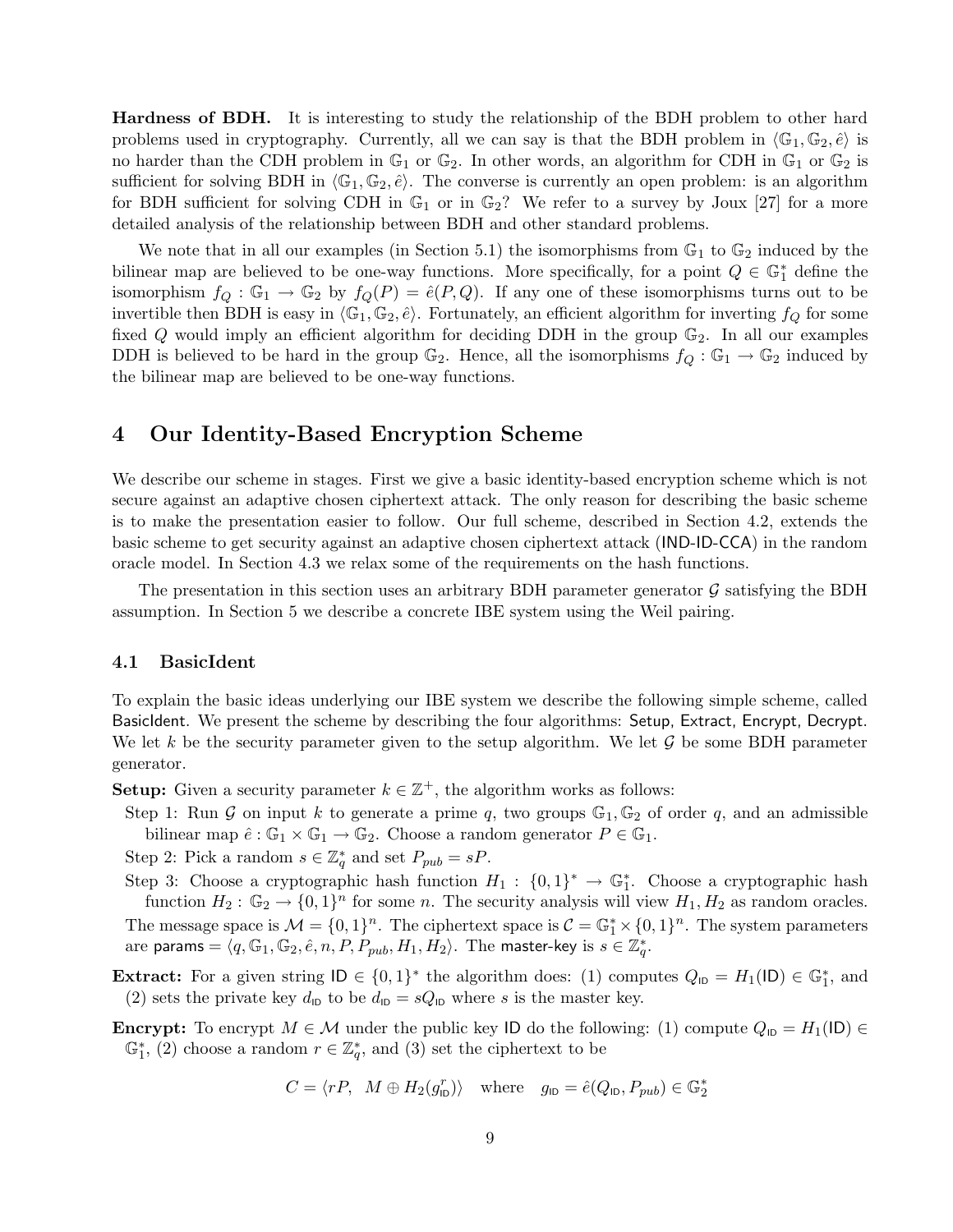**Decrypt:** Let  $C = \langle U, V \rangle \in \mathcal{C}$  be a ciphertext encrypted using the public key ID. To decrypt C using the private key  $d_{\text{ID}} \in \mathbb{G}_1^*$  compute:

$$
V \oplus H_2(\hat{e}(d_{\mathsf{ID}}, U)) = M
$$

This completes the description of BasicIdent. We first verify consistency. When everything is computed as above we have:

1. During encryption  $M$  is bitwise exclusive-ored with the hash of: r ID.

2. During decryption V is bitwise exclusive-ored with the hash of:  $\hat{e}(d_{\text{ID}},U)$ .

These masks used during encryption and decryption are the same since:

$$
\hat{e}(d_{\text{ID}}, U) = \hat{e}(sQ_{\text{ID}}, rP) = \hat{e}(Q_{\text{ID}}, P)^{sr} = \hat{e}(Q_{\text{ID}}, P_{pub})^r = g_{\text{ID}}^r
$$

Thus, applying decryption after encryption produces the original message M as required. Performance considerations of BasicIdent are discussed in Section 5. Note that the value of  $g_{\text{ID}}$  in Algorithm Encrypt is independent of the message to be encrypted. Hence there is no need to recompute  $g_{\text{ID}}$  on subsequent encryptions to the same public key ID.

Security. Next, we study the security of this basic scheme. The following theorem shows that BasicIdent is a semantically secure identity based encryption scheme (IND-ID-CPA) assuming BDH is hard in groups generated by  $\mathcal{G}$ .

**Theorem 4.1.** Suppose the hash functions  $H_1, H_2$  are random oracles. Then BasicIdent is a semantically secure identity based encryption scheme (IND-ID-CPA) assuming BDH is hard in groups generated by G. Concretely, suppose there is an IND-ID-CPA adversary A that has advantage  $\epsilon(k)$  against the scheme BasicIdent. Suppose A makes at most  $q_E > 0$  private key extraction queries and  $q_{H_2} > 0$  hash queries to  $H_2$ . Then there is an algorithm  $\mathcal B$  that solves BDH in groups generated by  $\mathcal G$  with advantage at least:

$$
Adv_{\mathcal{G},\mathcal{B}}(k) \ge \frac{2\epsilon(k)}{e(1+q_E) \cdot q_{H_2}}
$$

Here  $e \approx 2.71$  is the base of the natural logarithm. The running time of B is  $O(\text{time}(\mathcal{A}))$ .

To prove the theorem we first define a related Public Key Encryption scheme (not an identity based scheme), called BasicPub. BasicPub is described by three algorithms: keygen, encrypt, decrypt.

**keygen:** Given a security parameter  $k \in \mathbb{Z}^+$ , the algorithm works as follows:

Step 1: Run G on input k to generate two prime order groups  $\mathbb{G}_1, \mathbb{G}_2$  and a bilinear map  $\hat{e}: \mathbb{G}_1 \times \mathbb{G}_1 \to$  $\mathbb{G}_2$ . Let q be the order of  $\mathbb{G}_1, \mathbb{G}_2$ . Choose a random generator  $P \in \mathbb{G}_1$ .

Step 2: Pick a random  $s \in \mathbb{Z}_q^*$  and set  $P_{pub} = sP$ . Pick a random  $Q_{\text{ID}} \in \mathbb{G}_1^*$ .

Step 3: Choose a cryptographic hash function  $H_2: \mathbb{G}_2 \to \{0,1\}^n$  for some n.

Step 4: The public key is  $\langle q, \mathbb{G}_1, \mathbb{G}_2, \hat{e}, n, P, P_{pub}, Q_{\mathsf{ID}}, H_2 \rangle$ . The private key is  $d_{\mathsf{ID}} = sQ_{\mathsf{ID}} \in \mathbb{G}_1^*$ . encrypt: To encrypt  $M \in \{0,1\}^n$  choose a random  $r \in \mathbb{Z}_q^*$  and set the ciphertext to be:

$$
C = \langle rP, M \oplus H_2(g^r) \rangle \quad \text{where} \quad g = \hat{e}(Q_{\text{ID}}, P_{pub}) \in \mathbb{G}_2^*
$$

decrypt: Let  $C = \langle U, V \rangle$  be a ciphertext created using the public key  $\langle q, \mathbb{G}_1, \mathbb{G}_2, \hat{e}, n, P, P_{pub}, Q_{\mathbb{D}}, H_2 \rangle$ .

To decrypt C using the private key  $d_{\text{ID}} \in \mathbb{G}_1^*$  compute:

$$
V \oplus H_2(\hat{e}(d_{\text{ID}}, U)) = M
$$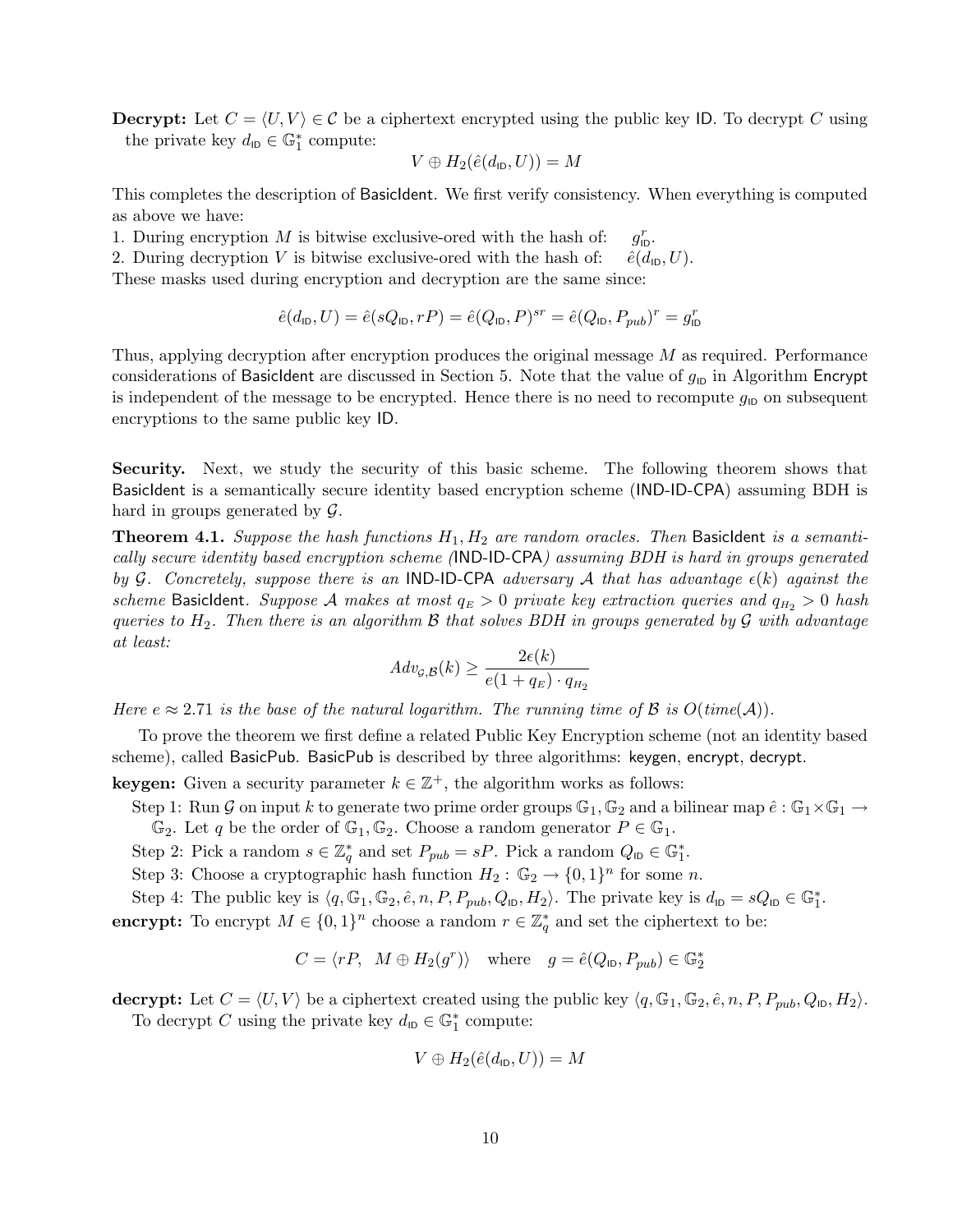This completes the description of BasicPub. We now prove Theorem 4.1 in two steps. We first show that an IND-ID-CPA attack on BasicIdent can be converted to a IND-CPA attack on BasicPub. This step shows that private key extraction queries do not help the adversary. We then show that BasicPub is IND-CPA secure if the BDH assumption holds.

**Lemma 4.2.** Let  $H_1$  be a random oracle from  $\{0,1\}^*$  to  $\mathbb{G}_1^*$ . Let A be an IND-ID-CPA adversary that has advantage  $\epsilon(k)$  against BasicIdent. Suppose A makes at most  $q_E > 0$  private key extraction queries. Then there is a IND-CPA adversary B that has advantage at least  $\epsilon(k)/(e(1+q_E))$  against BasicPub. Its running time is  $O(\text{time}(\mathcal{A}))$ .

**Proof.** We show how to construct an IND-CPA adversary B that uses A to gain advantage  $\epsilon/e(1+q_E)$ against BasicPub. The game between the challenger and the adversary  $\beta$  starts with the challenger first generating a random public key by running algorithm keygen of BasicPub. The result is a public key  $K_{pub} = \langle q, \mathbb{G}_1, \mathbb{G}_2, \hat{e}, n, P, P_{pub}, Q_{\mathbb{D}}, H_2 \rangle$  and a private key  $d_{\mathbb{D}} = sQ_{\mathbb{D}}$ . As usual, q is the order of  $\mathbb{G}_1, \mathbb{G}_2$ . The challenger gives  $K_{pub}$  to algorithm  $\mathcal{B}$ . Algorithm  $\mathcal{B}$  is supposed to output two messages  $M_0$  and  $M_1$  and expects to receive back the BasicPub encryption of  $M_b$  under  $K_{pub}$  where  $b \in \{0, 1\}$ . Then algorithm B outputs its guess  $b' \in \{0, 1\}$  for b.

Algorithm B works by interacting with  $\mathcal A$  in an IND-ID-CPA game as follows (B simulates the challenger for  $\mathcal{A}$ :

- Setup: Algorithm B gives A the BasicIdent system parameters  $\langle q, \mathbb{G}_1, \mathbb{G}_2, \hat{e}, n, P, P_{pub}, H_1, H_2 \rangle$ . Here  $q$ ,  $\mathbb{G}_1$ ,  $\mathbb{G}_2$ ,  $\hat{e}$ ,  $n$ ,  $P$ ,  $P_{pub}$ ,  $H_2$  are taken from  $K_{pub}$ , and  $H_1$  is a random oracle controlled by  $\beta$  as described below.
- $H_1$ -queries: At any time algorithm A can query the random oracle  $H_1$ . To respond to these queries algorithm B maintains a list of tuples  $\langle \mathsf{ID}_i, Q_i, b_i, c_i \rangle$  as explained below. We refer to this list as the  $H_1^{list}$ . The list is initially empty. When  $\mathcal A$  queries the oracle  $H_1$  at a point  $\mathsf{ID}_i$  algorithm  $\mathcal B$  responds as follows:
	- 1. If the query  $ID_i$  already appears on the  $H_1^{list}$  in a tuple  $\langle ID_i, Q_i, b_i, c_i \rangle$  then Algorithm B responds with  $H_1(\mathsf{ID}_i) = Q_i \in \mathbb{G}_1^*$ .
	- 2. Otherwise, B generates a random  $coin \in \{0,1\}$  so that  $Pr[coin = 0] = \delta$  for some  $\delta$  that will be determined later.
	- 3. Algorithm  $\mathcal{B}$  picks a random  $b \in \mathbb{Z}_q^*$ . If  $coin = 0$  compute  $Q_i = bP \in \mathbb{G}_1^*$ . If  $coin = 1$  compute  $Q_i = bQ_{\text{ID}} \in \mathbb{G}_1^*$ .

4. Algorithm B adds the tuple  $\langle \mathsf{ID}_i, Q_i, b, coin \rangle$  to the  $H_1^{list}$  and responds to A with  $H_1(\mathsf{ID}_i) = Q_i$ . Note that either way  $Q_i$  is uniform in  $\mathbb{G}_1^*$  and is independent of  $\mathcal{A}$ 's current view as required.

- **Phase 1:** Let  $\mathsf{ID}_i$  be a private key extraction query issued by algorithm A. Algorithm B responds to this query as follows:
	- 1. Run the above algorithm for responding to  $H_1$ -queries to obtain a  $Q_i \in \mathbb{G}_1^*$  such that  $H_1(|D_i) = Q_i$ . Let  $\langle \mathsf{ID}_i, Q_i, b_i, coin_i \rangle$  be the corresponding tuple on the  $H_1^{list}$ . If  $coin_i = 1$  then  $\mathcal{B}$  reports failure and terminates. The attack on BasicPub failed.
	- 2. We know  $coin_i = 0$  and hence  $Q_i = b_i P$ . Define  $d_i = b_i P_{pub} \in \mathbb{G}_1^*$ . Observe that  $d_i = sQ_i$  and therefore  $d_i$  is the private key associated to the public key  $\mathsf{ID}_i$ . Give  $d_i$  to algorithm A.
- **Challenge:** Once algorithm A decides that Phase 1 is over it outputs a public key  $|D_{ch}$  and two messages  $M_0, M_1$  on which it wishes to be challenged. Algorithm  $\beta$  responds as follows:
	- 1. Algorithm B gives its challenger the messages  $M_0, M_1$ . The challenger responds with a BasicPub ciphertext  $C = \langle U, V \rangle$  such that C is the encryption of  $M_c$  for a random  $c \in \{0, 1\}.$
	- 2. Next, B runs the algorithm for responding to  $H_1$ -queries to obtain a  $Q \in \mathbb{G}_1^*$  such that  $H_1(\mathsf{ID}_{ch}) =$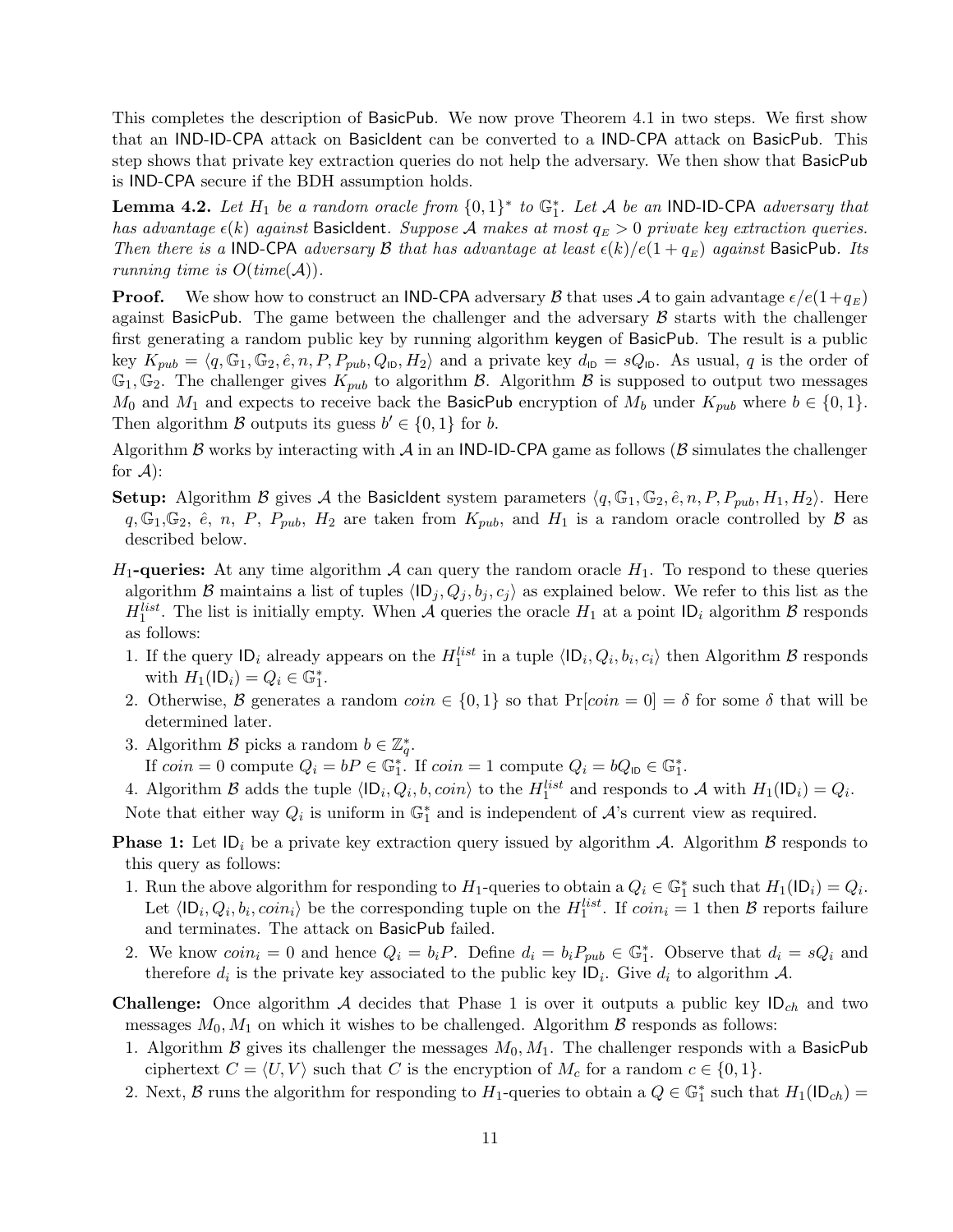Q. Let  $\langle \mathsf{ID}_{ch}, Q, b, coin \rangle$  be the corresponding tuple on the  $H_1^{list}$ . If  $coin = 0$  then  $\mathcal B$  reports failure and terminates. The attack on BasicPub failed.

3. We know  $coin = 1$  and therefore  $Q = bQ_{\text{ID}}$ . Recall that when  $C = \langle U, V \rangle$  we have  $U \in \mathbb{G}_1^*$ . Set  $C' = \langle b^{-1}U, V \rangle$ , where  $b^{-1}$  is the inverse of b mod q. Algorithm B responds to A with the challenge ciphertext  $C'$ . Note that  $C'$  is a proper BasicIdent encryption of  $M_c$  under the public key  $ID<sub>ch</sub>$  as required. To see this first observe that, since  $H_1(ID_{ch}) = Q$ , the private key corresponding to  $ID_{ch}$  is  $d_{ch} = sQ$ . Second, observe that

$$
\hat{e}(b^{-1}U, d_{ch}) = \hat{e}(b^{-1}U, sQ) = \hat{e}(U, sb^{-1}Q) = \hat{e}(U, sQ_{\text{ID}}) = \hat{e}(U, d_{\text{ID}}).
$$

Hence, the BasicIdent decryption of  $C'$  using  $d_{ch}$  is the same as the BasicPub decryption of  $C$  using  $d_{\text{ID}}$ .

**Phase 2:** Algorithm B responds to private key extraction queries as in Phase 1.

Guess: Eventually algorithm A outputs a guess  $c'$  for c. Algorithm B outputs  $c'$  as its guess for c.

**Claim:** If algorithm  $\beta$  does not abort during the simulation then algorithm  $\mathcal{A}$ 's view is identical to its view in the real attack. Furthermore, if B does not abort then  $|\Pr[c = c'] - \frac{1}{2}$  $\frac{1}{2}$   $\geq \epsilon$ . The probability is over the random bits used by  $A, B$  and the challenger.

Proof of claim. The responses to  $H_1$ -queries are as in the real attack since each response is uniformly and independently distributed in  $\mathbb{G}_1^*$ . All responses to private key extraction queries are valid. Finally, the challenge ciphertext C' given to A is the BasicIdent encryption of  $M_c$  for some random  $c \in \{0, 1\}$ . Therefore, by definition of algorithm A we have that  $|\Pr[c = c'] - \frac{1}{2}$  $\frac{1}{2}$ |  $\geq \epsilon$ .

To complete the proof of Lemma 4.2 it remains to calculate the probability that algorithm  $\beta$  aborts during the simulation. Suppose A makes a total of  $q_E$  private key extraction queries. Then the probability that  $\beta$  does not abort in phases 1 or 2 is  $\delta^{q_E}$ . The probability that it does not abort during the challenge step is  $1 - \delta$ . Therefore, the probability that B does not abort during the simulation is  $\delta^{q_E}(1-\delta)$ . This value is maximized at  $\delta_{opt} = 1 - 1/(q_E + 1)$ . Using  $\delta_{opt}$ , the probability that  $\beta$ does not abort is at least  $1/e(1+q_E)$ . This shows that  $\mathcal{B}$ 's advantage is at least  $\epsilon/e(1+q_E)$  as required.  $\Box$ 

The analysis used in the proof of Lemma 4.2 uses a similar technique to Coron's analysis of the Full Domain Hash signature scheme [9]. Next, we show that BasicPub is a semantically secure public key system if the BDH assumption holds.

**Lemma 4.3.** Let  $H_2$  be a random oracle from  $\mathbb{G}_2$  to  $\{0,1\}^n$ . Let A be an IND-CPA adversary that has advantage  $\epsilon(k)$  against BasicPub. Suppose A makes a total of  $q_{H_2} > 0$  queries to  $H_2$ . Then there is an algorithm B that solves the BDH problem for G with advantage at least  $2\epsilon(k)/q_{H_2}$  and a running time  $O(\text{time}(\mathcal{A}))$ .

**Proof.** Algorithm B is given as input the BDH parameters  $\langle q, \mathbb{G}_1, \mathbb{G}_2, \hat{e} \rangle$  produced by G and a random instance  $\langle P, aP, bP, cP \rangle = \langle P, P_1, P_2, P_3 \rangle$  of the BDH problem for these parameters, i.e. P is random in  $\mathbb{G}_1^*$  and  $a, b, c$  are random in  $\mathbb{Z}_q^*$  where q is the order of  $\mathbb{G}_1, \mathbb{G}_2$ . Let  $D = \hat{e}(P, P)^{abc} \in \mathbb{G}_2$  be the solution to this BDH problem. Algorithm  $\beta$  finds  $D$  by interacting with  $\mathcal A$  as follows:

Setup: Algorithm B creates the BasicPub public key  $K_{pub} = \langle q, \mathbb{G}_1, \mathbb{G}_2, \hat{e}, n, P, P_{pub}, Q_{\mathbb{D}}, H_2 \rangle$  by setting  $P_{pub} = P_1$  and  $Q_{ID} = P_2$ . Here  $H_2$  is a random oracle controlled by  $\beta$  as described below. Algorithm B gives A the BasicPub public key  $K_{pub}$ . Observe that the (unknown) private key associated to  $K_{pub}$ is  $d_{\text{ID}} = aQ_{\text{ID}} = abP$ .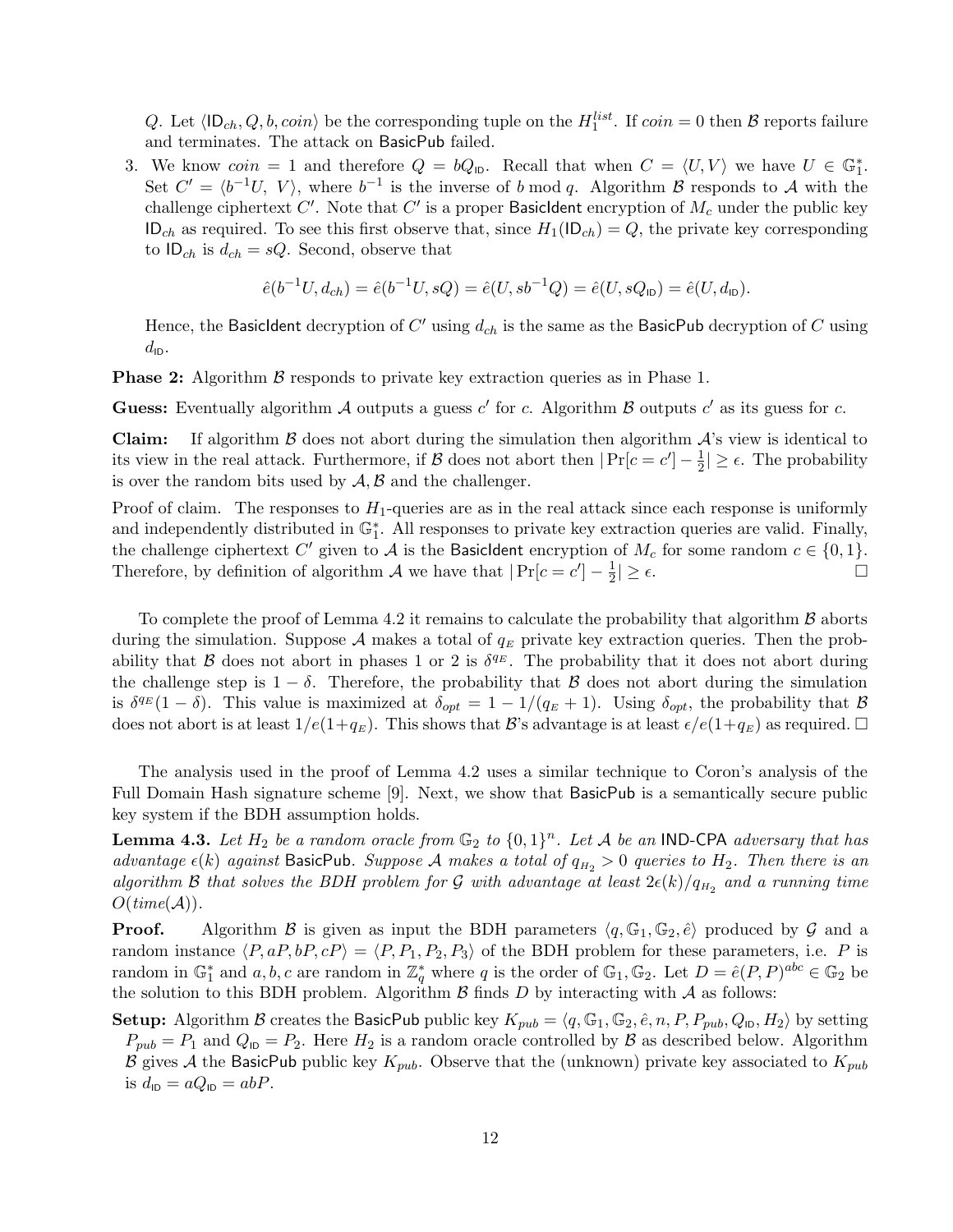- $H_2$ -queries: At any time algorithm A may issue queries to the random oracle  $H_2$ . To respond to these queries  $\beta$  maintains a list of tuples called the  $H_2^{list}$ . Each entry in the list is a tuple of the form  $\langle X_i, H_i \rangle$ . Initially the list is empty. To respond to query  $X_i$  algorithm B does the following:
	- 1. If the query  $X_i$  already appears on the  $H_2^{list}$  in a tuple  $\langle X_i, H_i \rangle$  then respond with  $H_2(X_i) = H_i$ .
	- 2. Otherwise, B just picks a random string  $H_i \in \{0,1\}^n$  and adds the tuple  $\langle X_i, H_i \rangle$  to the  $H_2^{list}$ . It responds to A with  $H_2(X_i) = H_i$ .
- **Challenge:** Algorithm A outputs two messages  $M_0, M_1$  on which it wishes to be challenged. Algorithm B picks a random string  $R \in \{0,1\}^n$  and defines C to be the ciphertext  $C = \langle P_3, R \rangle$ . Algorithm  $\beta$  gives C as the challenge to A. Observe that, by definition, the decryption of C is  $R \oplus H_2(\hat{e}(P_3, d_{\text{ID}})) = R \oplus H_2(D).$
- **Guess:** Algorithm A outputs its guess  $c' \in \{0, 1\}$ . At this point B picks a random tuple  $\langle X_j, H_j \rangle$  from the  $H_2^{list}$  and outputs  $X_j$  as the solution to the given instance of BDH.

Algorithm  $\beta$  is simulating a real attack environment for algorithm  $\mathcal A$  (it simulates the challenger and the oracle for  $H_2$ ). We show that algorithm  $\beta$  outputs the correct answer D with probability at least  $2\epsilon/q_{H_2}$  as required. The proof is based on comparing A's behavior in the simulation to its behavior in a real IND-CPA attack game (against a real challenger and a real random oracle for  $H_2$ ).

Let H be the event that algorithm A issues a query for  $H_2(D)$  at some point during the simulation above (this implies that at the end of the simulation D appears in some tuple on the  $H_2^{list}$ ). We show that  $Pr[\mathcal{H}] \geq 2\epsilon$ . This will prove that algorithm B outputs D with probability at least  $2\epsilon/q_{H_2}$ . We also study event H in the real attack game, namely the event that A issues a query for  $H_2(D)$  when communicating with a real challenger and a real random oracle for  $H_2$ .

**Claim 1:** Pr[ $\mathcal{H}$ ] in the simulation above is equal to Pr[ $\mathcal{H}$ ] in the real attack.

Proof of claim. Let  $\mathcal{H}_\ell$  be the event that A makes a query for  $H_2(D)$  in one of its first  $\ell$  queries to the  $H_2$  oracle. We prove by induction on  $\ell$  that  $Pr[\mathcal{H}_\ell]$  in the real attack is equal to  $Pr[\mathcal{H}_\ell]$  in the simulation for all  $\ell \geq 0$ . Clearly  $Pr[\mathcal{H}_0] = 0$  in both the simulation and in the real attack. Now suppose that for some  $\ell > 0$  we have that Pr[ $\mathcal{H}_{\ell-1}$ ] in the simulation is equal to Pr[ $\mathcal{H}_{\ell-1}$ ] in the real attack. We show that the same holds for  $\mathcal{H}_{\ell}$ . We know that:

$$
\Pr[\mathcal{H}_{\ell}] = \Pr[\mathcal{H}_{\ell} | \mathcal{H}_{\ell-1}] \Pr[\mathcal{H}_{\ell-1}] + \Pr[\mathcal{H}_{\ell} | \neg \mathcal{H}_{\ell-1}] \Pr[\neg \mathcal{H}_{\ell-1}]
$$
\n
$$
= \Pr[\mathcal{H}_{\ell-1}] + \Pr[\mathcal{H}_{\ell} | \neg \mathcal{H}_{\ell-1}] \Pr[\neg \mathcal{H}_{\ell-1}]
$$
\n(1)

We argue that  $Pr[\mathcal{H}_{\ell} | \neg \mathcal{H}_{\ell-1}]$  in the simulation is equal to  $Pr[\mathcal{H}_{\ell} | \neg \mathcal{H}_{\ell-1}]$  in the real attack. To see this observe that as long as A does not issue a query for  $H_2(D)$  its view during the simulation is identical to its view in the real attack (against a real challenger and a real random oracle for  $H_2$ ). Indeed, the public-key and the challenge are distributed as in the real attack. Similarly, all responses to H<sub>2</sub>-queries are uniform and independent in  $\{0,1\}^n$ . Therefore, Pr[H<sub>l</sub> | ¬H<sub>l</sub>-1] in the simulation is equal to  $Pr[\mathcal{H}_\ell | \neg \mathcal{H}_{\ell-1}]$  in the real attack. It follows by (1) and the inductive hypothesis that  $Pr[\mathcal{H}_\ell]$ in the real attack is equal to  $Pr[\mathcal{H}_\ell]$  in the simulation. By induction on  $\ell$  we obtain that  $Pr[\mathcal{H}]$  in the real attack is equal to  $Pr[\mathcal{H}]$  in the simulation.

**Claim 2:** In the real attack we have  $Pr[\mathcal{H}] \geq 2\epsilon$ .

Proof of claim. In the real attack, if A never issues a query for  $H_2(D)$  then the decryption of C is independent of  $\mathcal{A}$ 's view (since  $H_2(D)$  is independent of  $\mathcal{A}$ 's view). Therefore, in the real attack  $Pr[c = c' \mid \neg \mathcal{H}] = 1/2$ . By definition of A, we know that in the real attack  $|Pr[c = c'] - 1/2| \ge \epsilon$ .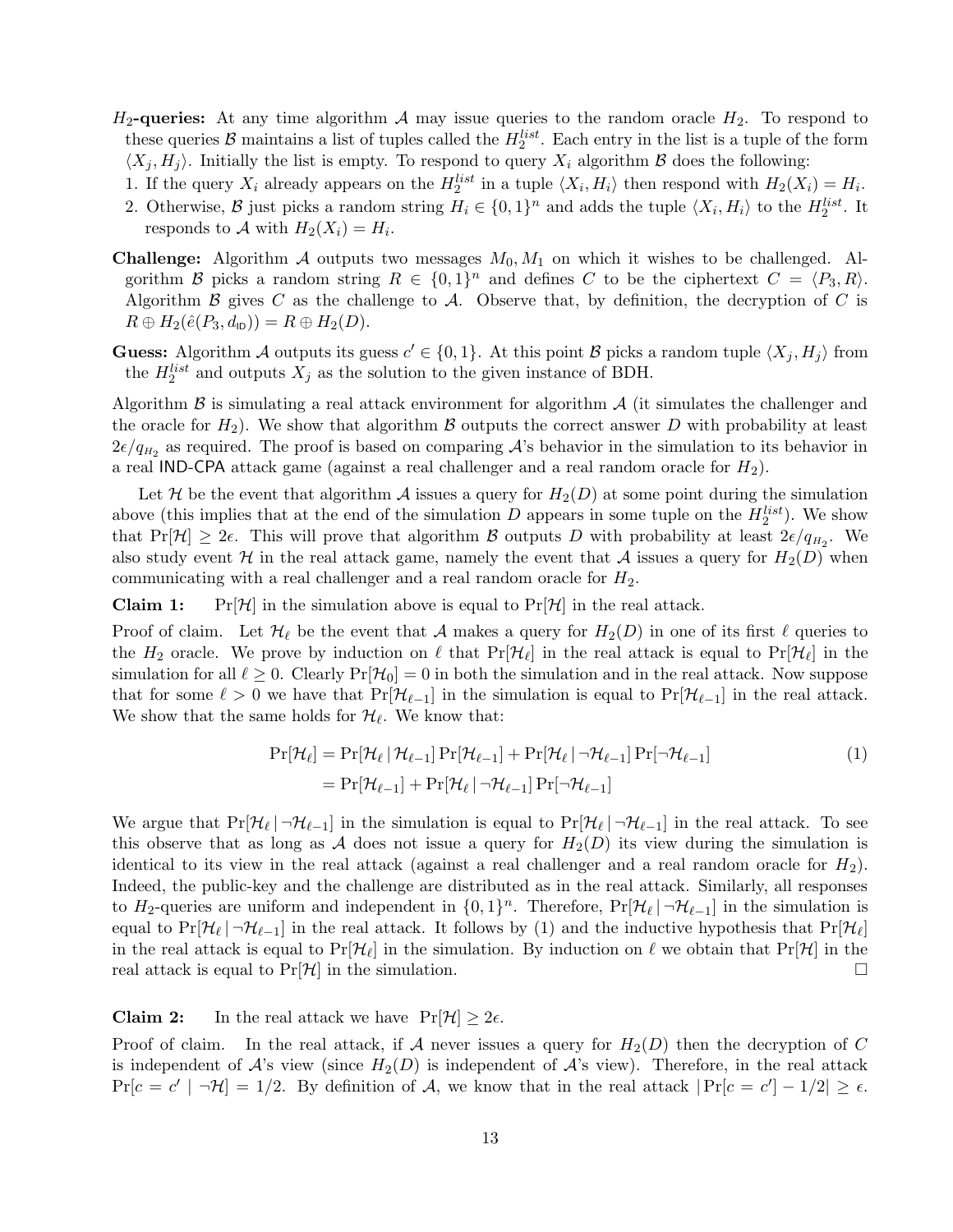We show that these two facts imply that  $Pr[\mathcal{H}] \geq 2\epsilon$ . To do so we first derive simple upper and lower bounds on  $Pr[c = c']$ :

$$
\Pr[c = c'] = \Pr[c = c' | \neg \mathcal{H}] \Pr[\neg \mathcal{H}] + \Pr[c = c' | \mathcal{H}] \Pr[\mathcal{H}] \le
$$
  
\n
$$
\leq \Pr[c = c' | \neg \mathcal{H}] \Pr[\neg \mathcal{H}] + \Pr[\mathcal{H}] = \frac{1}{2} \Pr[\neg \mathcal{H}] + \Pr[\mathcal{H}] = \frac{1}{2} + \frac{1}{2} \Pr[\mathcal{H}]
$$
  
\n
$$
\Pr[c = c'] \geq \Pr[c = c' | \neg \mathcal{H}] \Pr[\neg \mathcal{H}] = \frac{1}{2} - \frac{1}{2} \Pr[\mathcal{H}]
$$

It follows that  $\epsilon \leq |\Pr[c = c'] - 1/2| \leq \frac{1}{2}$  $\frac{1}{2} \Pr[\mathcal{H}]$ . Therefore, in the real attack  $\Pr[\mathcal{H}] \geq 2\epsilon$ .

To complete the proof of Lemma 4.3 observe that by Claims 1 and 2 we know that  $Pr[\mathcal{H}] \geq 2\epsilon$  in the simulation above. Hence, at the end of the simulation, D appears in some tuple on the  $H_2^{list}$  with probability at least  $2\epsilon$ . It follows that B produces the correct answer with probability at least  $2\epsilon/q_{H_2}$ as required.  $\Box$ 

We note that one can slightly vary the reduction in the proof above to obtain different bounds. For example, in the 'Guess' step above one can avoid having to pick a random element from the  $H_2^{list}$ by using the random self reduction of the BDH problem. This requires running algorithm  $A$  multiple times (as in Theorem 7 of [42]). The success probability for solving the given BDH problem increases at the cost of also increasing the running time.

Proof of Theorem 4.1. The theorem follows directly from Lemma 4.2 and Lemma 4.3. Composing both reductions shows that an IND-ID-CPA adversary on BasicIdent with advantage  $\epsilon(k)$  gives a BDH algorithm for G with advantage at least  $2\epsilon(k)/e(1+q_E)q_{H_2}$ , as required.

#### 4.2 Identity-Based Encryption with Chosen Ciphertext Security

We use a technique due to Fujisaki-Okamoto [16] to convert the BasicIdent scheme of the previous section into a chosen ciphertext secure IBE system (in the sense of Section 2) in the random oracle model. Let  $\mathcal{E}$  be a probabilistic public key encryption scheme. We denote by  $\mathcal{E}_{nk}(M; r)$  the encryption of M using the random bits r under the public key pk. Fujisaki-Okamoto define the hybrid scheme  $\mathcal{E}^{hy}$ as:

$$
\mathcal{E}_{pk}^{hy}(M)\;\;=\;\;\left\langle \right. \mathcal{E}_{pk}(\sigma;H_3(\sigma,M)),\;\;H_4(\sigma)\oplus M\left. \right\rangle
$$

Here  $\sigma$  is generated at random and  $H_3, H_4$  are cryptographic hash functions. Fujisaki-Okamoto show that if  $\mathcal E$  is a one-way encryption scheme then  $\mathcal E^{hy}$  is a chosen ciphertext secure system (IND-CCA) in the random oracle model (assuming  $\mathcal{E}_{pk}$  satisfies some natural constraints). We note that semantic security implies one-way encryption and hence the Fujisaki-Okamoto result also applies if  $\mathcal E$  is semantically secure (IND-CPA).

We apply the Fujisaki-Okamoto transformation to BasicIdent and show that the resulting IBE system is IND-ID-CCA secure. We obtain the following IBE scheme which we call FullIdent. Recall that n is the length of the message to be encrypted.

**Setup:** As in the BasicIdent scheme. In addition, we pick a hash function  $H_3: \{0,1\}^n \times \{0,1\}^n \to \mathbb{Z}_q^*$ , and a hash function  $H_4: \{0,1\}^n \to \{0,1\}^n$ .

Extract: As in the BasicIdent scheme.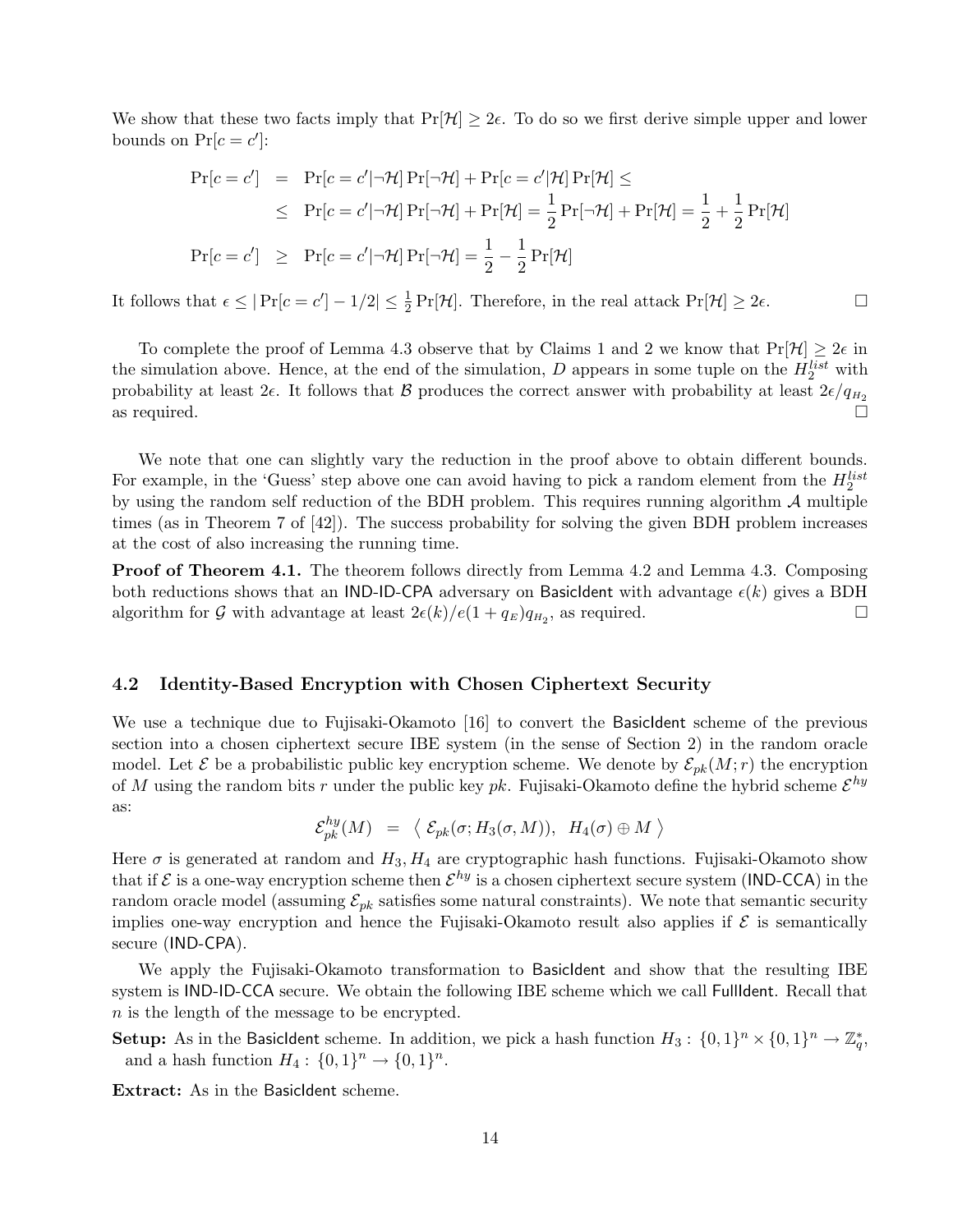**Encrypt:** To encrypt  $M \in \{0,1\}^n$  under the public key ID do the following: (1) compute  $Q_{\text{ID}} =$  $H_1(\mathsf{ID}) \in \mathbb{G}_1^*$ , (2) choose a random  $\sigma \in \{0,1\}^n$ , (3) set  $r = H_3(\sigma, M)$ , and (4) set the ciphertext to be

 $C = \langle rP, \sigma \oplus H_2(g_{\mathsf{ID}}^r), M \oplus H_4(\sigma) \rangle$  where  $g_{\mathsf{ID}} = \hat{e}(Q_{\mathsf{ID}}, P_{pub}) \in \mathbb{G}_2$ 

**Decrypt:** Let  $C = \langle U, V, W \rangle$  be a ciphertext encrypted using the public key ID. If  $U \notin \mathbb{G}_1^*$  reject the ciphertext. To decrypt C using the private key  $d_{\text{ID}} \in \mathbb{G}_1^*$  do:

- 1. Compute  $V \oplus H_2(\hat{e}(d_{\text{ID}}, U)) = \sigma$ .
- 2. Compute  $W \oplus H_4(\sigma) = M$ .
- 3. Set  $r = H_3(\sigma, M)$ . Test that  $U = rP$ . If not, reject the ciphertext.
- 4. Output M as the decryption of C.

This completes the description of FullIdent. Note that M is encrypted as  $W = M \oplus H_4(\sigma)$ . This can be replaced by  $W = E_{H_4(\sigma)}(M)$  where E is a semantically secure symmetric encryption scheme (see [16]).

Security. The following theorem shows that FullIdent is a chosen ciphertext secure IBE (i.e. IND-ID- $CCA$ , assuming BDH is hard in groups generated by  $G$ .

**Theorem 4.4.** Let the hash functions  $H_1, H_2, H_3, H_4$  be random oracles. Then FullIdent is a chosen ciphertext secure IBE (IND-ID-CCA) assuming BDH is hard in groups generated by  $\mathcal G$ .

Concretely, suppose there is an IND-ID-CCA adversary A that has advantage  $\epsilon(k)$  against the scheme FullIdent and A runs in time at most  $t(k)$ . Suppose A makes at most  $q_E$  extraction queries, at most  $q_D$  decryption queries, and at most  $q_{H_2}, q_{H_3}, q_{H_4}$  queries to the hash functions  $H_2, H_3, H_4$  respectively. Then there is a BDH algorithm B for G with running time  $t_1(k)$  where:

$$
Adv_{\mathcal{G},\mathcal{B}}(k) \geq 2FO_{adv}(\frac{\epsilon(k)}{\epsilon(1+q_E+q_D)}, q_{H_4}, q_{H_3}, q_D)/q_{H_2}
$$
  

$$
t_1(k) \leq FO_{time}(t(k), q_{H_4}, q_{H_3})
$$

where the functions  $FO_{time}$  and  $FO_{adv}$  are defined in Theorem 4.5.

The proof of Theorem 4.4 is based on the following result of Fujisaki and Okamoto (Theorem 14 in [16]). Let BasicPub<sup>hy</sup> be the result of applying the Fujisaki-Okamoto transformation to BasicPub. Theorem 4.5 (Fujisaki-Okamoto). Suppose A is an IND-CCA adversary that achieves advantage  $\epsilon(k)$  when attacking BasicPub<sup>hy</sup>. Suppose A has running time t(k), makes at most  $q_D$  decryption queries, and makes at most  $q_{H_3}, q_{H_4}$  queries to the hash functions  $H_3, H_4$  respectively. Then there is an IND-CPA adversary B against BasicPub with running time  $t_1(k)$  and advantage  $\epsilon_1(k)$  where

$$
\epsilon_1(k) \geq F O_{adv}(\epsilon(k), q_{H_4}, q_{H_3}, q_D) = \frac{1}{2(q_{H_4} + q_{H_3})} [(\epsilon(k) + 1)(1 - 2/q)^{q_D} - 1]
$$
  

$$
t_1(k) \leq F O_{time}(t(k), q_{H_4}, q_{H_3}) = t(k) + O((q_{H_4} + q_{H_3}) \cdot n), \text{ and}
$$

Here q is the size of the groups  $\mathbb{G}_1, \mathbb{G}_2$  and n is the length of  $\sigma$ .

In fact, Fujisaki-Okamoto prove a stronger result: Under the hypothesis of Theorem 4.5, BasicPub<sup>hy</sup> would not even be a one-way encryption scheme. For our purposes the result in Theorem 4.5 is sufficient. To prove Theorem 4.4 we also need the following lemma to translate between an IND-ID-CCA chosen ciphertext attack on FullIdent and an IND-CCA chosen ciphertext attack on BasicPub $^{hy}.$ 

**Lemma 4.6.** Let A be an IND-ID-CCA adversary that has advantage  $\epsilon(k)$  against FullIdent. Suppose A makes at most  $q_E > 0$  private key extraction queries and at most  $q_D$  decryption queries. Then there is an IND-CCA adversary B that has advantage at least  $\frac{\epsilon(k)}{\epsilon(1+q_E+q_D)}$  against BasicPub<sup>hy</sup>. Its running time is  $O(\text{time}(\mathcal{A}))$ .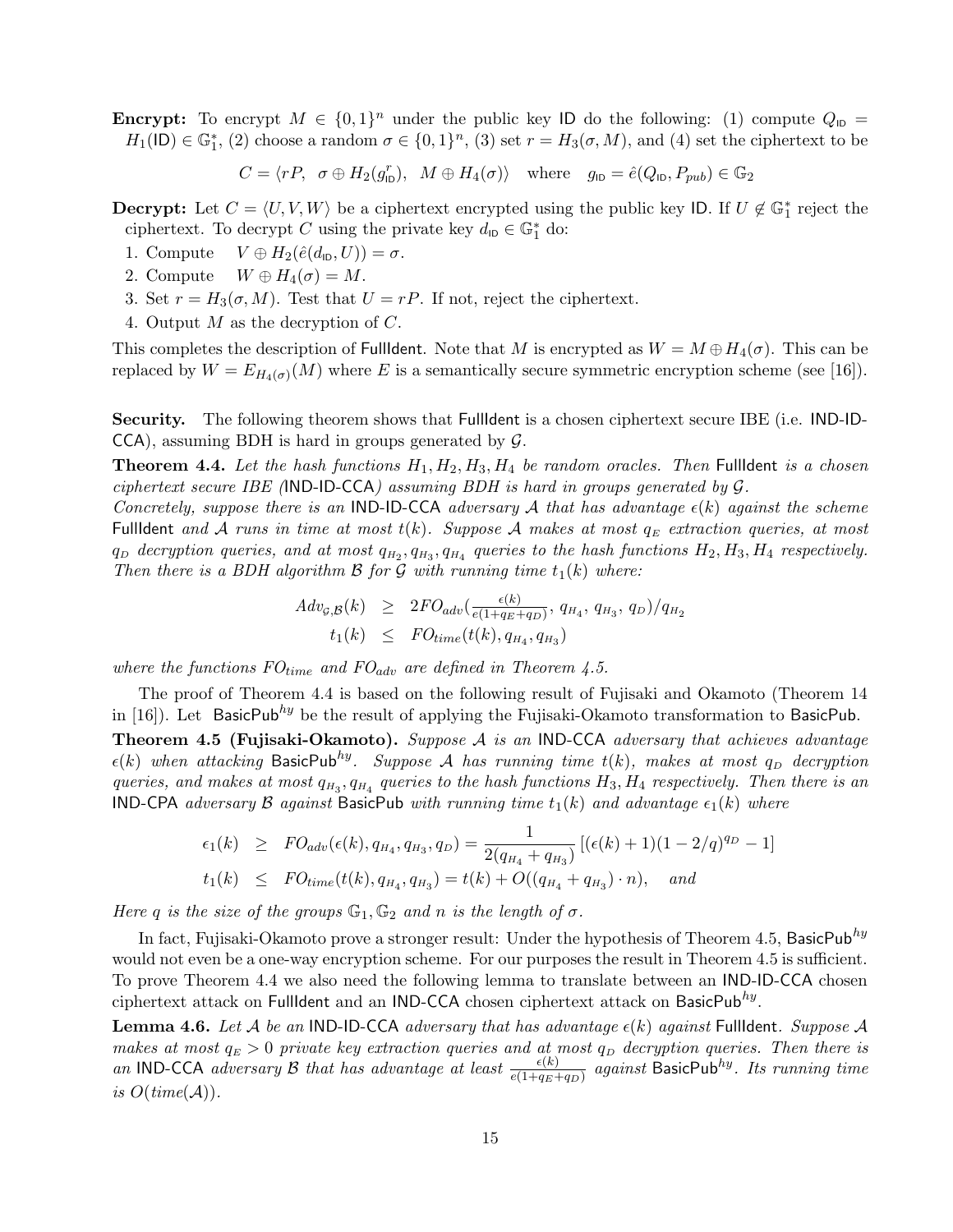**Proof.** We construct an IND-CCA adversary B that uses A to gain advantage  $\epsilon/e(1 + q_E + q_D)$ against BasicPub<sup>hy</sup>. The game between the challenger and the adversary  $\beta$  starts with the challenger first generating a random public key by running algorithm keygen of BasicPub $^{hy}$ . The result is a public key  $K_{pub} = \langle q, \mathbb{G}_1, \mathbb{G}_2, \hat{e}, n, P, P_{pub}, Q_{\text{ID}}, H_2, H_3, H_4 \rangle$  and a private key  $d_{\text{ID}} = sQ_{\text{ID}}$ . The challenger gives  $K_{pub}$  to algorithm  $\beta$ .

Algorithm B mounts an IND-CCA attack on the key  $K_{pub}$  using the help of algorithm A. Algorithm B interacts with  $A$  as follows:

**Setup:** Same as in Lemma 4.2 (with  $H_3, H_4$  included in the system parameters given to A).

 $H_1$ -queries: These queries are handled as in Lemma 4.2.

Phase 1: Private key queries. Handled as in Lemma 4.2.

**Phase 1: Decryption queries.** Let  $\langle \mathsf{ID}_i, C_i \rangle$  be a decryption query issued by algorithm A. Let  $C_i = \langle U_i, V_i, W_i \rangle$ . Algorithm B responds to this query as follows:

- 1. Run the above algorithm for responding to  $H_1$ -queries to obtain a  $Q_i \in \mathbb{G}_1^*$  such that  $H_1(\mathsf{ID}_i) = Q_i$ . Let  $\langle \mathsf{ID}_i, Q_i, b_i, coin_i \rangle$  be the corresponding tuple on the  $H_1^{list}$ .
- 2. Suppose  $coin<sub>i</sub> = 0$ . In this case run the algorithm for responding to private key queries to obtain the private key for the public key  $\mathsf{ID}_i$ . Then use the private key to respond to the decryption query.
- 3. Suppose  $coin_i = 1$ . Then  $Q_i = b_i Q_{\text{ID}}$ .
	- $−$  Recall that  $U_i$  ∈  $\mathbb{G}_1$ . Set  $C'_i = \langle b_i U_i, V_i, W_i \rangle$ . Let  $d_i = sQ_i$  be the (unknown) FullIdent private key corresponding to  $\mathsf{ID}_i$ . Then the Fulldent decryption of  $C_i$  using  $d_i$  is the same as the BasicPub<sup>hy</sup> decryption of  $C_i'$  using  $d_{\text{ID}}$ . To see this observe that:

$$
\hat{e}(b_iU_i, d_{\text{ID}}) = \hat{e}(b_iU_i, sQ_{\text{ID}}) = \hat{e}(U_i, sb_iQ_{\text{ID}}) = \hat{e}(U_i, sQ_i) = \hat{e}(U_i, d_i).
$$

– Relay the decryption query  $\langle C_i' \rangle$  to the challenger and relay the challenger's response back to A.

**Challenge:** Once algorithm A decides that Phase 1 is over it outputs a public key  $ID_{ch}$  and two messages  $M_0, M_1$  on which it wishes to be challenged. Algorithm  $\beta$  responds as follows:

- 1. Algorithm B gives the challenger  $M_0, M_1$  as the messages that it wishes to be challenged on. The challenger responds with a BasicPub<sup>hy</sup> ciphertext  $C = \langle U, V, W \rangle$  such that C is the encryption of  $M_c$  for a random  $c \in \{0, 1\}.$
- 2. Next, B runs the algorithm for responding to  $H_1$ -queries to obtain a  $Q \in \mathbb{G}_1^*$  such that  $H_1(\mathsf{ID}_{ch}) =$ Q. Let  $\langle \mathsf{ID}_{ch}, Q, b, coin \rangle$  be the corresponding tuple on the  $H_1^{list}$ . If  $coin = 0$  then  $\beta$  reports failure and terminates. The attack on BasicPub<sup>hy</sup> failed.
- 3. We know  $coin = 1$  and therefore  $Q = bQ_{\text{ID}}$ . Recall that when  $C = \langle U, V, W \rangle$  we have  $U \in \mathbb{G}_1^*$ . Set  $C' = \langle b^{-1}U, V, W \rangle$ , where  $b^{-1}$  is the inverse of b mod q. Algorithm B responds to A with the challenge  $C'$ . Note that, as in the proof of Lemma 4.2,  $C'$  is a Fullident encryption of  $M_c$  under the public key  $ID_{ch}$  as required.
- **Phase 2: Private key queries.** Algorithm  $\beta$  responds to private key extraction queries in the same way it did in Phase 1.
- **Phase 2: Decryption queries.** Algorithm  $\beta$  responds to decryption queries in the same way it did in Phase 1. However, if the resulting decryption query relayed to the challenger is equal to the challenge ciphertext  $C = \langle U, V, W \rangle$  then B reports failure and terminates. The attack on BasicPub<sup>hy</sup> failed.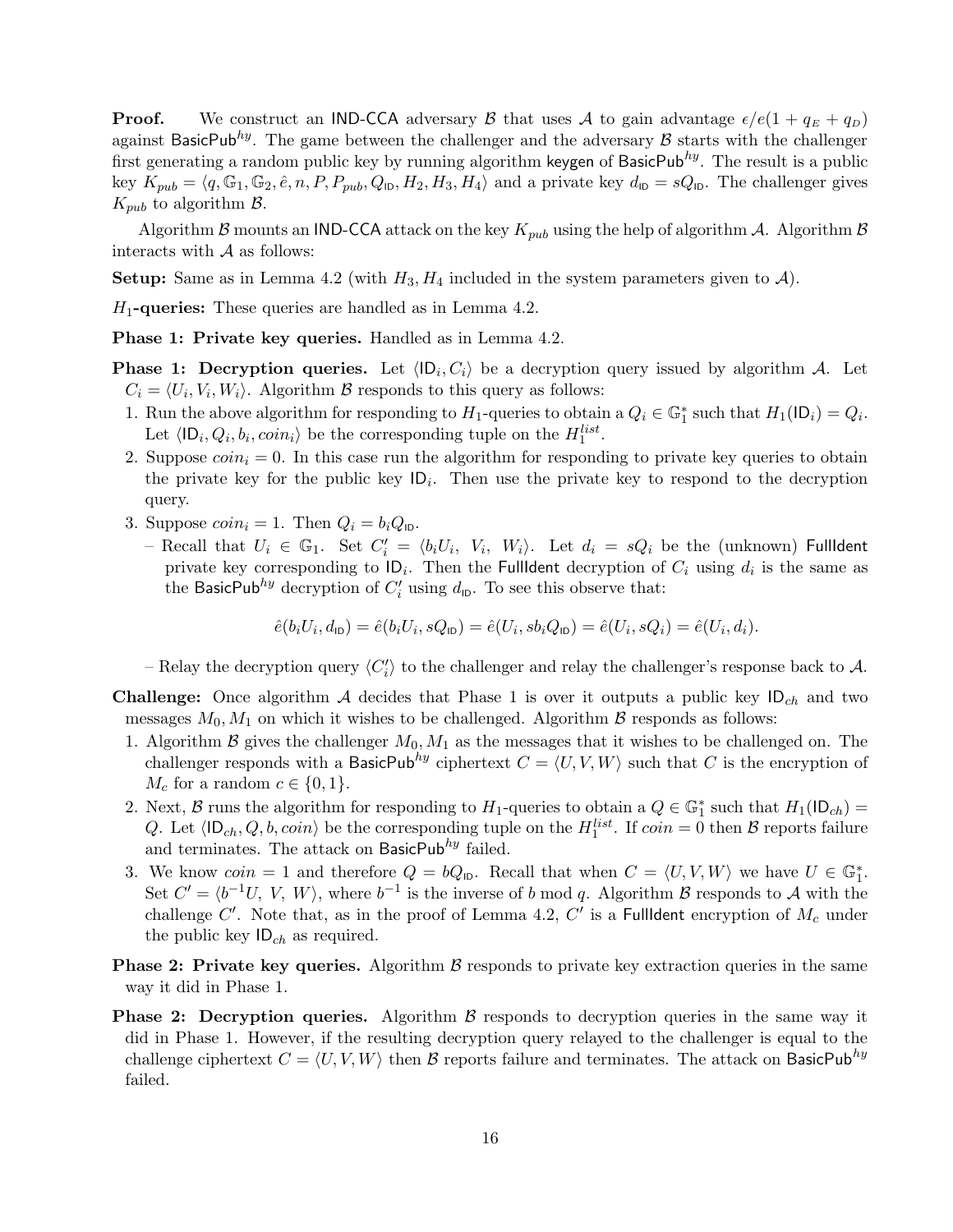Guess: Eventually algorithm A outputs a guess  $c'$  for c. Algorithm B outputs  $c'$  as its guess for c.

**Claim:** If algorithm  $\beta$  does not abort during the simulation then algorithm  $\mathcal{A}$ 's view is identical to its view in the real attack. Furthermore, if B does not abort then  $|\Pr[c = c'] - \frac{1}{2}$  $\frac{1}{2}$   $\geq \epsilon$ . The probability is over the random bits used by  $A, B$  and the challenger.

Proof of claim. The responses to  $H_1$ -queries are as in the real attack since each response is uniformly and independently distributed in  $\mathbb{G}_1^*$ . All responses to private key extraction queries and decryption queries are valid. Finally, the challenge ciphertext  $C'$  given to  $\mathcal A$  is the FullIdent encryption of  $M_c$ for some random  $c \in \{0,1\}$ . Therefore, by definition of algorithm A we have that  $|\Pr[c = c'] - \frac{1}{2}$  $\frac{1}{2}$ |  $\geq \epsilon$ .  $\Box$ 

It remains to bound the probability that algorithm  $\beta$  aborts during the simulation. The algorithm could abort for three reasons: (1) a bad private key query from  $A$  during phases 1 or 2, (2)  $A$  chooses a bad ID<sub>ch</sub> to be challenged on, or (3) a bad decryption query from A during phase 2. We define three corresponding events:

 $\mathcal{E}_1$  is the event that A issues a private key query during phase 1 or 2 that causes algorithm B to abort.  $\mathcal{E}_2$  is the event that A choose a public key  $\mathsf{ID}_{ch}$  to be challenged on that causes algorithm B to abort.  $\mathcal{E}_3$  is the event that during phase 2 of the simulation Algorithm A issues a decryption query  $\langle \mathsf{ID}_i, C_i \rangle$ so that the decryption query that  $\beta$  would relay to the BasicPub<sup>hy</sup> challenger is equal to C. Recall

that  $C = \langle U, V, W \rangle$  is the challenge ciphertext from the BasicPub<sup>hy</sup> challenger.

# **Claim:**  $Pr[\neg \mathcal{E}_1 \land \neg \mathcal{E}_2 \land \neg \mathcal{E}_3] \geq \delta^{q_E + q_D}(1 - \delta)$

Proof of claim. We prove the claim by induction on the maximum number of queries  $q_E + q_D$  made by the adversary. Let  $i = q_E + q_D$  and let  $\mathcal{E}^{0...i}$  be the event that  $\mathcal{E}_1 \vee \mathcal{E}_3$  happens after A issues at most i queries. Similarly, let  $\mathcal{E}^i$  be the event that  $\mathcal{E}_1 \vee \mathcal{E}_3$  happens for the first time when A issues the *i*'th query. We prove by induction on *i* that  $Pr[\neg \mathcal{E}^{0...i} | \neg \mathcal{E}_2] \geq \delta^i$ . The claim follows because  $Pr[\neg \mathcal{E}_1 \land \neg \mathcal{E}_2 \land \neg \mathcal{E}_3] = Pr[\neg \mathcal{E}_1 \land \neg \mathcal{E}_3 | \neg \mathcal{E}_2] Pr[\neg \mathcal{E}_2] \ge Pr[\neg \mathcal{E}_1 \land \neg \mathcal{E}_3 | \neg \mathcal{E}_2](1 - \delta).$ 

For  $i = 0$  the claim is trivial since by definition  $Pr[\neg \mathcal{E}^{0...0}] = 1$ . Now, suppose the claim holds for  $i - 1$ . Then

$$
\Pr[\neg \mathcal{E}^{0...i} \mid \neg \mathcal{E}_2] = \Pr[\neg \mathcal{E}^{0...i} \mid \neg \mathcal{E}^{0...i-1} \land \neg \mathcal{E}_2] \Pr[\neg \mathcal{E}^{0...i-1} \mid \neg \mathcal{E}_2]
$$
  
=  $\Pr[\neg \mathcal{E}^i \mid \neg \mathcal{E}^{0...i-1} \land \neg \mathcal{E}_2] \Pr[\neg \mathcal{E}^{0...i-1} \mid \neg \mathcal{E}_2] \ge \Pr[\neg \mathcal{E}^i \mid \neg \mathcal{E}^{0...i-1} \land \neg \mathcal{E}_2] \delta^{i-1}$ 

Hence, it suffices to bound  $q_i = \Pr[\neg \mathcal{E}^i \mid \neg \mathcal{E}^{0...i-1} \land \neg \mathcal{E}_2]$ . In other words, we bound the probability that the *i*'th query does not cause  $\mathcal{E}^i$  to happen given that the first  $i-1$  queries did not, and given that  $\mathcal{E}_2$  does not occur. Consider the *i*'th query issued by A during the simulation. The query is either a private key query for  $\langle \mathsf{ID}_i \rangle$  or a decryption query for  $\langle \mathsf{ID}_i, C_i \rangle$  where  $C_i = \langle U_i, V_i, W_i \rangle$ . If the query is a decryption query we assume it takes place during phase 2 since otherwise it has no effect on  $\mathcal{E}_3$ .

Let  $H_1(\mathsf{ID}_i) = Q_i$  and let  $\langle \mathsf{ID}_i, Q_i, b_i, coin_i \rangle$  be the corresponding tuple on the  $H_1^{list}$ . Recall that when  $coin_i = 0$  the query cannot cause event  $\mathcal{E}_1$  to happen. Similarly, when  $coin_i = 0$  the query cannot cause event  $\mathcal{E}_3$  to happen since in this case  $\beta$  does not relay a decryption query to the BasicPub<sup>hy</sup> challenger. We use these facts to bound  $q_i$ . There are four cases to consider. In the first three cases we assume  $ID_i$  is not equal to the public key  $ID_{ch}$  on which A is being challenged.

- Case 1. The *i*'th query is the first time A issues a query containing  $D_i$ . In this case  $Pr[coin_i = 0] = \delta$ and hence  $q_i \geq \delta$ .
- Case 2. The public key  $\mathsf{ID}_i$  appeared in a previous private key query. Since by assumption this earlier private key query did not cause  $\mathcal{E}^{0...i-1}$  to happen we know that  $coin_i = 0$ . Hence, we have  $q_i = 1$ .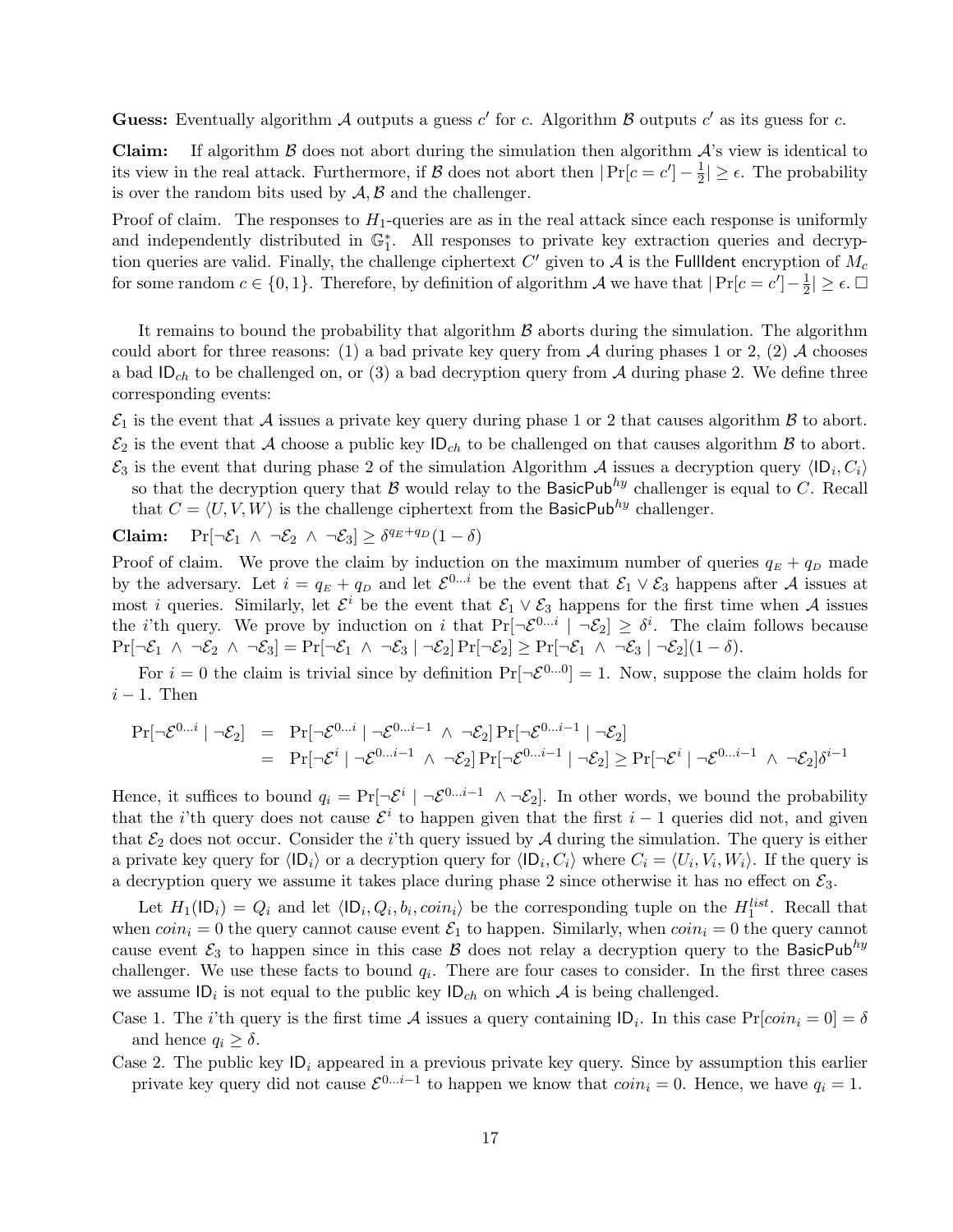- Case 3. The public key  $ID_i$  appeared in a previous decryption query. Since by assumption this earlier decryption query did not cause event  $\mathcal{E}^{0...i-1}$  to happen we have that either  $coin_i = 0$  or  $coin_i$  is independent of  $\mathcal{A}$ 's current view. Either way we have that  $q_i \geq \delta$ .
- Case 4. The public key  $\mathsf{ID}_i$  is equal to the public key  $\mathsf{ID}_{ch}$  on which A is being challenged. Then, by definition, the *i*'th query cannot be a private key query. Therefore, it must be a decryption query  $\langle \mathsf{ID}_i, C_i \rangle$ . Furthermore, since  $\mathcal{E}_2$  did not happen we know that  $coin_i = 1$  and hence  $\mathcal{B}$  will relay a decryption query  $C_i'$  to the BasicPub<sup>hy</sup> challenger. Let  $C'$  be the challenge ciphertext given to A. By definition we know that  $C_i \neq C'$ . It follows that  $C'_i \neq C$ . Therefore this query cannot cause event  $\mathcal{E}_3$  to happen. Hence, in this case  $q_i = 1$ .

To summarize, we see that whatever the *i*'th query is, we have that  $q_i \geq \delta$ . Therefore, we have that  $Pr[\neg \mathcal{E}^{0...i} | \neg \mathcal{E}_2] \geq \delta^i$  as required. The claim now follows by setting  $i = q_E + q_D$ .

To conclude the proof of Lemma 4.6 it remains to optimize the choice of  $\delta$ . Since  $\Pr[\neg \mathcal{E}_1 \land \neg \mathcal{E}_2 \land \neg \mathcal{E}_3] \ge$  $\delta^{q_E+q_D}(1-\delta)$  the success probability is maximized at  $\delta_{opt} = 1-1/(q_E+q_D+1)$ . Using  $\delta_{opt}$ , the probability that  $\mathcal B$  does not abort is at least  $\frac{1}{e(1+q_E+q_D)}$ . This shows that  $\mathcal B$ 's advantage is at least  $\epsilon/e(1+q_E+q_D)$ as required.  $\square$ 

Proof of Theorem 4.4. By Lemma 4.6 an IND-ID-CCA adversary on FullIdent implies an IND-CCA adversary on BasicPub $^{hy}.$  By Theorem 4.5 an IND-CCA adversary on BasicPub $^{hy}$  implies an IND-CPA adversary on BasicPub. By Lemma 4.3 an IND-CPA adversary on BasicPub implies an algorithm for BDH. Composing all these reductions gives the required bounds.

#### 4.3 Relaxing the hashing requirements

Recall that the IBE system of Section 4.2 uses a hash function  $H_1: \{0,1\}^* \to \mathbb{G}_1^*$ . The concrete IBE system presented in the next section uses  $\mathbb{G}_1$  as a subgroup of the group of points on an elliptic curve. In practice, it is difficult to build hash functions that hash directly onto such groups. We therefore show how to relax the requirement of hashing directly onto  $\mathbb{G}_1^*$ . Rather than hash onto  $\mathbb{G}_1^*$  we hash onto some set  $A \subseteq \{0,1\}^*$  and then use a deterministic encoding function to map A onto  $\mathbb{G}_1^*$ .

**Admissible encodings:** Let  $\mathbb{G}_1$  be a group and let  $A \in \{0,1\}^*$  be a finite set. We say that an encoding function  $L: A \to \mathbb{G}_1^*$  is *admissible* if it satisfies the following properties:

- 1. Computable: There is an efficient deterministic algorithm to compute  $L(x)$  for any  $x \in A$ .
- 2.  $\ell$ -to-1: For any  $y \in \mathbb{G}_1^*$  the preimage of y under L has size exactly  $\ell$ . In other words,  $|L^{-1}(y)| = \ell$ for all  $y \in \mathbb{G}_1^*$ . Note that this implies that  $|A| = \ell \cdot |\mathbb{G}_1^*|$ .
- 3. Samplable: There is an efficient randomized algorithm  $\mathcal{L}_S$  such that  $\mathcal{L}_S(y)$  induces a uniform distribution on  $L^{-1}(y)$  for any  $y \in \mathbb{G}_1^*$ . In other words,  $\mathcal{L}_S(y)$  is a uniform random element in  $L^{-1}(y)$ .

We slightly modify Fulldent to obtain an IND-ID-CCA secure IBE system where  $H_1$  is replaced by a hash function into some set A. Since the change is so minor we refer to this new scheme as FullIdent':

**Setup:** As in the Fulldent scheme. The only difference is that  $H_1$  is replaced by a hash function  $H_1' : \{0,1\}^* \to A$ . The system parameters also include a description of an admissible encoding function  $L: A \to \mathbb{G}_1^*$ .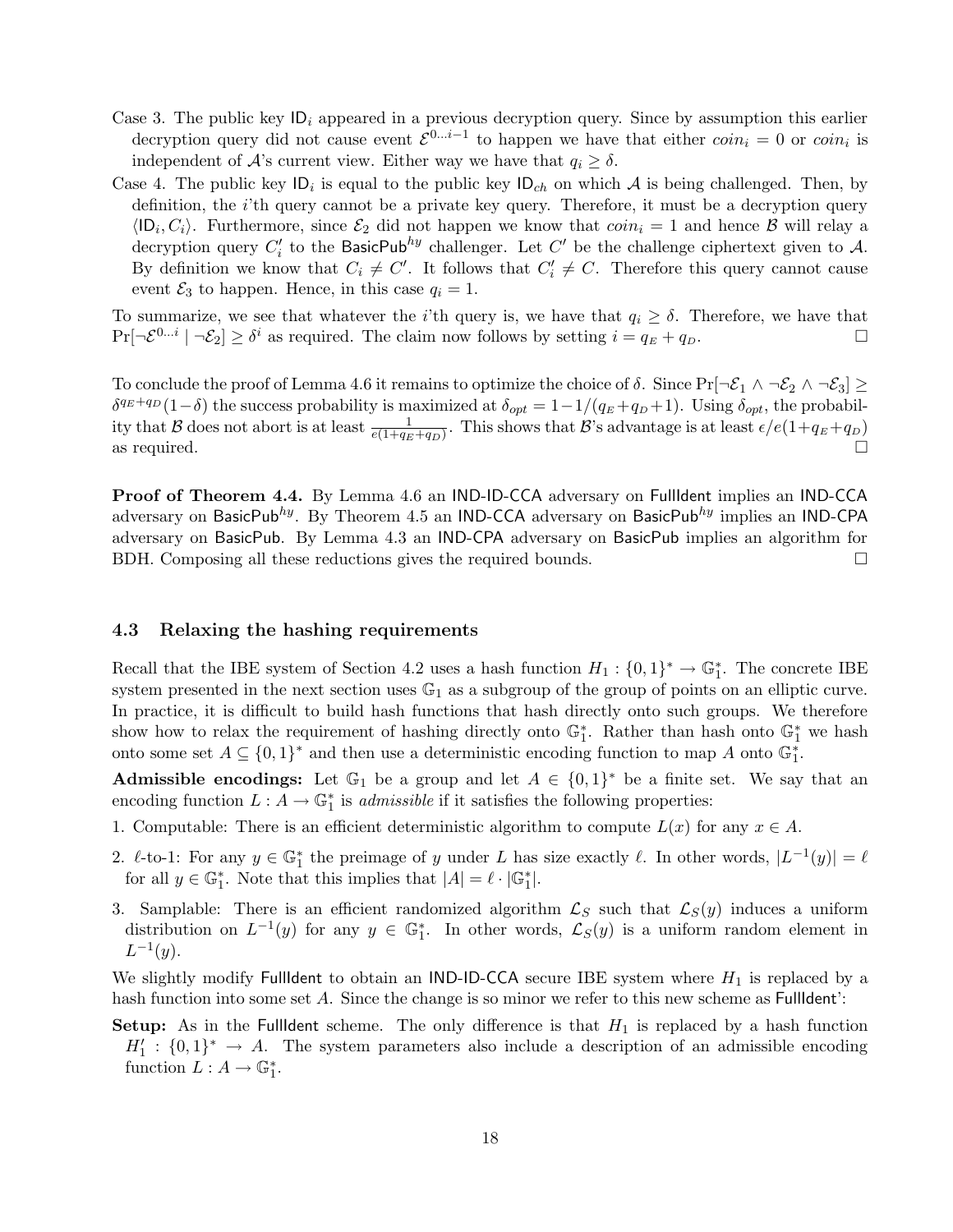Extract, Encrypt: As in the Fulldent scheme. The only difference is that in Step 1 these algorithms compute  $Q_{\text{ID}} = L(H'_1(\text{ID})) \in \mathbb{G}_1^*$ .

Decrypt: As in the FullIdent scheme.

This completes the description of FullIdent'. The following theorem shows that FullIdent' is a chosen ciphertext secure IBE (i.e. IND-ID-CCA), assuming FullIdent is.

**Theorem 4.7.** Let A be an IND-ID-CCA adversary on FullIdent' that achieves advantage  $\epsilon(k)$ . Suppose A makes at most  $q_{H_1}$  queries to the hash function  $H_1'$ . Then there is an **IND-ID-CCA** adversary  $\mathcal B$  on FullIdent that achieves the same advantage  $\epsilon(k)$  and  $time(\mathcal{B}) = time(\mathcal{A}) + q_{H_1} \cdot time(L_S)$ 

**Proof Sketch.** Algorithm  $\beta$  attacks FullIdent by running algorithm  $\mathcal{A}$ . It relays all decryption queries, extraction queries, and hash queries from  $A$  directly to the challenger and relays the challenger's response back to A. It only behaves differently when A issues a hash query to  $H'_1$ . Recall that B only has access to a hash function  $H_1: \{0,1\}^* \to \mathbb{G}_1^*$ . To respond to  $H'_1$  queries algorithm  $\mathcal B$  maintains a list of tuples  $\langle \mathsf{ID}_j, y_j \rangle$  as explained below. We refer to this list as the  $(H'_1)^{list}$ . The list is initially empty. When A queries the oracle  $H'_1$  at a point  $\mathsf{ID}_i$  algorithm B responds as follows:

1. If the query  $\mathsf{ID}_i$  already appears on the  $(H'_1)^{list}$  in a tuple  $\langle \mathsf{ID}_i, y_i \rangle$ , respond with  $H'_1(\mathsf{ID}_i) = y_i \in A$ .

- 2. Otherwise,  $\mathcal B$  issues a query for  $H_1(\mathsf{ID}_i)$ . Say,  $H_1(\mathsf{ID}_i) = \alpha \in \mathbb{G}_1^*$ .
- 3. B runs the sampling algorithm  $\mathcal{L}_S(\alpha)$  to generate a random element  $y \in L^{-1}(\alpha)$ .
- 4. B adds the tuple  $\langle \mathsf{ID}_i, y \rangle$  to the  $(H'_1)^{list}$  and responds to A with  $H'_1(\mathsf{ID}_i) = y \in A$ . Note that y is uniformly distributed in A as required since  $\alpha$  is uniformly distributed in  $\mathbb{G}_1^*$  and L is an  $\ell$ -to-1 map.

Algorithm  $\mathcal{B}$ 's responses to all of  $\mathcal{A}$ 's queries, including  $H'_1$  queries, are identical to  $\mathcal{A}$ 's view in the real attack. Hence, B will have the same advantage  $\epsilon(k)$  in winning the game with the challenger.

# 5 A concrete IBE system using the Weil pairing

In this section we use FullIdent' to describe a concrete IBE system based on the Weil pairing. We first review some properties of the pairing (see the Appendix for more details).

#### 5.1 Properties of the Weil Pairing

Let p be a prime satisfying  $p = 2 \mod 3$  and let  $q > 3$  be some prime factor of  $p + 1$ . Let E be the elliptic curve defined by the equation  $y^2 = x^3 + 1$  over  $\mathbb{F}_p$ . We state a few elementary facts about this curve E (see [43] for more information). From here on we let  $E(\mathbb{F}_{p^r})$  denote the group of points on E defined over  $\mathbb{F}_{p^r}$ .

- **Fact 1:** Since  $x^3 + 1$  is a permutation on  $\mathbb{F}_p$  it follows that the group  $E(\mathbb{F}_p)$  contains  $p + 1$  points. We let O denote the point at infinity. Let  $P \in E(\mathbb{F}_p)$  be a point of order q and let  $\mathbb{G}_1$  be the subgroup of points generated by P.
- **Fact 2:** For any  $y_0 \in \mathbb{F}_p$  there is a unique point  $(x_0, y_0)$  on  $E(\mathbb{F}_p)$ , namely  $x_0 = (y_0^2 1)^{1/3} \in \mathbb{F}_p$ . Hence, if  $(x, y)$  is a random non-zero point on  $E(\mathbb{F}_p)$  then y is uniform in  $\mathbb{F}_p$ . We use this property to build a simple admissible encoding function.
- **Fact 3:** Let  $1 \neq \zeta \in \mathbb{F}_{p^2}$  be a solution of  $x^3 1 = 0$  in  $\mathbb{F}_{p^2}$ . Then the map  $\phi(x, y) = (\zeta x, y)$  is an automorphism of the group of points on the curve E. Note that for any point  $Q = (x, y) \in E(\mathbb{F}_p)$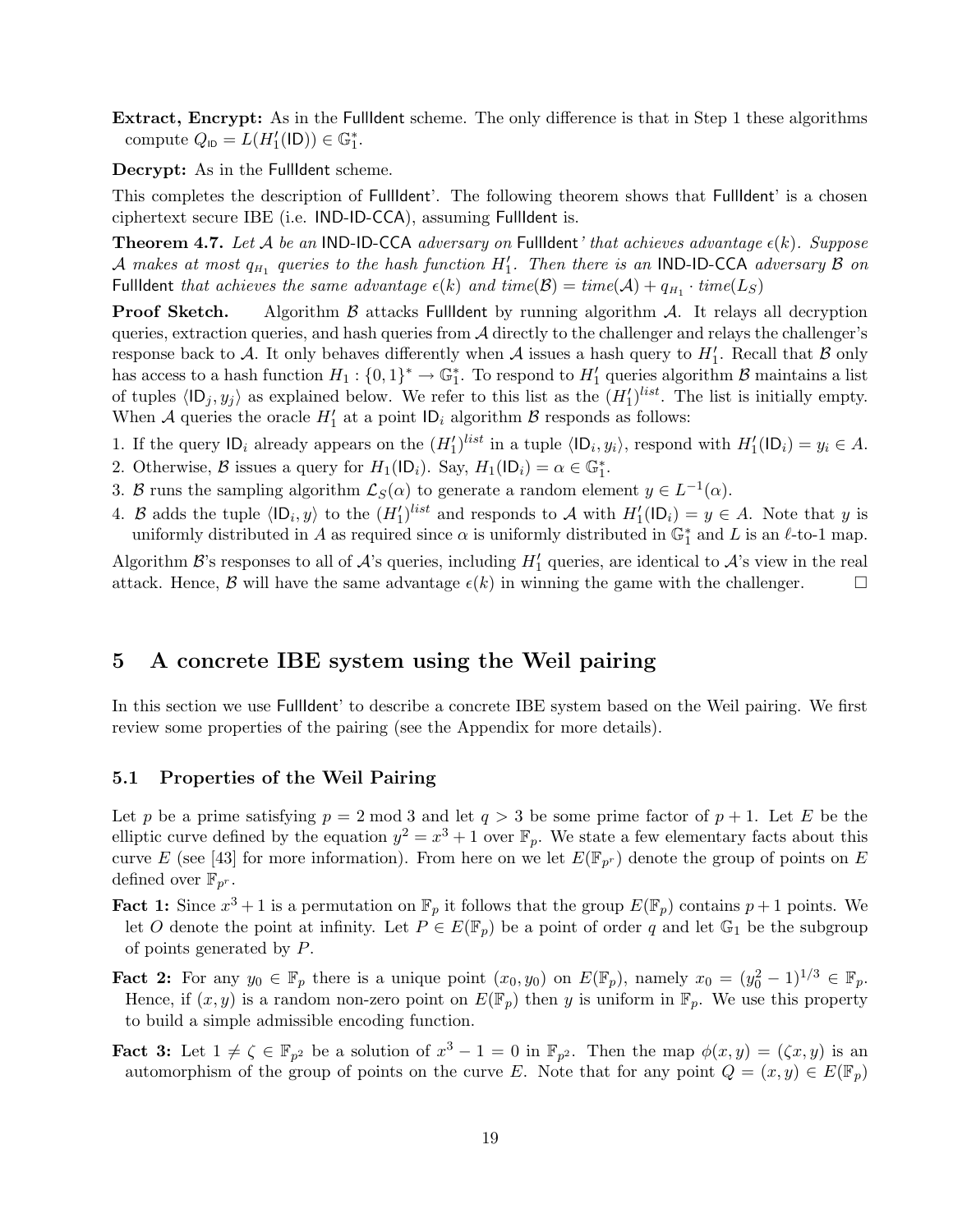we have that  $\phi(Q) \in E(\mathbb{F}_{p^2})$ , but  $\phi(Q) \notin E(\mathbb{F}_p)$ . Hence,  $Q \in E(\mathbb{F}_p)$  is linearly independent of  $\phi(Q) \in E(\mathbb{F}_{p^2}).$ 

**Fact 4:** Since the points  $P \in \mathbb{G}_1$  and  $\phi(P)$  are linearly independent they generate a group isomorphic to  $\mathbb{Z}_q \times \mathbb{Z}_q$ . We denote this group of points by  $E[q]$ .

Let  $\mathbb{G}_2$  be the subgroup of  $\mathbb{F}_{p^2}^*$  of order q. The Weil pairing on the curve  $E(\mathbb{F}_{p^2})$  is a mapping  $e: E[q] \times E[q] \to \mathbb{G}_2$  defined in the Appendix. For any  $Q, R \in E(\mathbb{F}_p)$  the Weil pairing satisfies  $e(Q, R) = 1$ . In other words, the Weil pairing is degenerate on  $E(\mathbb{F}_p)$ , and hence degenerate on the group  $\mathbb{G}_1$ . To get a non-degenerate map we define the modified Weil pairing  $\hat{e}: \mathbb{G}_1 \times \mathbb{G}_1 \to \mathbb{G}_2$  as follows:

$$
\hat{e}(P,Q) = e(P,\phi(Q))
$$

The modified Weil pairing satisfies the following properties:

- 1. Bilinear: For all  $P, Q \in \mathbb{G}_1$  and for all  $a, b \in \mathbb{Z}$  we have  $\hat{e}(aP, bQ) = \hat{e}(P, Q)^{ab}$ .
- 2. Non-degenerate: If P is a generator of  $\mathbb{G}_1$  then  $\hat{e}(P, P) \in \mathbb{F}_{p^2}^*$  is a generator of  $\mathbb{G}_2$ .
- 3. Computable: Given  $P, Q \in \mathbb{G}_1$  there is an efficient algorithm, due to Miller, to compute  $\hat{e}(P, Q) \in \mathbb{G}_2$ . This algorithm is described in the Appendix. Its running time is comparable to exponentiation in  $\mathbb{F}_p$ .

Joux and Nguyen [28] point out that although the Computational Diffie-Hellman problem (CDH) appears to be hard in the group  $\mathbb{G}_1$ , the Decisional Diffie-Hellman problem (DDH) is easy in  $\mathbb{G}_1$  (as discussed in Section 3).

**BDH Parameter Generator G<sub>1</sub>:** Given a security parameter  $2 < k \in \mathbb{Z}$  the BDH parameter generator picks a random k-bit prime q and finds the smallest prime p such that (1)  $p = 2 \text{ mod } 3$ , (2) q divides  $p + 1$ , and (3)  $q^2$  does not divide  $p + 1$ . We write  $p = \ell q + 1$ . The group  $\mathbb{G}_1$  is the subgroup of order q of the group of points on the curve  $y^2 = x^3 + 1$  over  $\mathbb{F}_p$ . The group  $\mathbb{G}_2$  is the subgroup of order q of  $\mathbb{F}_{p^2}^*$ . The bilinear map  $\hat{e}: \mathbb{G}_1 \times \mathbb{G}_1 \to \mathbb{G}_2$  is the modified Weil pairing defined above.

The BDH parameter generator  $\mathcal{G}_1$  is believed to satisfy the BDH assumption asymptotically. However, there is still the question of what values of  $p$  and  $q$  can be used in practice to make the BDH problem sufficiently hard. At the very least, we must ensure that the discrete log problem in  $\mathbb{G}_1$  is sufficiently hard. As pointed out in Section 3 the discrete log problem in  $\mathbb{G}_1$  is efficiently reducible to discrete log in  $\mathbb{G}_2$  (see [32, 17]). Hence, computing discrete log in  $\mathbb{F}_{p^2}^*$  is sufficient for computing discrete log in  $\mathbb{G}_1$ . In practice, for proper security of discrete log in  $\mathbb{F}_{p^2}^*$  one often uses primes p that are at least 512-bits long (so that the group size is at least 1024-bits long). Consequently, one should not use this BDH parameter generator with primes  $p$  that are less than 512-bits long.

#### 5.2 An admissible encoding function: MapToPoint

Let  $\mathbb{G}_1, \mathbb{G}_2$  be two groups generated by  $\mathcal{G}_1$  as defined above. Recall that the IBE system of Section 4.2 uses a hash function  $H_1: \{0,1\}^* \to \mathbb{G}_1^*$ . By Theorem 4.7, it suffices to have a hash function  $H_1: \{0,1\}^* \to A$  for some set A, and an admissible encoding function  $L: A \to \mathbb{G}_1^*$ . In what follows the set A will be  $\mathbb{F}_p$ , and the admissible encoding function L will be called MapToPoint.

Let p be a prime satisfying  $p = 2 \mod 3$  and  $p = \ell q - 1$  for some prime  $q > 3$ . We require that q does not divide  $\ell$  (i.e. that  $q^2$  does not divide  $p+1$ ). Let E be the elliptic curve  $y^2 = x^3 + 1$  over  $\mathbb{F}_p$ . Let  $\mathbb{G}_1$ be the subgroup of points on E of order q. Suppose we already have a hash function  $H_1: \{0, 1\}^* \to \mathbb{F}_p$ .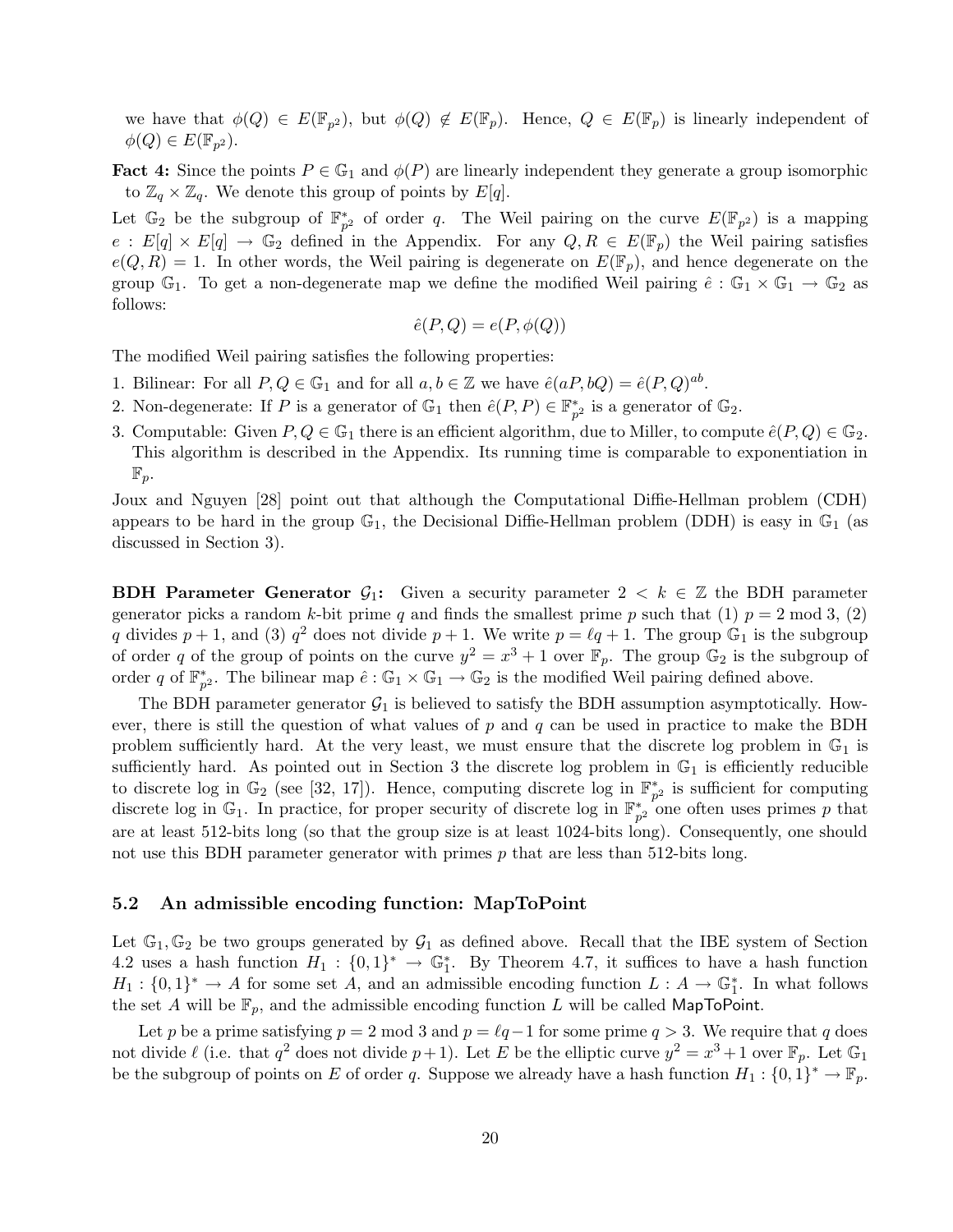Algorithm MapToPoint works as follows on input  $y_0 \in \mathbb{F}_p$ :

- 1. Compute  $x_0 = (y_0^2 1)^{1/3} = (y_0^2 1)^{(2p-1)/3} \in \mathbb{F}_p$ .
- 2. Let  $Q = (x_0, y_0) \in E(\mathbb{F}_p)$  and set  $Q_{\mathsf{ID}} = \ell Q \in \mathbb{G}_1$ .
- 3. Output MapToPoint $(y_0) = Q_{\text{ID}}$ .

This completes the description of MapToPoint.

We note that there are  $\ell - 1$  values of  $y_0 \in \mathbb{F}_p$  for which  $\ell Q = \ell(x_0, y_0) = O$  (these are the non-O points of order dividing  $\ell$ ). Let  $B \subset \mathbb{F}_p$  be the set of these  $y_0$ . When  $H_1(\mathsf{ID})$  is one of these  $\ell-1$  values  $Q_{\text{ID}}$  is the identity element of  $\mathbb{G}_1$ . It is extremely unlikely for  $H_1(\mathsf{ID})$  to hit one of these points – the probability is  $1/q < 1/2^k$ . Hence, for simplicity we say that  $H_1(\mathsf{ID})$  only outputs elements in  $\mathbb{F}_p \setminus B$ , i.e.  $H_1: \{0,1\}^* \to \mathbb{F}_p \setminus B$ . Algorithm MapToPoint can be easily extended to handle the values  $y_0 \in B$ by hashing ID multiple times using different hash functions.

**Lemma 5.1.** MapToPoint :  $\mathbb{F}_p \setminus B \to \mathbb{G}_1^*$  is an admissible encoding function.

**Proof.** The map is clearly computable and is a  $\ell - t$  – 1 mapping. It remains to show that L is samplable. Let P be a generator of  $E(\mathbb{F}_p)$ . Given a  $Q \in \mathbb{G}_1^*$  the sampling algorithm  $\mathcal{L}_S$  does the following: (1) pick a random  $b \in \{0, \ldots, \ell - 1\}$ , (2) compute  $Q' = \ell^{-1} \cdot Q + bqP = (x, y)$ , and (3) output  $\mathcal{L}_S(Q) = y \in \mathbb{F}_p$ . Here  $\ell^{-1}$  is the inverse of  $\ell$  in  $\mathbb{Z}_q^*$ . This algorithm outputs a random element from the  $\ell$  elements in MapToPoint<sup>-1</sup>(*Q*) as required.  $□$ 

#### 5.3 A concrete IBE system

Using Fulldent' from Section 4.3 with the BDH parameter generator  $\mathcal{G}_1$  and the admissible encoding function MapToPoint we obtain a concrete IBE system. Note that in this system,  $H_1$  is a hash function from  $\{0,1\}^*$  to  $\mathbb{F}_p$  (where p is the finite field output by  $\mathcal{G}_1$ ). The security of the system follows directly from Theorem 4.4 and Theorem 4.7. We summarize this in the following corollary.

Corollary 5.2. The IBE system FullIdent' using the BDH parameter generator  $G_1$  and the admissible encoding MapToPoint is a chosen ciphertext secure IBE (i.e. IND-ID-CCA in the random oracle model) assuming  $G_1$  satisfies the BDH assumption.

Performance. Algorithms Setup and Extract are very simple. At the heart of both algorithms is a standard multiplication on the curve  $E(\mathbb{F}_p)$ . Algorithm Encrypt requires that the encryptor compute the Weil pairing of  $Q_{\text{ID}}$  and  $P_{pub}$ . Note that this computation is independent of the message to be encrypted, and hence can be done once and for all. Once  $g_{\text{ID}}$  is computed the performance of the system is almost identical to standard ElGamal encryption. Decryption is a single Weil pairing computation. We note that the ciphertext length of BasicIdent using  $G_1$  is the same as in regular ElGamal encryption in  $\mathbb{F}_p$ .

### 6 Extensions and Observations

Tate pairing and other curves. Our IBE system works with any efficiently computable bilinear pairing  $\hat{e}: \mathbb{G}_1 \times \mathbb{G}_1 \to \mathbb{G}_2$  between two groups  $\mathbb{G}_1, \mathbb{G}_2$  as long as the BDH assumption holds. Many different curves, or more generally Abelian varieties, are believed to give rise to such maps. For example, one could use the curve  $y^2 = x^3 + x$  over  $\mathbb{F}_p$  with  $p = 3 \mod 4$  and its endomorphism  $\phi: (x, y) \to (-x, iy)$  where  $i^2 = -1$ . As another example, Galbraith [18] suggests using supersingular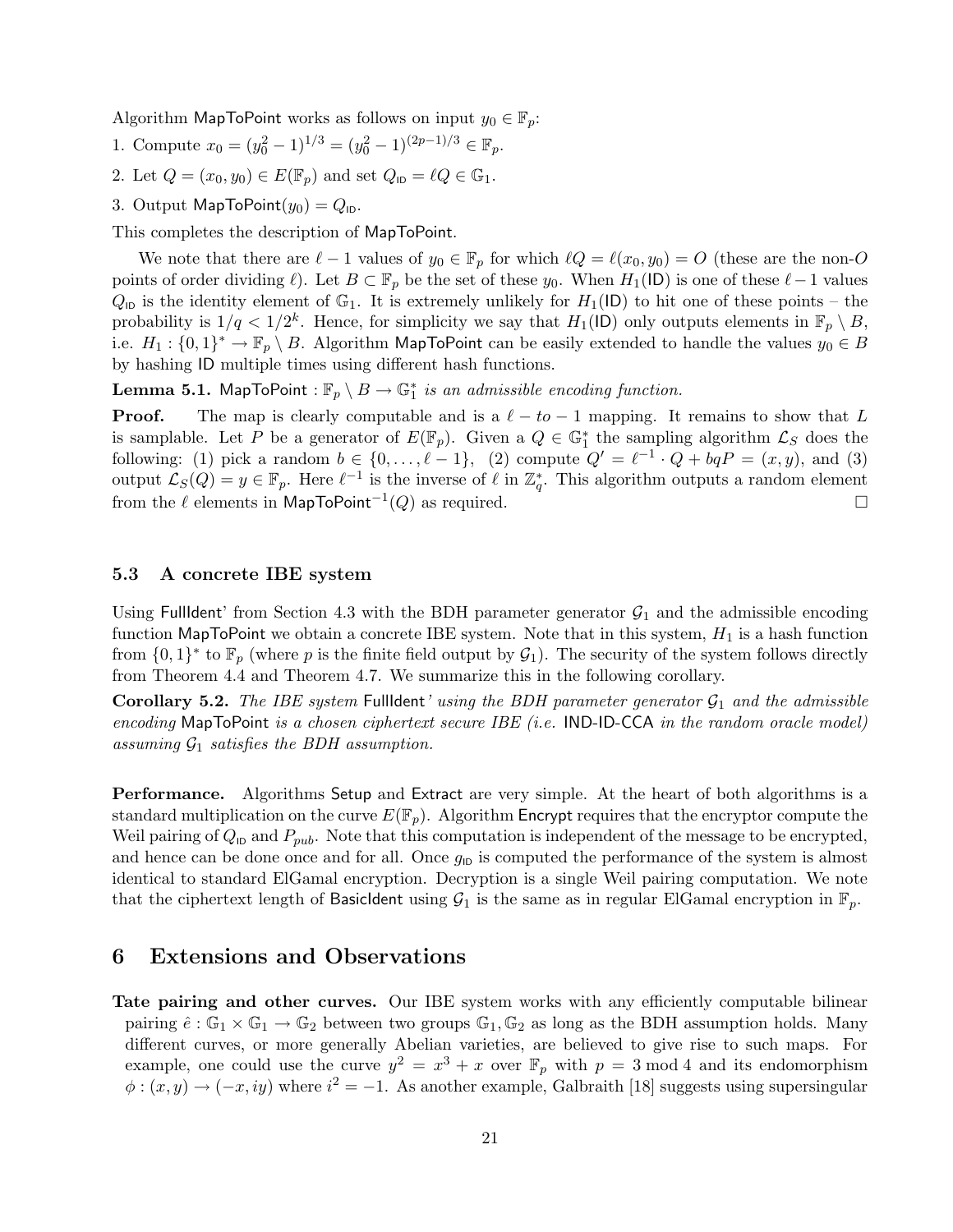elliptic curves over a field of small characteristic to reduce the ciphertext size in our system. More general Abelian varieties are proposed by Rubin and Silverberg [39]. We note that both encryption and decryption in FullIdent can be made faster by using the Tate pairing on elliptic curves rather than the Weil pairing [19, 1].

- Asymmetric pairings. Our IBE system can use slightly more general bilinear maps, namely maps of the form  $\hat{e}: \mathbb{G}_0 \times \mathbb{G}_1 \to \mathbb{G}_2$  where  $\mathbb{G}_0, \mathbb{G}_1, \mathbb{G}_2$  are three groups of prime order q. Using the notation of Section 4.1 the only change to BasicIdent is that we take P and  $P_{pub}$  as elements in  $\mathbb{G}_0$  and let  $H_1$  be a hash function  $H_1: \{0,1\}^* \to \mathbb{G}_1^*$ . Everything else remains the same. However, to make the proof of security go through (Lemma 4.2 in particular) we need a different complexity assumption which we call the co-BDH assumption: given random  $P, aP, bP \in \mathbb{G}_0$  and  $Q, aQ, cQ \in \mathbb{G}_1$  no polynomial time algorithm can compute  $\hat{e}(P,Q)^{abc}$  with non-negligible probability. If one is willing to accept this assumption then we can avoid using supersingular curves and instead use elliptic curves over  $\mathbb{F}_p$ ,  $p > 3$ proposed by Miyaji et al. [35]. Curves  $E/\mathbb{F}_p$  in this family are not supersingular and have the property that if q divides  $|E(F_p)|$  then  $E[q] \subseteq E(F_{p^6})$  (recall that  $E[q]$  is the group containing all point in E of order dividing q). One way to use these curves is to set  $\mathbb{G}_1$  to be a cyclic subgroup of  $E(\mathbb{F}_p)$  of order q and  $\mathbb{G}_0$  to be a different cyclic subgroup of  $E(\mathbb{F}_{p^6})$  of the same order q. The standard Weil or Tate pairings on  $\mathbb{G}_0\times\mathbb{G}_1$  can be used as the bilinear map  $\hat{e}$ . Note that hashing public keys onto  $\mathbb{G}_1\subseteq E(\mathbb{F}_p)$ is easily done. Alternatively, to reduce the ciphertext size (which contains an element from  $\mathbb{G}_0$ ) one could take  $\mathbb{G}_0$  as a subgroup of order q of  $E(\mathbb{F}_p)$  and  $\mathbb{G}_1$  as a different subgroup of  $E(\mathbb{F}_{p^6})$  of the same order. The question is how to hash public keys into  $\mathbb{G}_1$ . To do so, let  $\mathrm{tr}: E(\mathbb{F}_{p^6}) \to E(\mathbb{F}_p)$  be the trace map on the curve and define  $\mathbb{G}_1$  to be the subgroup of  $E[q]$  containing all points P whose trace is O, i.e.,  $tr(P) = O$ . Then given a hash function  $H : \{0,1\}^* \to E[q]$  we can hash a public key ID into  $\mathbb{G}_1$  by computing:  $H_1(\mathsf{ID}) = 6H(\mathsf{ID}) - \text{tr}(H(\mathsf{ID})) \in \mathbb{G}_1$ . Finally, we note that by modifying the security proof appropriately one can take  $\mathbb{G}_1 = E[q]$  (a non-cyclic group) and then avoid computing traces while hashing into  $\mathbb{G}_1$  (see also [18]).
- Distributed PKG. In the standard use of an IBE in an e-mail system the master-key stored at the PKG must be protected in the same way that the private key of a CA is protected. One way of protecting this key is by distributing it among different sites using techniques of threshold cryptography [20]. Our IBE system supports this in a very efficient and robust way. Recall that the master-key is some  $s \in \mathbb{Z}_q^*$  in order to generate a private key the PKG computes  $Q_{priv} = sQ_{\text{ID}}$ , where  $Q_{\text{ID}}$  is derived from the user's public key ID. This can easily be distributed in a  $t$ -out-of-n fashion by giving each of the n PKGs one share  $s_i$  of a Shamir secret sharing of s mod q. When generating a private key each of the t chosen PKGs simply responds with  $Q_{priv}^{(i)} = s_i Q_{ID}$ . The user can then construct  $Q_{priv}$ as  $Q_{priv} = \sum \lambda_i Q_{priv}^{(i)}$  where the  $\lambda_i$ 's are the appropriate Lagrange coefficients.

Furthermore, it is easy to make this scheme robust against dishonest PKGs using the fact that DDH is easy in  $\mathbb{G}_1$ . During setup each of the n PKGs publishes  $P_{pub}^{(i)} = s_i P$ . During a key generation request the user can verify that the response from the *i*'th PKG is valid by testing that:

$$
\hat{e}(Q_{priv}^{(i)},P) = \hat{e}(Q_{\text{ID}},P_{pub}^{(i)})
$$

Thus, a misbehaving PKG will be immediately caught. There is no need for zero-knowledge proofs as in regular robust threshold schemes [21]. The PKG's master-key can be generated in a distributed fashion using the techniques of [22].

Note that a distributed master-key also enables threshold decryption on a per-message basis, without any need to derive the corresponding decryption key. For example, threshold decryption of BasicIdent ciphertext  $(U, V)$  is straightforward if each PKG responds with  $\hat{e}(s_iQ_{\text{ID}}, U)$ .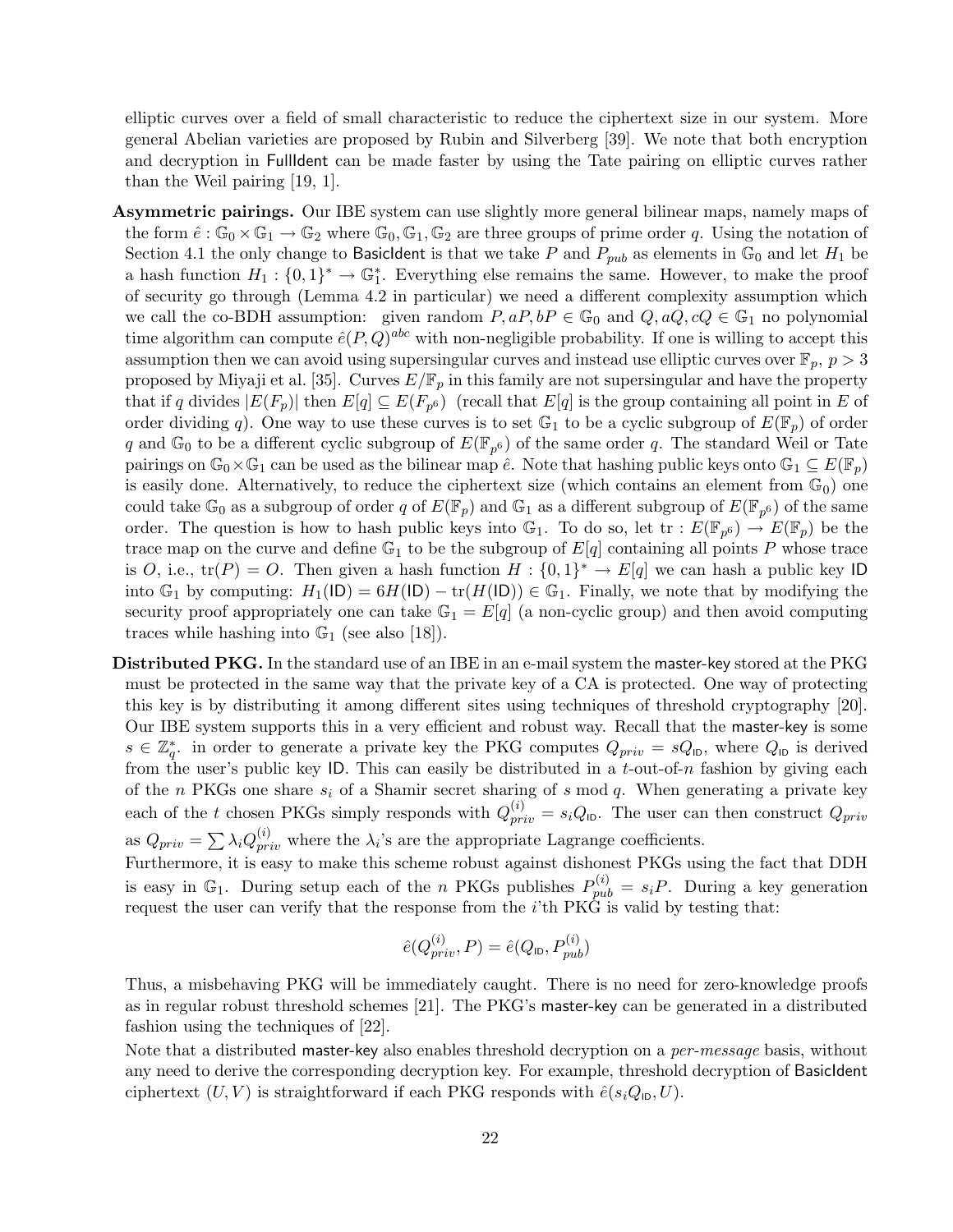- Working in subgroups. The performance of our IBE system (Section 5) can be improved if we work in a small subgroup of the curve. For example, choose a 1024-bit prime  $p = 2 \text{ mod } 3$  with  $p = aq - 1$ for some 160-bit prime q. The point  $P$  is then chosen to be a point of order q. Each public key ID is converted to a group point by hashing  $\mathsf{ID}$  to a point  $Q$  on the curve and then multiplying the point by a. The system is secure if the BDH assumption holds in the group generated by  $P$ . The advantage is that the Weil computation is done on points of small order, and hence is much faster.
- IBE implies signatures. Moni Naor has observed that an IBE scheme can be immediately converted into a public key signature scheme. The intuition is as follows. The private key for the signature scheme is the master key for the IBE scheme. The public key for the signature scheme is the global system parameters for the IBE scheme. The signature on a message  $M$  is the IBE decryption key for  $ID = M$ . To verify a signature, choose a random message M', encrypt M' using the public key  $ID = M$ , and then attempt to decrypt using the given signature on M as the decryption key. If the IBE scheme is IND-ID-CCA, then the signature scheme is existentially unforgeable against a chosen message attack. Note that, unlike most signature schemes, the signature verification algorithm here is randomized. This shows that secure IBE schemes incorporate both public key encryption and digital signatures. We note that the signature scheme derived from our IBE system has some interesting properties [6].

### 7 Escrow ElGamal encryption

In this section we show that the Weil pairing enables us to add a global escrow capability to the ElGamal encryption system. A single escrow key enables the decryption of ciphertexts encrypted under any public key. Paillier and Yung have shown how to add a global escrow capability to the Paillier encryption system [36]. Our ElGamal escrow system works as follows:

- **Setup:** Let G be some BDH parameter generator. Given a security parameter  $k \in \mathbb{Z}^+$ , the algorithm works as follows:
- Step 1: Run G on input k to generate a prime q, two groups  $\mathbb{G}_1, \mathbb{G}_2$  of order q, and an admissible bilinear map  $\hat{e} : \mathbb{G}_1 \times \mathbb{G}_1 \to \mathbb{G}_2$ . Choose a random generator P of  $\mathbb{G}_1$ .
- Step 2: Pick a random  $s \in \mathbb{Z}_q^*$  and set  $Q = sP$ .
- Step 3: Choose a cryptographic hash function  $H: \mathbb{G}_2 \to \{0,1\}^n$ .
- The message space is  $\mathcal{M} = \{0,1\}^n$ . The ciphertext space is  $\mathcal{C} = \mathbb{G}_1 \times \{0,1\}^n$ . The system parameters are params =  $\langle q, \mathbb{G}_1, \mathbb{G}_2, \hat{e}, n, P, Q, H \rangle$ . The escrow key is  $s \in \mathbb{Z}_q^*$ .
- **keygen:** A user generates a public/private key pair for herself by picking a random  $x \in \mathbb{Z}_q^*$  and computing  $P_{pub} = xP \in \mathbb{G}_1$ . Her private key is x, her public key is  $P_{pub}$ .
- **Encrypt:** To encrypt  $M \in \{0,1\}^n$  under the public key  $P_{pub}$  do the following: (1) pick a random  $r \in \mathbb{Z}_q^*$ , and (2) set the ciphertext to be:

$$
C = \langle rP, M \oplus H(g^r) \rangle \quad \text{where} \quad g = \hat{e}(P_{pub}, Q) \in \mathbb{G}_2
$$

**Decrypt:** Let  $C = \langle U, V \rangle$  be a ciphertext encrypted using  $P_{pub}$ . Then  $U \in \mathbb{G}_1$ . To decrypt C using the private key  $x$  do:

$$
V \oplus H(\hat{e}(U, xQ)) = M
$$

**Escrow-decrypt:** To decrypt  $C = \langle U, V \rangle$  using the escrow key s do:

$$
V \oplus H(\hat{e}(U, sP_{pub})) = M
$$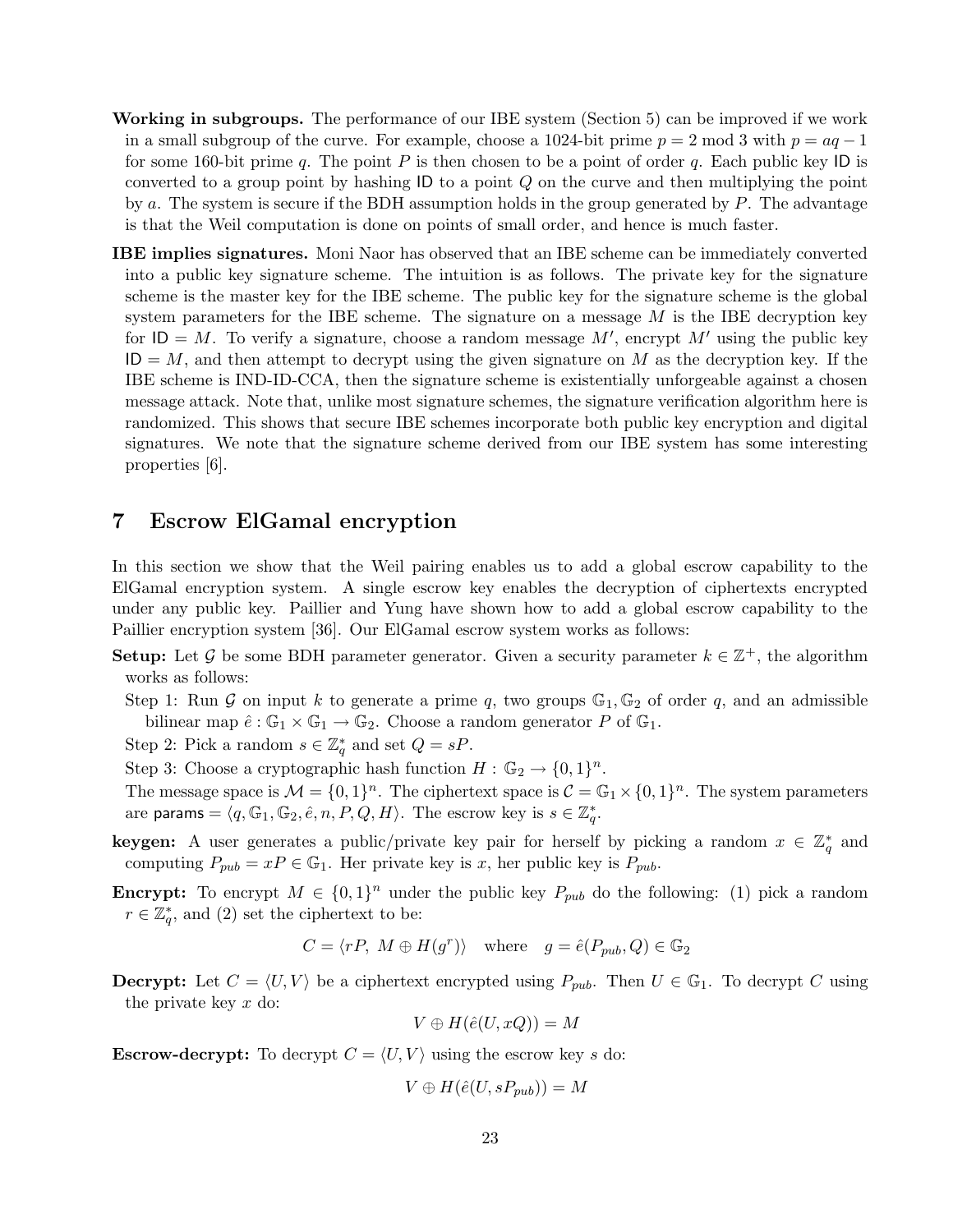A standard argument shows that assuming that BDH is hard for groups generated by  $\mathcal G$  the system has semantic security in the random oracle model (recall that since DDH is easy we cannot prove semantic security based on DDH). Yet, the escrow agent can decrypt any ciphertext encrypted using any user's public key. The decryption capability of the escrow agent can be distributed using the PKG distribution techniques described in Section 6.

Using a similar hardness assumption, Verheul [46] described an ElGamal encryption system with non-global escrow. Each user constructs a public key with two corresponding private keys, and gives one of the private keys to the trusted third party. The trusted third party must maintain a database of all private keys given to it by the various users.

### 8 Summary and open problems

We defined chosen ciphertext security for identity-based systems and proposed a fully functional IBE system. The system has chosen ciphertext security in the random oracle model assuming BDH, a natural analogue of the computational Diffie-Hellman problem. The BDH assumption deserves further study considering the powerful cryptosystems derived from it. For example, it could be interesting to see whether the techniques of [30] can be used to prove that the BDH assumption is equivalent to the discrete log assumption on the curve for certain primes p.

Cocks [8] recently proposed another IBE system whose security is based on the difficulty of distinguishing quadratic residues from non-residues in the ring  $\mathbb{Z}/N\mathbb{Z}$  where N is an RSA modulus (i.e., a product of two large primes). Cocks' system is somewhat harder to use in practice that the IBE system in this paper. Cocks' system uses bit-by-bit encryption and consequently outputs long ciphertexts. Also, encryption/decryption is a bit slower than the system described in this paper. Nevertheless, it is encouraging to see that IBE systems can be built using very different complexity assumptions.

It is an open problem to build chosen ciphertext secure identity based systems that are secure in the standard computation model (rather than the random oracle model). One might hope to use the techniques of Cramer-Shoup [10] to provide chosen ciphertext security based on DDH. Unfortunately, as mentioned in Section 3, the DDH assumption is false in the group of points on the curve  $E$ . However, simple variants of DDH do seem to hold. In particular, the following two distributions appear to be computationally indistinguishable:  $\langle P, aP, bP, cP, abcP \rangle$  and  $\langle P, aP, bP, cP, rP \rangle$  where a, b, c, r are random in  $\mathbb{Z}_q$ . We refer to this assumption as BDDH. A chosen ciphertext secure identity-based system strictly based on BDDH would be a plausible analogue of the Cramer-Shoup system. Building a chosen ciphertext secure IBE (IND-ID-CCA) in the standard model is currently an open problem.

# Acknowledgments

The authors thank Moni Naor, Alice Silverberg, Ben Lynn, Steven Galbraith, Kenny Paterson, and Mike Scott for helpful discussions about this work.

# References

[1] P. Barreto, H. Kim, B. Lynn, M. Scott, "Efficient Algorithms for Pairing-based Cryptosystems", in Advances in Cryptology – Crypto 2002, Lecture Notes in Computer Science, Springer-Verlag, 2002.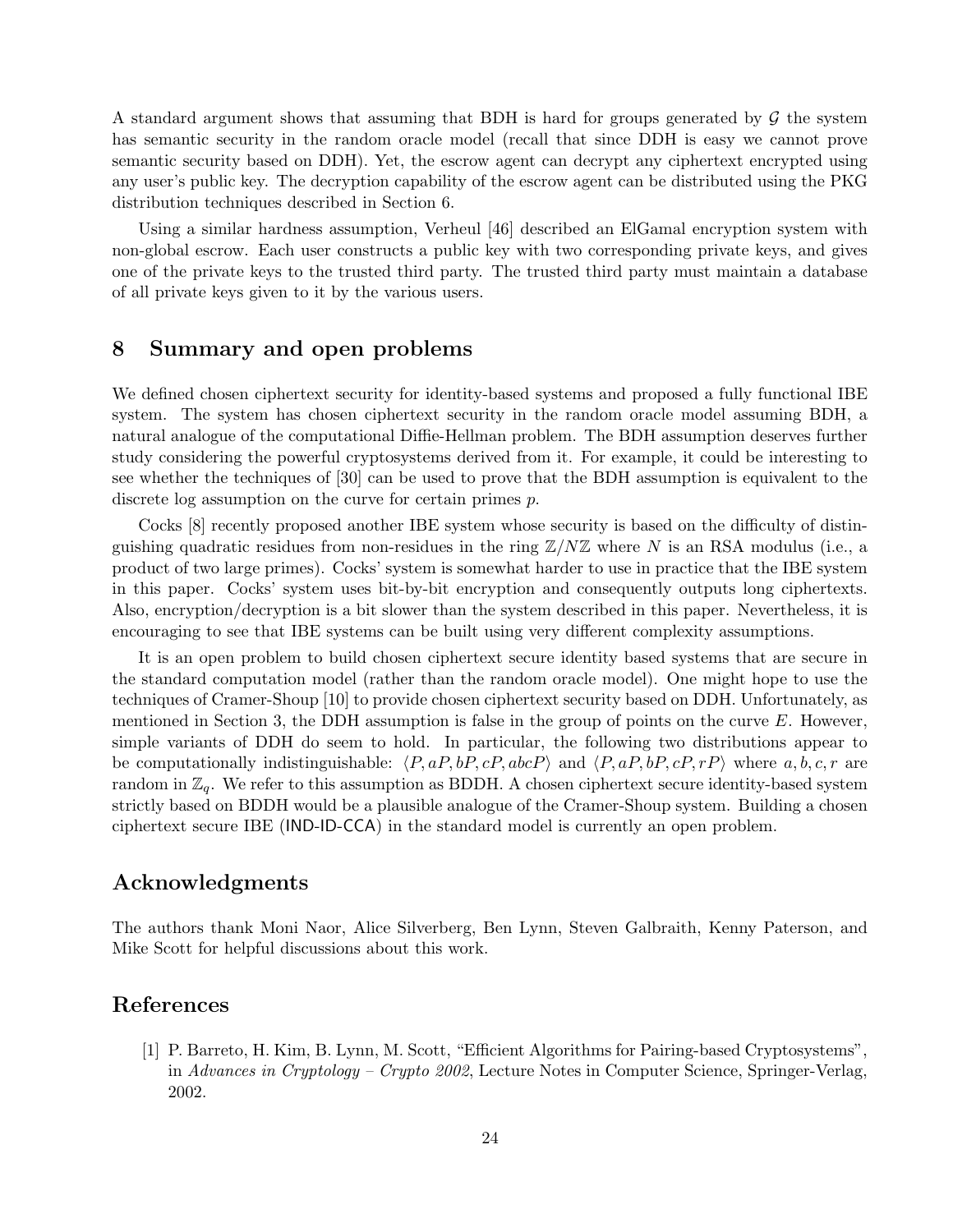- [2] M. Bellare, A. Desai, D. Pointcheval, P. Rogaway, "Relations among notions of security for public-key encryption schemes", in Advances in Cryptology – Crypto '98, Lecture Notes in Computer Science, Vol. 1462, Springer-Verlag, pp. 26–45, 1998.
- [3] M. Bellare, P. Rogaway, "Random oracles are practical: a paradigm for designing efficient protocols", In ACM conference on Computers and Communication Security, pp. 62–73, 1993.
- [4] D. Boneh, "The decision Diffie-Hellman problem", in Proc. Third Algorithmic Number Theory Symposium, Lecture Notes in Computer Science, Vol. 1423, Springer-Verlag, pp. 48–63, 1998.
- [5] D. Boneh, M. Franklin, "Identity based encryption from the Weil pairing", extended abstract in Advances in Cryptology – Crypto 2001, Lecture Notes in Computer Science, Vol. 2139, Springer-Verlag, pp. 231–229, Aug. 2001. See also http://eprint.iacr.org/2001/090/
- [6] D. Boneh, B. Lynn, H. Shacham, "Short signatures from the Weil pairing", in Advances in Cryptology – AsiaCrypt 2001, Lecture Notes in Computer Science, Vol. 2248, Springer-Verlag, pp. 514-532, 2001.
- [7] M. Bellare, A. Boldyreva, S. Micali, "Public-key Encryption in a Multi-User Setting: Security Proofs and Improvements", in Advances in Cryptology – Eurocrypt 2000, Lecture Notes in Computer Science, Vol. 1807, Springer-Verlag, pp. 259–274, 2000.
- [8] C. Cocks, "An identity based encryption scheme based on quadratic residues", Eighth IMA International Conference on Cryptography and Coding, Dec. 2001, Royal Agricultural College, Cirencester, UK.
- [9] J. Coron, "On the exact security of Full-Domain-Hash", in Advances in Cryptology Crypto 2000, Lecture Notes in Computer Science, Vol. 1880, Springer-Verlag, pp. 229–235, 2000.
- [10] R. Cramer and V. Shoup, "A practical public key cryptosystem provably secure against adaptive chosen ciphertext attack", in Advances in Cryptology – Crypto '98, Lecture Notes in Computer Science, Vol. 1462, Springer-Verlag, pp. 13–25, 1998.
- [11] Y. Desmedt and J. Quisquater, "Public-key systems based on the difficulty of tampering", in Advances in Cryptology – Crypto '86, Lecture Notes in Computer Science, Vol. 263, Springer-Verlag, pp. 111–117, 1986.
- [12] G. Di Crescenzo, R. Ostrovsky, and S. Rajagopalan, "Conditional Oblivious Transfer and Timed-Release Encryption", in Advances in Cryptology – Eurocrypt '99, Lecture Notes in Computer Science, Vol. 1592, pp. 74–89, 1999.
- [13] D. Dolev, C. Dwork, M. Naor, "Non-malleable cryptography", SIAM J. Computing, Vol. 30(2), pp. 391–437, 2000.
- [14] U. Feige, A. Fiat and A. Shamir, "Zero-knowledge proofs of identity", J. Cryptology, vol. 1, pp. 77–94, 1988.
- [15] A. Fiat and A. Shamir, "How to prove yourself: Practical solutions to identification and signature problems", in Advances in Cryptology – Crypto '86, Lecture Notes in Computer Science, Vol. 263, Springer-Verlag, pp. 186–194, 1986.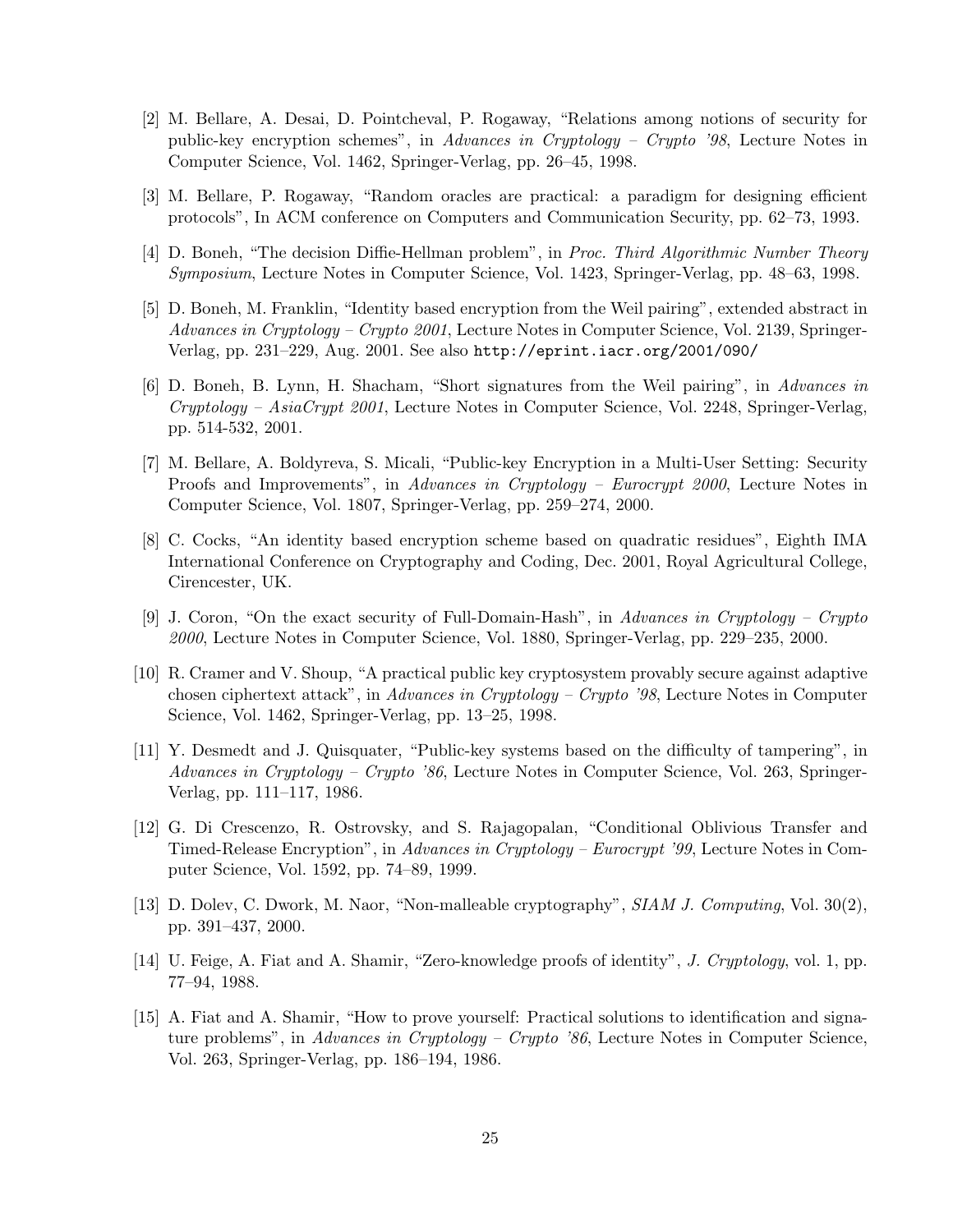- [16] E. Fujisaki and T. Okamoto, "Secure integration of asymmetric and symmetric encryption schemes", in Advances in Cryptology – Crypto '99, Lecture Notes in Computer Science, Vol. 1666, Springer-Verlag, pp. 537–554, 1999.
- [17] G. Frey, M. Müller, H. Rück, "The Tate pairing and the discrete logarithm applied to elliptic curve cryptosystems", IEEE Tran. on Info. Th., Vol. 45, pp.  $1717-1718$ , 1999.
- [18] S. Galbraith, "Supersingular curves in cryptography", in Advances in Cryptology AsiaCrypt 2001, Lecture Notes in Computer Science, Vol. 2248, Springer-Verlag, pp. 495–513, 2001.
- [19] S. Galbraith, K. Harrison, D. Soldera, "Implementing the Tate-pairing", in Proc. Fifth Algorithmic Number Theory Symposium, Lecture Notes in Computer Science, Springer-Verlag, 2002.
- [20] P. Gemmell, "An introduction to threshold cryptography", in CryptoBytes, a technical newsletter of RSA Laboratories, Vol. 2, No. 7, 1997.
- [21] R.Gennaro, S.Jarecki, H.Krawczyk, T.Rabin, "Robust and Efficient Sharing of RSA Functions", J. Cryptology, Vol. 13(2), pp. 273-300, 2000.
- [22] R. Gennaro, S. Jarecki, H. Krawczyk, T. Rabin, "Secure Distributed Key Generation for Discrete-Log Based Cryptosystems", Advances in Cryptology – Eurocrypt '99, Lecture Notes in Computer Science, Vol. 1592, Springer-Verlag, pp. 295–310, 1999.
- [23] O. Goldreich, B. Pfitzmann and R. Rivest, "Self-delegation with controlled propagation -or-What if you lose your laptop", in Advances in Cryptology – Crypto '98, Lecture Notes in Computer Science, Vol. 1462, Springer-Verlag, pp. 153–168, 1998.
- [24] S. Goldwasser, S. Micali, "Probabilistic Encryption", J. Computer and System Sciences, vol. 28, pp. 270-299, 1984.
- [25] D. Hühnlein, M. Jacobson, D. Weber, "Towards Practical Non-interactive Public Key Cryptosystems Using Non-maximal Imaginary Quadratic Orders", in Selected Areas in Cryptography, Lecture Notes in Computer Science, Vol. 2012, Springer-Verlag, pp. 275–287, 2000.
- [26] A. Joux, "A one round protocol for tripartite Diffie-Hellman", Proc. Fourth Algorithmic Number Theory Symposium, Lecture Notes in Computer Science, Vol. 1838, Springer-Verlag, pp. 385– 394, 2000.
- [27] A. Joux, "The Weil and Tate Pairings as Building Blocks for Public Key Cryptosystems", in Proc. Fifth Algorithmic Number Theory Symposium, Lecture Notes in Computer Science, Springer-Verlag, 2002.
- [28] A. Joux, K. Nguyen, "Separating Decision Diffie-Hellman from Diffie-Hellman in cryptographic groups", J. Cryptology 16(4), pp. 239-247, 2003.
- [29] S. Lang, Elliptic functions, Addison-Wesley, Reading, 1973.
- [30] U. Maurer, "Towards proving the equivalence of breaking the Diffie-Hellman protocol and computing discrete logarithms", in Advances in Cryptology - Crypto '94, Lecture Notes in Computer Science, Vol. 839, pp. 271–281, 1994.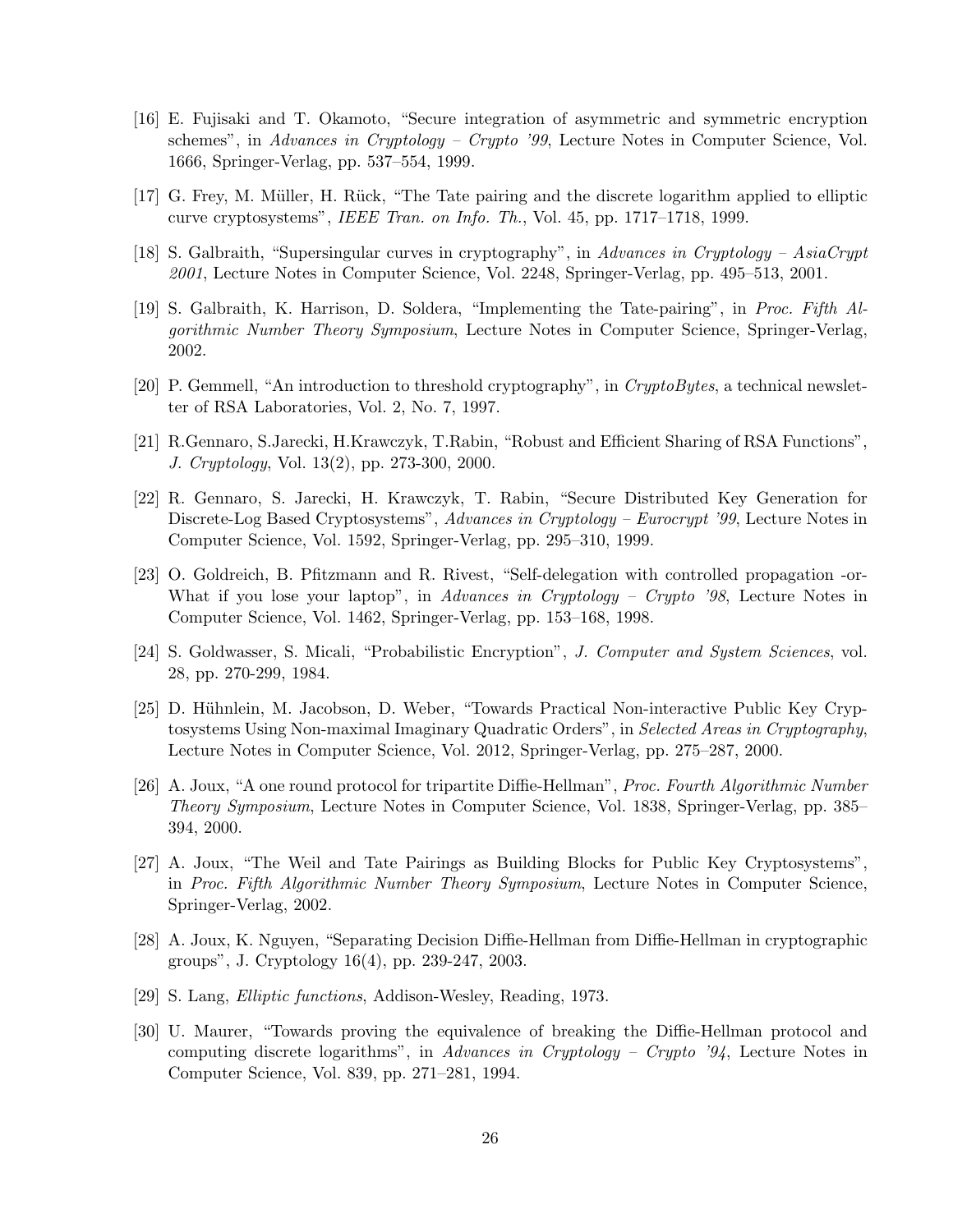- [31] U. Maurer and Y. Yacobi, "Non-interactive public-key cryptography", in Advances in Cryptol $ogy - Crypto$  '91, Lecture Notes in Computer Science, Vol. 547, Springer-Verlag, pp. 498–507, 1991.
- [32] A. Menezes, T. Okamoto, S. Vanstone, "Reducing elliptic curve logarithms to logarithms in a finite field", IEEE Tran. on Info. Th., Vol. 39, pp. 1639–1646, 1993.
- [33] A. Menezes, P. van Oorschot and S. Vanstone, Handbook of applied cryptography, CRC Press, Boca Raton, FL, 1996.
- [34] V. Miller, "Short programs for functions on curves", unpublished manuscript.
- [35] A. Miyaji, M. Nakabayashi, S. Takano, "New explicit condition of elliptic curve trace for FRreduction", IEICE Trans. Fundamentals, Vol. E84 A, No. 5, May 2001.
- [36] P. Paillier and M. Yung, "Self-escrowed public-key infrastructures" in Information Security and Cryptology – ICISC '99, Lecture Notes in Computer Science, Vol. 1787, Springer-Verlag, pp. 257–268, 1999.
- [37] C. Rackoff, D. Simon, "Noninteractive zero-knowledge proof of knowledge and chosen ciphertext attack", in Advances in Cryptology – Crypto '91, Lecture Notes in Computer Science, Vol. 547, Springer-Verlag, pp. 433–444, 1991.
- [38] R. Rivest, A. Shamir and D. Wagner, "Time lock puzzles and timed release cryptography," Technical report, MIT/LCS/TR-684
- [39] K. Rubin, A. Silverberg, "Supersingular abelian varieties in cryptography", in Advances in Cryptology – Crypto 2002, Lecture Notes in Computer Science, Springer-Verlag, 2002.
- [40] R. Sakai, K. Ohgishi, and M. Kasahara, "Cryptosystems based on pairings," In Proceedings of Symposium on Cryptography and Information Security, Japan, 2000.
- [41] A. Shamir, "Identity-based cryptosystems and signature schemes", in Advances in Cryptology – Crypto '84, Lecture Notes in Computer Science, Vol. 196, Springer-Verlag, pp. 47–53, 1984.
- [42] V. Shoup, 'Lower bounds for discrete logarithms and related problems', In Proc. Eurocrypt '97 , Lect. Notes in Comp. Sci., Springer-Verlag, Berlin, 1233 (1997), 256–266.
- [43] J. Silverman, *The arithmetic of elliptic curve*, Springer-Verlag, 1986.
- [44] S. Tsuji and T. Itoh, "An ID-based cryptosystem based on the discrete logarithm problem", IEEE Journal on Selected Areas in Communication, vol. 7, no. 4, pp. 467–473, 1989.
- [45] H. Tanaka, "A realization scheme for the identity-based cryptosystem", in Advances in Cryptol $oqy - Crypto$  '87, Lecture Notes in Computer Science, Vol. 293, Springer-Verlag, pp. 341–349, 1987.
- [46] E. Verheul, "Evidence that XTR is more secure than supersingular elliptic curve cryptosystems", in Advances in Cryptology – Eurocrypt 2001, Lecture Notes in Computer Science, Vol. 2045, Springer-Verlag, pp. 195–210, 2001.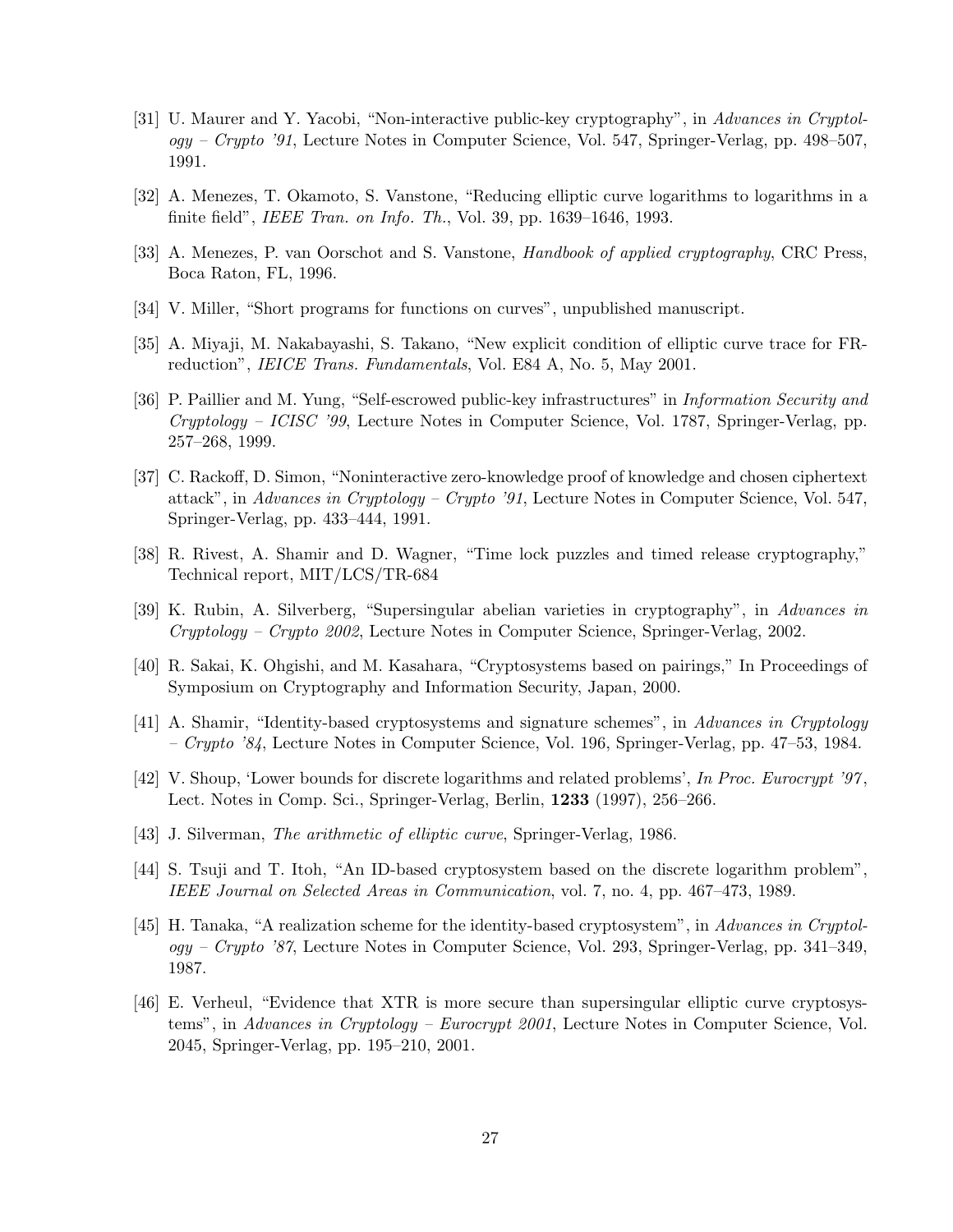### A Definition of the Weil pairing

We define the Weil pairing and show how to efficiently compute it using an algorithm due to Miller [34]. To be concrete we present the algorithm as it applies to supersingular elliptic curves defined over a prime field  $\mathbb{F}_p$  with  $p > 3$  (the curve  $y^2 = x^3 + 1$  over  $\mathbb{F}_p$  with  $p = 2 \mod 3$  is an example of such a curve). The definition and algorithm easily generalize to computing the Weil pairing over other elliptic curves. We state a few elementary facts about such curves [43]:

- **Fact 1:** A supersingular curve  $E/\mathbb{F}_p$  (with  $p > 3$ ) contains  $p + 1$  points in  $\mathbb{F}_p$ . We let O denote the point at infinity. The group of points over  $\mathbb{F}_p$  forms a cyclic group of order  $p + 1$ . Let  $P \in E(\mathbb{F}_p)$  be a point order *n* where *n* divides  $p + 1$ .
- **Fact 2:** The group of points  $E(\mathbb{F}_{p^2})$  contains a point Q of order n which is linearly independent of the points in  $E(\mathbb{F}_p)$ . Hence,  $E(\mathbb{F}_{p^2})$  contains a subgroup which is isomorphic to the group  $\mathbb{Z}_n^2$ . The group is generated by  $P \in E(\mathbb{F}_p)$  and  $Q \in E(\mathbb{F}_{p^2})$ . We denote this group by  $E[n]$ .

Throughout this section we let  $\mathbb{G}_2$  denote the subgroup of  $\mathbb{F}_{p^2}^*$  of order n. We will be working with the Weil pairing e which maps pairs of points in  $E[n]$  to  $\mathbb{G}_2$ , i.e.  $e: E[n] \times E[n] \to \mathbb{G}_2$ . To define the pairing, we review a few basic concepts (see [29, pp. 243–245]). In what follows we let P and Q be arbitrary points in  $E(\mathbb{F}_{p^2})$ .

- **Divisors** A divisor is a formal sum of points on the curve  $E(\mathbb{F}_{p^2})$ . We write divisors as  $\mathcal{A} = \sum_P a_p(P)$ where  $a_P \in \mathbb{Z}$  and  $P \in E(\mathbb{F}_{p^2})$ . For example,  $\mathcal{A} = 3(P_1) - 2(P_2) - (P_3)$  is a divisor. We will only consider divisors  $\mathcal{A} = \sum_{P} a_p(P)$  where  $\sum_{P} a_p = 0$ .
- **Functions** Roughly speaking, a function f on the curve  $E(\mathbb{F}_{p^2})$  can be viewed as a rational function  $f(x, y) \in \mathbb{F}_{p^2}(x, y)$ . For any point  $P = (x, y) \in E(\mathbb{F}_{p^2})$  we define  $f(P) = f(x, y)$ .
- **Divisors of functions** Let f be a function on the curve  $E(\mathbb{F}_{p^2})$ . We define its divisor, denoted by  $(f)$ , as  $(f) = \sum_P \text{ord}_P(f) \cdot (P)$ . Here  $\text{ord}_P(f)$  is the order of the zero that f has at the point P. For example, let  $ax + by + c = 0$  be the line passing through the points  $P_1, P_2 \in E(\mathbb{F}_{p^2})$ with  $P_1 \neq \pm P_2$ . This line intersects the curve at a third point  $P_3 \in E(\mathbb{F}_{p^2})$ . Then the function  $f(x, y) = ax + by + c$  has three zeroes  $P_1, P_2, P_3$  and a pole of order 3 at infinity. The divisor of f is  $(f) = (P_1) + (P_2) + (P_3) - 3(0)$ .
- **Principal divisors** Let A be a divisor. If there exists a function f such that  $(f) = A$  then we say that A is a principal divisor. We know that a divisor  $A = \sum_P a_p(P)$  is principal if and only if  $\sum_{P} a_P = 0$  and  $\sum_{P} a_P P = O$ . Note that the second summation is using the group action on the curve. Furthermore, given a principal divisor  $A$  there exists a *unique* function  $f$  (up to constant multiples) such that  $(A) = (f)$ .
- **Equivalence of divisors** We say that two divisors  $\mathcal{A}, \mathcal{B}$  are equivalent if their difference  $\mathcal{A} \mathcal{B}$  is a principal divisor. We know that any divisor  $\mathcal{A} = \sum_P a_p(P)$  (with  $\sum_P a_P = 0$ ) is equivalent to a divisor of the form  $\mathcal{A}' = (Q) - (O)$  for some  $Q \in E$ . Observe that  $Q = \sum_P a_P P$ .
- **Notation** Given a function f and a divisor  $A = \sum_P a_p(P)$  we define  $f(A)$  as  $f(A) = \prod_P f(P)^{a_P}$ . Note that since  $\sum_{P} a_P = 0$  we have that  $f(A)$  remains unchanged if instead of f we use cf for any  $c \in \mathbb{F}_{p^2}$ .

We are now ready to define the Weil pairing of two points  $P, Q \in E[n]$ . Let  $\mathcal{A}_P$  be some divisor equivalent to the divisor  $(P) - (O)$ . We know that  $n\mathcal{A}_P$  is a principal divisor (it is equivalent to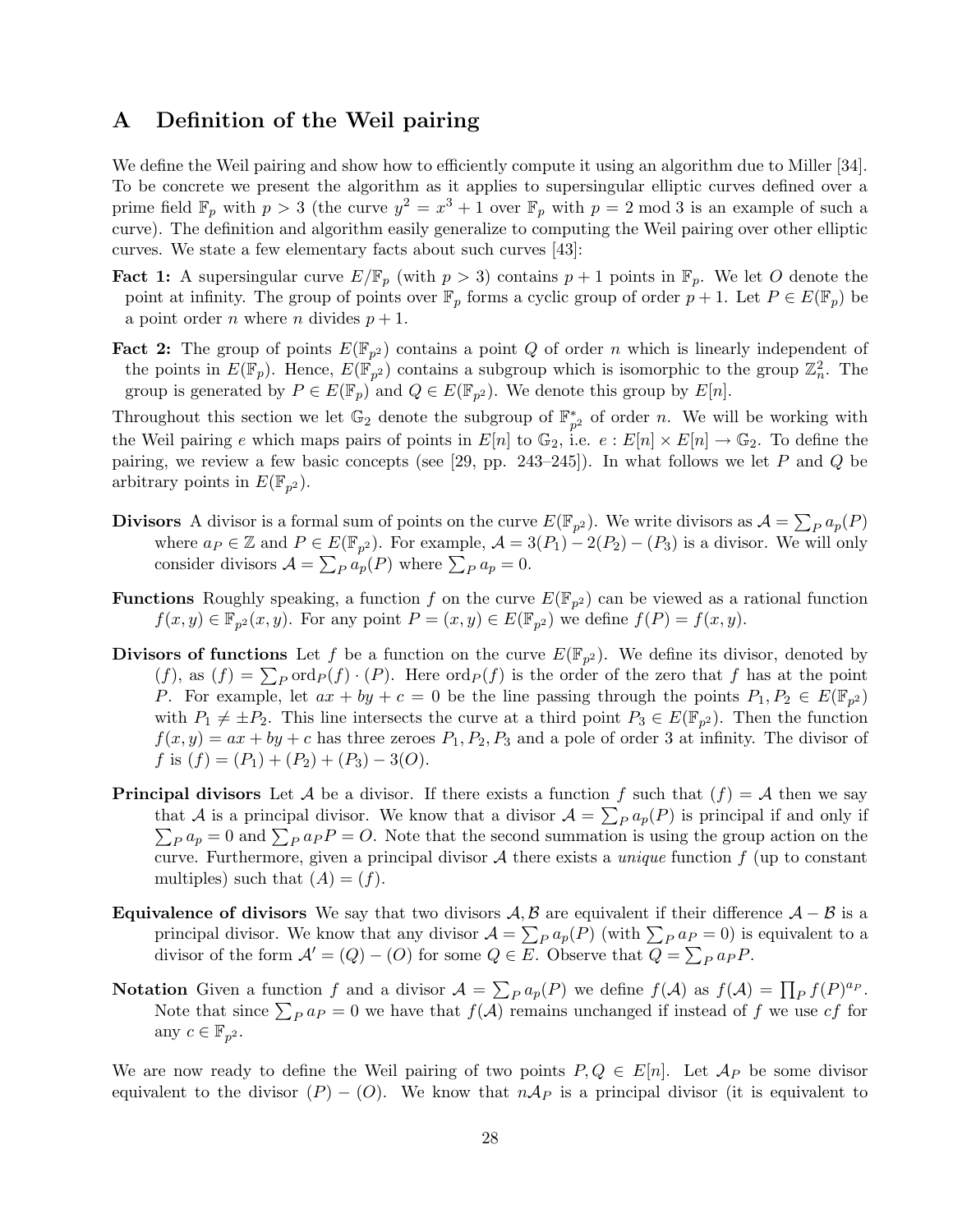$n(P) - n(O)$  which is clearly a principal divisor). Hence, there exists a function  $f_P$  such that  $(f_P)$  $nAp$ . Define  $A_Q$  and  $f_Q$  analogously. The Weil pairing of P and Q is defined as:

$$
e(P,Q) = \frac{f_P(\mathcal{A}_Q)}{f_Q(\mathcal{A}_P)}
$$

This ratio defines the Weil pairing of P and Q whenever it is well defined (no division by zero occurred). If this ratio is undefined we use different divisors  $\mathcal{A}_P$ ,  $\mathcal{A}_Q$  to define  $e(P, Q)$ .

We briefly show that the Weil pairing is well defined. That is, the value of  $e(P,Q)$  is independent of the choice of the divisor  $\mathcal{A}_P$  as long as  $\mathcal{A}_P$  is equivalent to  $(P) - (O)$  and  $\mathcal{A}_P$  leads to a well defined value. The same holds for  $A_Q$ . Let  $\hat{A}_P$  be a divisor equivalent to  $A_P$  and let  $\hat{f}_P$  be a function so that  $(\hat{f}_P) = n\hat{A}_P$ . Then  $\hat{A}_P = A_P + (g)$  for some function g and  $\hat{f}_P = f_P \cdot g^n$ . We have that:

$$
e(P,Q) = \frac{\hat{f}_P(\mathcal{A}_Q)}{f_Q(\hat{\mathcal{A}}_P)} = \frac{f_P(\mathcal{A}_Q)g(\mathcal{A}_Q)^n}{f_Q(\mathcal{A}_P)f_Q((g))} = \frac{f_P(\mathcal{A}_Q)}{f_Q(\mathcal{A}_P)} \cdot \frac{g(n\mathcal{A}_Q)}{f_Q((g))} = \frac{f_P(\mathcal{A}_Q)}{f_Q(\mathcal{A}_P)} \cdot \frac{g((f_Q))}{f_Q((g))} = \frac{f_P(\mathcal{A}_Q)}{f_Q(\mathcal{A}_P)}
$$

The last equality follows from the following fact known as Weil reciprocity: for any two functions  $f, g$ we have that  $f((g)) = g((f))$ . Hence, the Weil pairing is well defined.

**Fact A.1.** The Weil pairing has the following properties for points in  $E[n]$ :

- For all  $P \in E[n]$  we have:  $e(P, P) = 1$ .
- Bilinear:  $e(P_1 + P_2, Q) = e(P_1, Q) \cdot e(P_2, Q)$  and  $e(P, Q_1 + Q_2) = e(P, Q_1) \cdot e(P, Q_2)$ .
- When  $P, Q \in E[n]$  are collinear then  $e(P, Q) = 1$ . Similarly,  $e(P, Q) = e(Q, P)^{-1}$ .
- *n'th root: for all*  $P, Q \in E[n]$  we have  $e(P, Q)^n = 1$ , *i.e.*  $e(P, Q) \in \mathbb{G}_2$ .
- Non-degenerate in the following sense: if  $P \in E[n]$  satisfies  $e(P,Q) = 1$  for all  $Q \in E[n]$  then  $P = Q$ .

As discussed in Section 5, our concrete IBE scheme uses the modified Weil pairing  $\hat{e}(P,Q)$  =  $e(P, \phi(Q))$ , where  $\phi$  is an automorphism on the group of points of E.

Tate pairing. The Tate pairing [17] is another bilinear pairing that has the required properties for our system. We slightly modify the original definition to fit our purpose. Define the Tate pairing of two points  $P, Q \in E[n]$  as  $T(P, Q) = f_P(\mathcal{A}_Q)^{|\mathbb{F}_{p^2}^*|/n}$  where  $f_P$  and  $\mathcal{A}_Q$  are defined as above. This definition gives a computable bilinear pairing  $T : E[n] \times E[n] \rightarrow \mathbb{G}_2$ .

### B Computing the Weil pairing

Given two points  $P,Q \in E[n]$  we show how to compute  $e(P,Q) \in \mathbb{F}_{p^2}^*$  using  $O(\log p)$  arithmetic operations in  $\mathbb{F}_p$ . We assume  $P \neq Q$ . We proceed as follows: pick two random points  $R_1, R_2 \in E[n]$ . Consider the divisors  $\mathcal{A}_P = (P + R_1) - (R_1)$  and  $\mathcal{A}_Q = (Q + R_2) - (R_2)$ . These divisors are equivalent to  $(P) - (O)$  and  $(Q) - (O)$  respectively. Hence, we can use  $\mathcal{A}_P$  and  $\mathcal{A}_Q$  to compute the Weil pairing as:

$$
e(P,Q) = \frac{f_P(\mathcal{A}_Q)}{f_Q(\mathcal{A}_P)} = \frac{f_P(Q + R_2)f_Q(R_1)}{f_P(R_2)f_Q(P + R_1)}
$$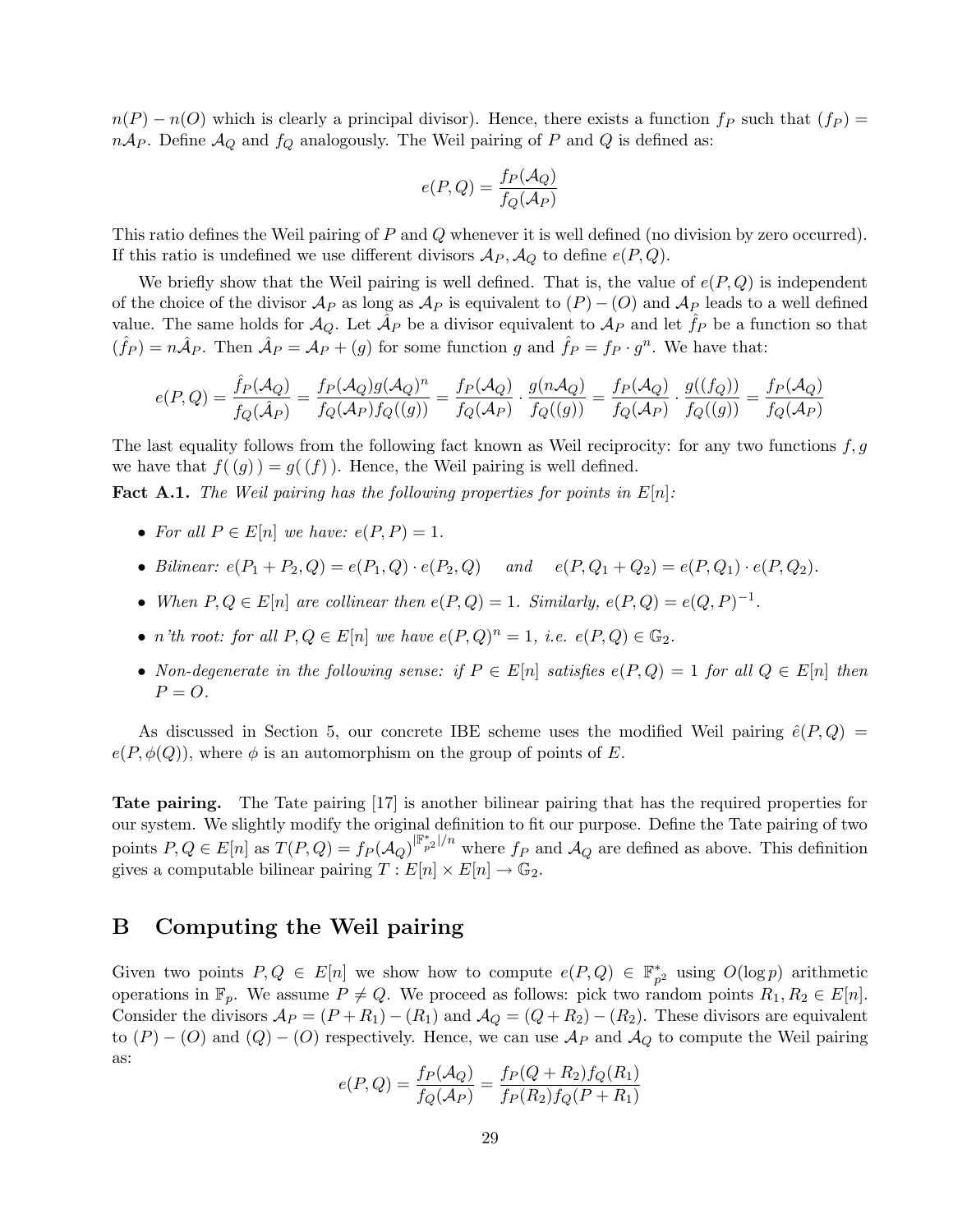This expression is well defined with very high probability over the choice of  $R_1, R_2$  (the probability of failure is at most  $O(\frac{\log p}{n})$  $\binom{gp}{p}$ ). In the rare event that a division by zero occurs during the computation of  $e(P,Q)$  we simply pick new random points  $R_1, R_2$  and repeat the process.

To evaluate  $e(P,Q)$  it suffices to show how to evaluate the function  $f_P$  at  $\mathcal{A}_Q$ . Evaluating  $f_Q(\mathcal{A}_P)$ is done analogously. We evaluate  $f_P(\mathcal{A}_Q)$  using repeated doubling. For a positive integer b define the divisor

$$
A_b = b(P + R_1) - b(R_1) - (bP) + (O)
$$

It is a principal divisor and therefore there exists a function  $f_b$  such that  $(f_b) = A_b$ . Observe that  $(f_P) = (f_n)$  and hence,  $f_P(\mathcal{A}_Q) = f_n(\mathcal{A}_Q)$ . It suffices to show how to evaluate  $f_n(\mathcal{A}_Q)$ .

**Lemma B.1.** There is an algorithm D that given  $f_b(A_Q)$ ,  $f_c(A_Q)$  and  $bP, cP, (b+c)P$  for some  $b, c > 0$ outputs  $f_{b+c}(\mathcal{A}_Q)$ . The algorithm only uses a (small) constant number of arithmetic operations in  $\mathbb{F}_{p^2}$ . **Proof.** We first define two auxiliary linear functions  $g_1, g_2$ :

- 1. Let  $a_1x + b_1y + c_1 = 0$  be the line passing through the points bP and cP (if  $b = c$  then let  $a_1x + b_1y + c_1 = 0$  be the line tangent to E at bP). Define  $g_1(x, y) = a_1x + b_1y + c_1$ .
- 2. Let  $x + c_2 = 0$  be the vertical line passing through the point  $(b + c)P$ . Define  $g_2(x, y) = x + c_2$

The divisors of these functions are:

$$
(g_1) = (bP) + (cP) + (-(b+c)P) - 3(O)
$$
  
\n
$$
(g_2) = ((b+c)P) + (-(b+c)P) - 2(O)
$$

By definition we have that:

$$
\begin{aligned}\n\mathcal{A}_b &= b(P + R_1) - b(R_1) - (bP) + (O) \\
\mathcal{A}_c &= c(P + R_1) - c(R_1) - (cP) + (O) \\
\mathcal{A}_{b+c} &= (b+c)(P + R_1) - (b+c)(R_1) - ((b+c)P) + (O)\n\end{aligned}
$$

It now follows that:  $\mathcal{A}_{b+c} = \mathcal{A}_b + \mathcal{A}_c + (g_1) - (g_2)$ . Hence:

$$
f_{b+c}(\mathcal{A}_{Q}) = f_b(\mathcal{A}_{Q}) \cdot f_c(\mathcal{A}_{Q}) \cdot \frac{g_1(\mathcal{A}_{Q})}{g_2(\mathcal{A}_{Q})}
$$
\n
$$
(2)
$$

This shows that to evaluate  $f_{b+c}(\mathcal{A}_Q)$  it suffices to evaluate  $g_i(\mathcal{A}_Q)$  for all  $i = 1, 2$  and plug the results into equation 2. Hence, given  $f_b(\mathcal{A}_Q)$ ,  $f_c(\mathcal{A}_Q)$  and  $bP, cP, (b+c)P$  one can compute  $f_{b+c}(\mathcal{A}_Q)$  using a constant number of arithmetic operations.

Let  $\mathcal{D}\big(f_b(\mathcal{A}_{Q}),f_c(\mathcal{A}_{Q}),bP,cP,(b+c)P\big)=f_{b+c}(\mathcal{A}_{Q})$  denote the output of Algorithm  $\mathcal D$  of Lemma B.1 above. Then one can compute  $f_P(\mathcal{A}_Q) = f_n(\mathcal{A}_Q)$  using the following standard repeated doubling procedure. Let  $n = b_m b_{m-1} \dots b_1 b_0$  be the binary representation of n, i.e.  $n = \sum_{i=0}^m b_i 2^i$ .

**Init:** Set  $Z = O, V = f_0(A_Q) = 1$ , and  $k = 0$ .

**Iterate:** For  $i = m, m - 1, \ldots, 1, 0$  do:

1: If  $b_i = 1$  then do: Set  $V = \mathcal{D}(V, f_1(\mathcal{A}_Q), Z, P, Z + P)$ , set  $Z = Z + P$ , and set  $k = k + 1$ . 2: If  $i > 0$  set  $V = \mathcal{D}(V, V, Z, Z, 2Z)$ , set  $Z = 2Z$ , and set  $k = 2k$ .